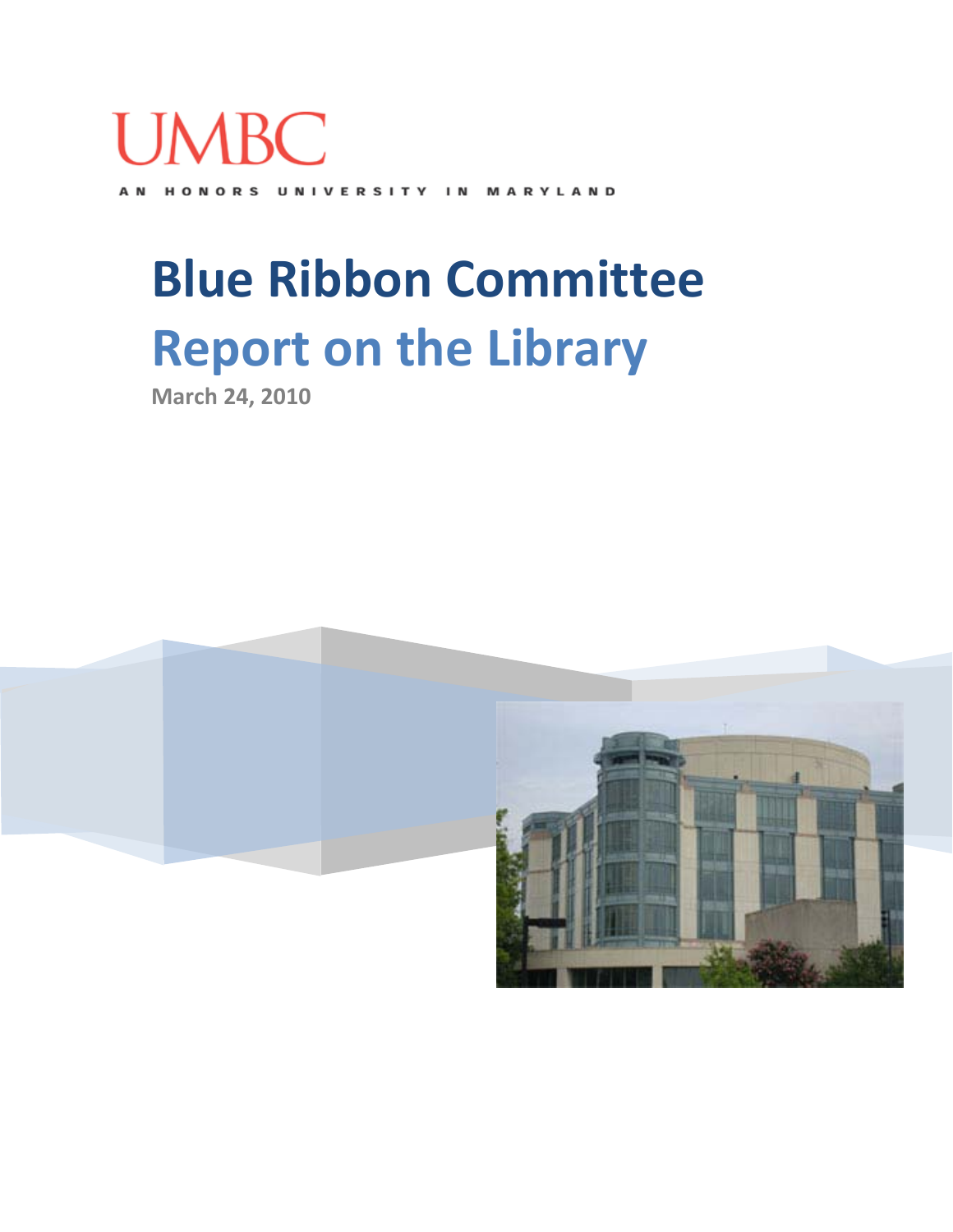# **BLUE RIBBON COMMITTEE REPORT ON THE LIBRARY**

|              | <b>Table of Contents:</b>                                | Page #         |
|--------------|----------------------------------------------------------|----------------|
| Ι.           | <b>Executive Summary</b>                                 | $\overline{2}$ |
| II.          | Charge, Organization and Approach                        | 4              |
|              | Committee Membership                                     | 4              |
|              | Charge to the Committee                                  | 4              |
|              | Methodology                                              | 5              |
|              | Data Gathered                                            | $\overline{7}$ |
|              | <b>Guiding Principles</b>                                | 8              |
|              | III. Findings and Recommendations                        | 10             |
|              | <b>General Guidelines</b>                                | 10             |
|              | <b>Budget Projection for Planning Purposes</b>           | 12             |
|              | <b>Short Term Service Reductions</b>                     | 13             |
|              | <b>Subscription Review</b>                               | 15             |
|              | Appendices:                                              | 17             |
|              | A. FY2010 Library Budget: control sheet, summary         | 17             |
| В.           | Comparative Data                                         | 20             |
|              | C. Survey Questions                                      | 20             |
|              | D. Conclusions from Surveys of Students, Faculty & Staff | 22             |
|              | E. Cost Saving Scenarios                                 |                |
|              | (Library Executive Committee Analysis Results)           | 26             |
|              | F. Availability of Services/Resources at Area Libraries  |                |
|              | for UMBC Faculty, Staff, Students                        | 30             |
|              | G. Academic Departments Interlibrary Loan Requests       |                |
|              | Made by UMBC, FY06-FY09                                  | 33             |
| Н.           | Total Interlibrary Loan Costs for Borrowing              | 36             |
| $\mathsf{L}$ | Serials FAQ                                              | 36             |
| J.           | Serials Review Process Flow Chart                        | 42             |
| К.           | <b>Student Learning Center Synopsis</b>                  |                |
|              | and Draft Floor Plan Conception                          | 46             |
| L.           | Minutes of the BRC meetings                              | 48             |
|              | M. Library Policy Committee Recommendations              | 64             |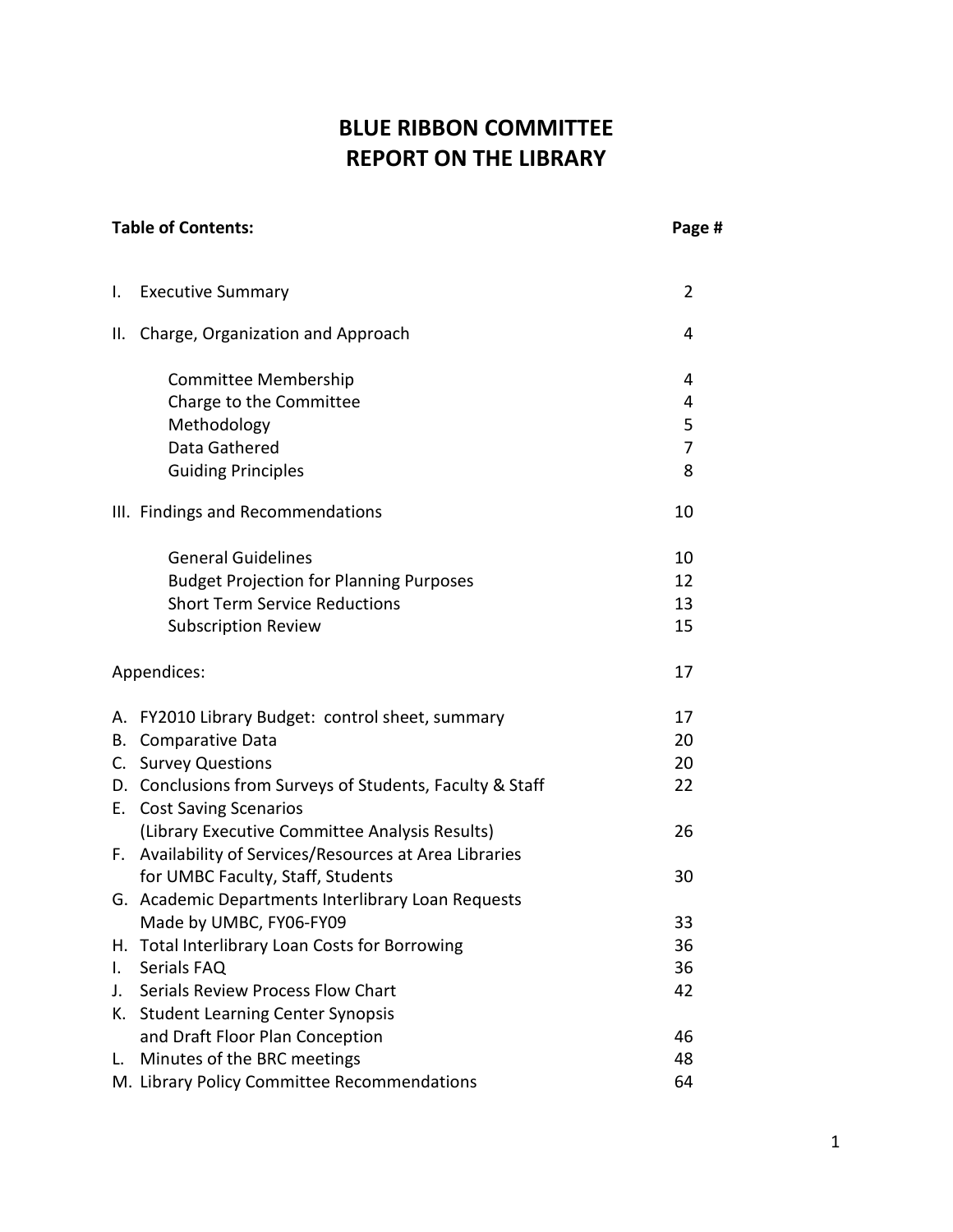## **I. Executive Summary**

The Library Blue Ribbon Committee (BRC) would like to commend the Library on the superb job it has done in providing the UMBC campus with the best possible information resources and services within the limits of its budget. It has used its talented staff to advantage and employed technology judiciously to achieve high cost effectiveness. However, this Committee was convened to address severe challenges to the Library, and consequently to the campus, which are now emerging. These challenges arise from the difficult economic climate and severe budget constraints as well as from budget pressures caused by external developments such as the spiraling costs of journal subscriptions and electronic resources, as well as radical changes in the channels of scholarly communication.

Librarians worldwide are planning for unprecedented changes in how they will serve the information needs of their users. At UMBC, Librarians seek campus engagement in anticipating these changes, and positioning the campus to reap maximum benefit from them. In the short to medium term, Librarians and other campus leaders agree that changes will be dominated by budget constraints, but they also agree that judicious planning can minimize any harmful effects from these constraints and position the campus to take full advantage of emerging 21<sup>st</sup> century trends in publishing, scholarly communication and information technology. The Blue Ribbon Committee intends through this report to advocate for some specific measures to be undertaken in the next five years and also to initiate further campus discussions that, hopefully, will build consensus on key issues together with support for the Library.

The committee membership included senior leadership representatives from each of the colleges and the most relevant campus governance committees. The chairs of the Library Policy Committee, the Academic Planning and Budgeting Committee, and the President of the Faculty Senate represented the interests of their constituent members on this committee. The Vice President for Research and the immediate past chair of the Research Council were also members of the committee. Through their input, and other mechanisms, such as a campuswide survey, the ideas and concerns of the entire UMBC community were part of the deliberations of the committee.

Various mechanisms were used to obtain the campus community's ideas and attitudes on Library services, information resources and Library physical space. Initially the Library staff was asked for ideas for cost savings and possible efficiencies. The BRC was surveyed early in the process to determine its members' preliminary ideas and concerns. Librarians were asked to supply reports on Library usage, budget, peer comparison, best practices in the field and other types of data. A campus wide survey was issued to obtain ideas and concerns from students, staff and faculty. There was an excellent response rate for the short time the survey was active: 587 students (both undergraduate and graduate), 183 faculty and 98 staff responded to the survey.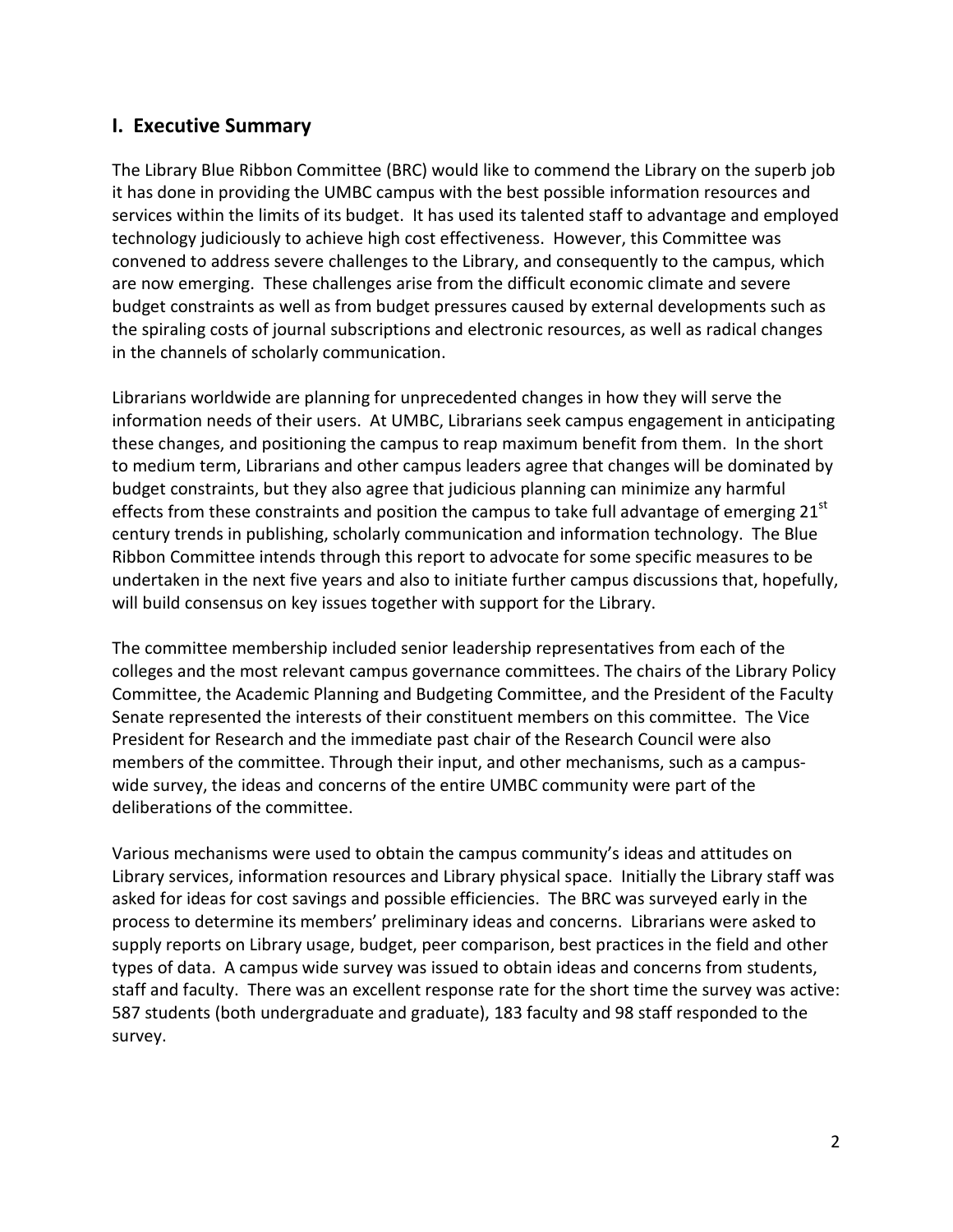The BRC discussed extensively the ideas and concerns presented in the survey and the documents supplied to develop a comprehensive plan for moving the library forward in the next 5 years.

The Committee recommends that the Library plan for severe budget constraints over the next five years, with 3% cuts to the base budget in the next two years and flat budgets thereafter. (The original expectation was a 5% cut, but recent information on developments in the campus's budget prospects caused this estimate to be revised to 3%. It is now considered unlikely that cuts would have to be above 3%) Budget cuts should be distributed as evenly as possible throughout the Library's personnel, operating and information resources budgets. Subscription cuts should include an additional amount for anticipated cost increases (originally projected by the Library at 7%; this figure is now projected to be 5%) that the campus will not be able to fund, and an additional fraction of 1% to allow transfer of funds to cover rising article delivery costs. These factors taken together would result in an FY11 subscription cut of just over 8%. The Library Policy Committee has recommended that some of the anticipated savings from service cuts could be transferred to serials so as to reduce this cut to 7.5% in both FY'11 and FY'12. The BRC supports this recommendation, although it does not in general recommend cutting other Library services to save more subscriptions.

The Committee asked the Library to identify candidates for service cuts. It recommends that these cuts not occur across the board, but rather be focused on areas that would least harm the campus and that the library consider saving services that have long term merit, or would not be irreversible in better budget times. The Committee endorses the 16 cost saving measures articulated in this report and expects the Library to work on identifying further possible service cuts over the next two years, should further cuts beyond those already anticipated become necessary.

The Committee identifies unsustainable cost increases in subscriptions as a key problem for the Library and the campus. The Committee recommends a dramatic sea change from "just in case" subscriptions to "just in time" article delivery as a major element in the solution of this problem. A core subscription list must be maintained to support the research and teaching needs of the university. However, non-essential subscription needs should be moved to the "just in time" model of article delivery.

The Committee endorses and recommends the acceleration of the Library's efforts to move more services and resources online, and to develop user self-service, and other IT-enabled efficiencies, without compromising its ability to facilitate research. While staffing cuts seem inevitable in the medium term, they should be achieved through attrition, not layoffs. The Library will need to shift its staff towards its priority areas and provide staff with development opportunities in conjunction with these shifts.

The Committee recommends the development of Library spaces as quality, IT enhanced, learning and research spaces. The Library should pay particular attention to provisions for groups, peer-to-peer learning, tutoring, and consolidation of services that enable student success.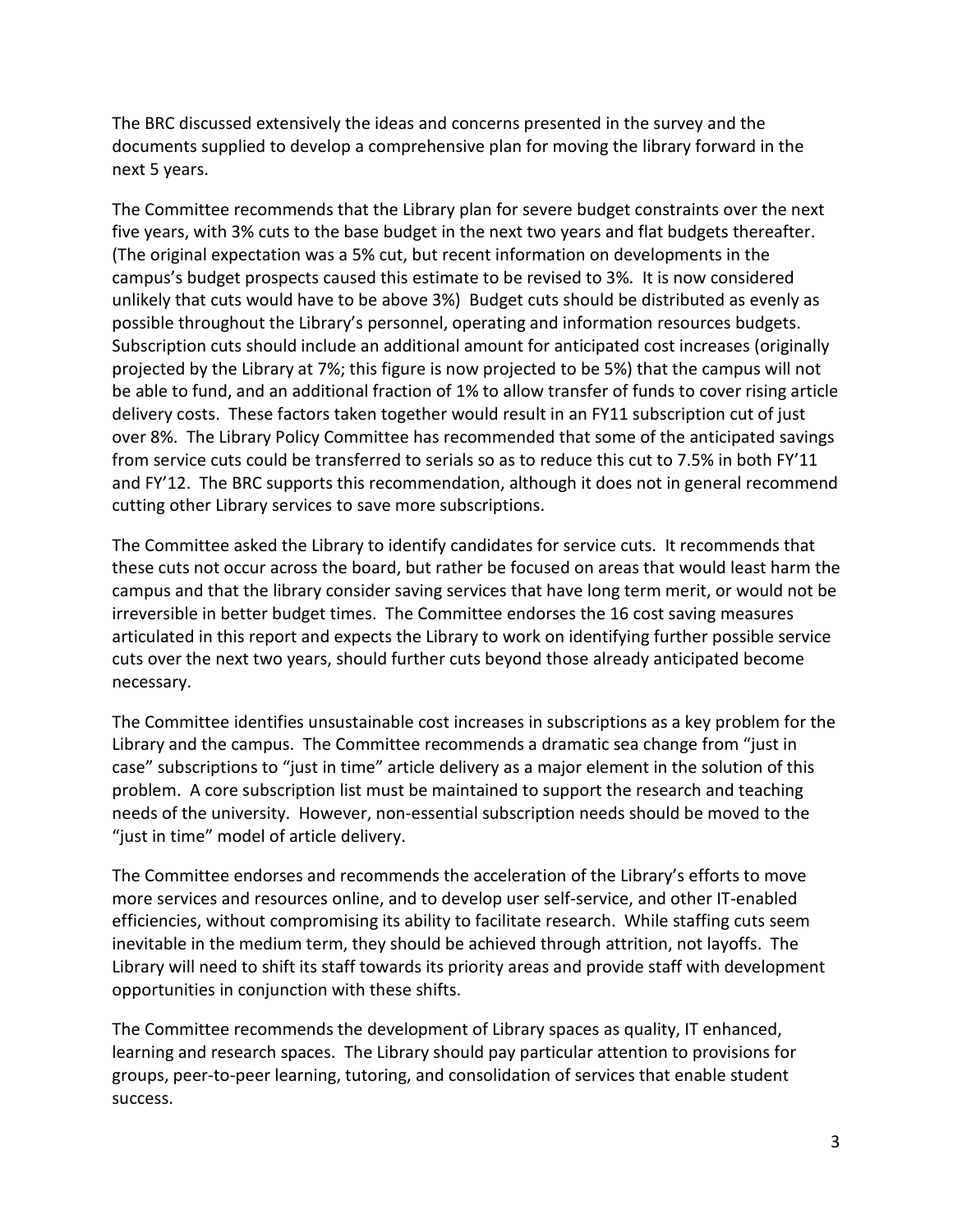## **II. Charge, Organization and Approach**

## **Committee Membership**

- Dr. Antonio Moreira (Provost's Office), Chair
- Dr. Linda Baker (Psychology)
- Dr. Jessica Berman (English)
- Dr. Terry Bouton (History, Library Policy Committee)
- Dr. John Jeffries (College of Arts, Humanities & Social Sciences)
- Dr. Lasse Lindahl (Biological Sciences)
- Dr. Sandy Parker (Geography & Environmental Systems)
- Dr. Geoff Summers (Office of Vice President for Research)
- Dr. Tim Topoleski (Mechanical Engineering, Faculty Senate)
- Dr. Bruce Walz (Emergency Health Services, Academic Planning and Budget Committee)
- Dr. Lawrence Wilt (Albin O. Kuhn Library & Gallery)

Library Staff:

Ms. Robin Moskal (Collection Management /Gifts/ILL/Reference)

Ms. Joyce Tenney (Serials, Electronic Resources/ Access Services)

## **Charge to the Committee**

#### **Context:**

- Journal costs continue to rise at double the CPI inflation rate.
- UMBC needs to invest enough in the Library to support the campus research mission.
- Economic downturn has caused campus budget cuts which will likely last 3-5 years or, at best, budgets will remain flat.
- Changes in Scholarly Communication media and methods.

#### **Charge:**

The following are the key elements of the charge to the Blue Ribbon Committee:

Address in a proactive manner new ideas/approaches for dealing with the budget challenges faced by the Library.

Given the critical role played by the Library on all our educational activities, devise successful ways to address proactively these challenges as we plan for the future and articulate the vision of how information resource needs of the campus will be served three to five years from now.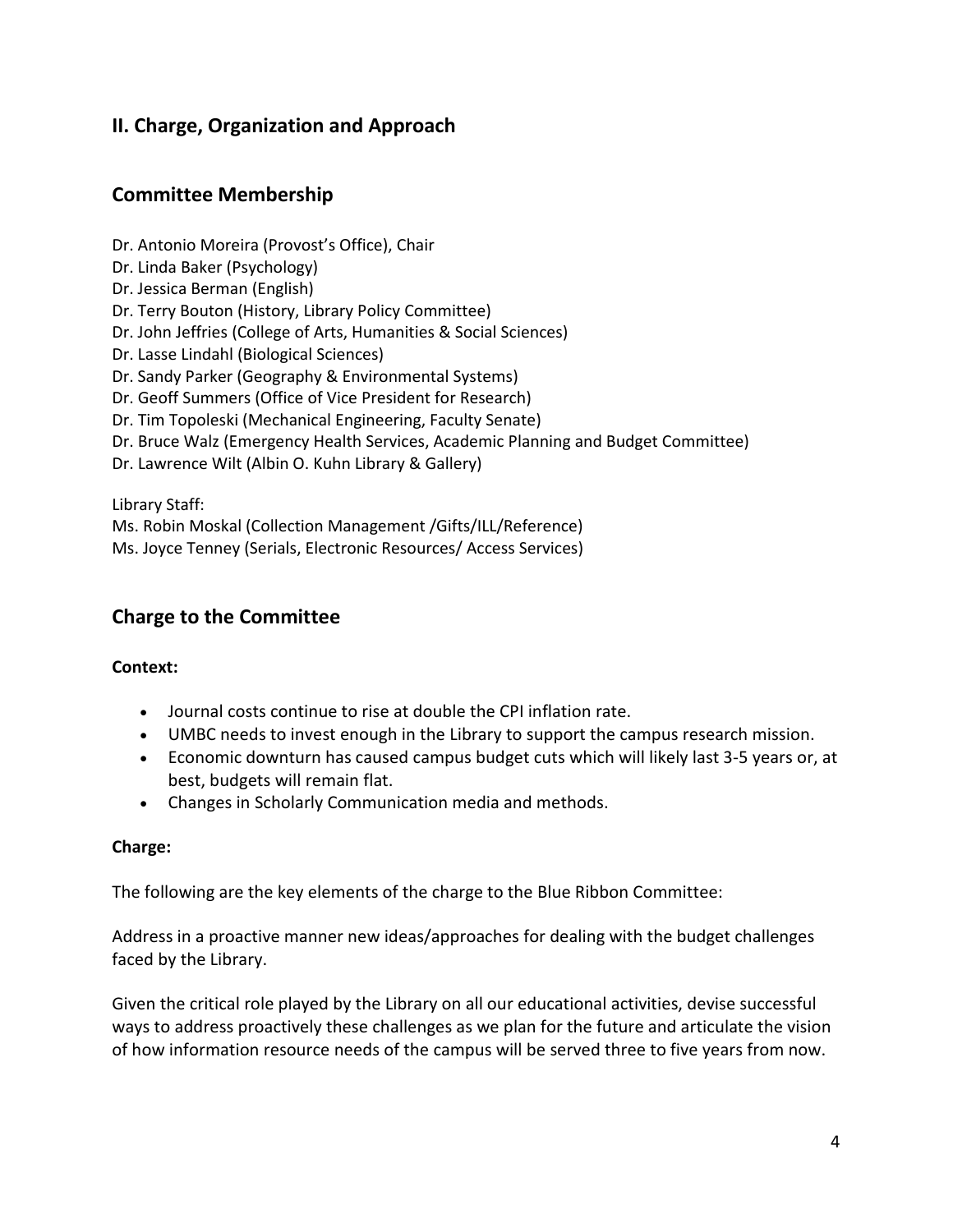Anticipate how the Library will be used in the next five years. Recommend changes in Library functions and use of space.

## **Specifically:**

Review state of Library funding, resources and services in comparison with selected peers and in light of national trends.

Evaluate approaches to the same budget pressures at other institutions. Identify and review best practices from other institutions, which can be adopted (with possible modifications) by UMBC.

Characterize the likely campus budget scenarios for the next 3-5 years and map Library strategies to them, focusing especially on funding for monographs, serials, interlibrary loan and document delivery. How can core services and access to information resources best be maintained in these scenarios?

With respect to current allocation of monograph and serials funding in support of the disciplines on campus, review past history of distribution of funds and cuts among academic departments, and determine whether new principles need to be applied in the distribution of support across departments and programs.

Analyze and recommend priorities for the Library which may be implied by the three to five year vision of the Library's future, such as increased provision of document delivery services for article length information sources or increased support for student learning. What changes in Library resources and services can the campus endorse? What changes are necessary responses to budget limits?

## **Methodology**

The BRC agreed to meet monthly, and members were initially polled on their perception of library services. As the meetings and process proceeded Library staff provided requested background information and statistics on various services. Their perceptions evolved as they learned more about the services and functions of the Library. The members were curious as to whether other university libraries were facing the same budget issues and what they were doing about it. They also felt it was important to survey the UMBC community for their perceptions of services, and this survey would inform their work. And they agreed to formulate guiding principles for their work. A Blackboard site was set up to collect and post various documents to which the BRC could refer.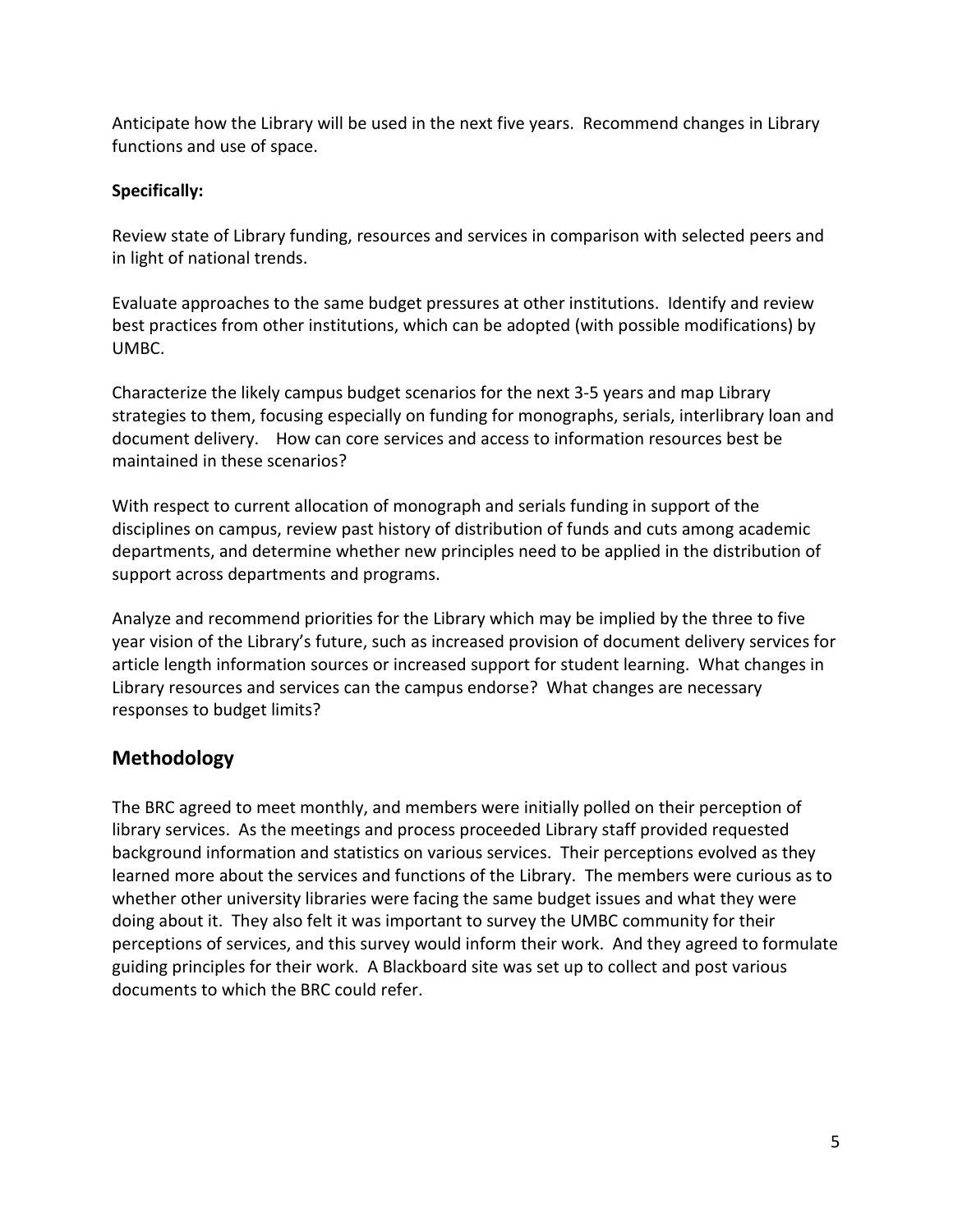**Literature Review**: The Committee studied trends in other Libraries and Universities from published accounts. A sampling of the most useful sources follows:

"Libraries Innovate to Counter Cuts" by Jennifer Howard, The Chronicle of Higher Education, November 22, 2009

"A Model For Academic Libraries 2005 to 2025" by David W. Lewis, Dean of the IUPUI Library. Paper presented to "Visions of Change," California State University at Sacramento, January 26, 2007

"Scholarly Communication: Crisis and Revolution, University of California Berkeley <http://www.lib.berkeley.edu/Collections/crisis.html>

**Peer Review:** The Committee reviewed the statistics of the four UMBC peers which had the closest R&D expenditures to UMBC's R&D expenditures, per 2007 NSF data. These peer institutions were: New Jersey Institute of Technology, University of Rhode Island, University of Wyoming, and University of Arkansas – main campus. NJIT was of particular interest due to their support of research with a low budget for subscriptions (see, e.g., their annual report at <http://library.njit.edu/aboutus/annualreports/fy2008-2009.pdf> ). Two other regional universities were also compared: Lehigh University and George Mason University.

**Best Practices Review:** The librarians contacted the peers listed above and identified their relevant best practices for the Committee. Other best practices from campuses around the country were identified and studied. Among the most useful were:

| <b>Rice University Library</b>     | http://library.rice.edu/collections/fy2010           |
|------------------------------------|------------------------------------------------------|
| University of Virginia Library     | http://www2.lib.virginia.edu/press/budgetfaqs.html   |
| University of Wisconsin            | http://www.secfac.wisc.edu/senate/2009/1102/2158.pdf |
| University of Washington Libraries | http://www.lib.washington.edu/dean/budget.html       |
| University of Utah Libraries       |                                                      |

[http://www.lib.utah.edu/portal/site/marriottlibrary/menuitem.350f2794f84fb3b29cf87](http://www.lib.utah.edu/portal/site/marriottlibrary/menuitem.350f2794f84fb3b29cf87354d1e916b9/?vgnextoid=bcf5b63be0320210VgnVCM1000001c9e619bRCRD) [354d1e916b9/?vgnextoid=bcf5b63be0320210VgnVCM1000001c9e619bRCRD](http://www.lib.utah.edu/portal/site/marriottlibrary/menuitem.350f2794f84fb3b29cf87354d1e916b9/?vgnextoid=bcf5b63be0320210VgnVCM1000001c9e619bRCRD)

North Carolina State University Libraries <http://www.lib.ncsu.edu/collectionmanagement/serials/CollectionsReview2009/>

University of California San Diego – Budget information and FAQ <http://libraries.ucsd.edu/budgetcutsFAQ/index.html>

**Community Consultation:** The Committee first polled itself on the utility of various library services, then polled students, staff and faculty in separate online polls.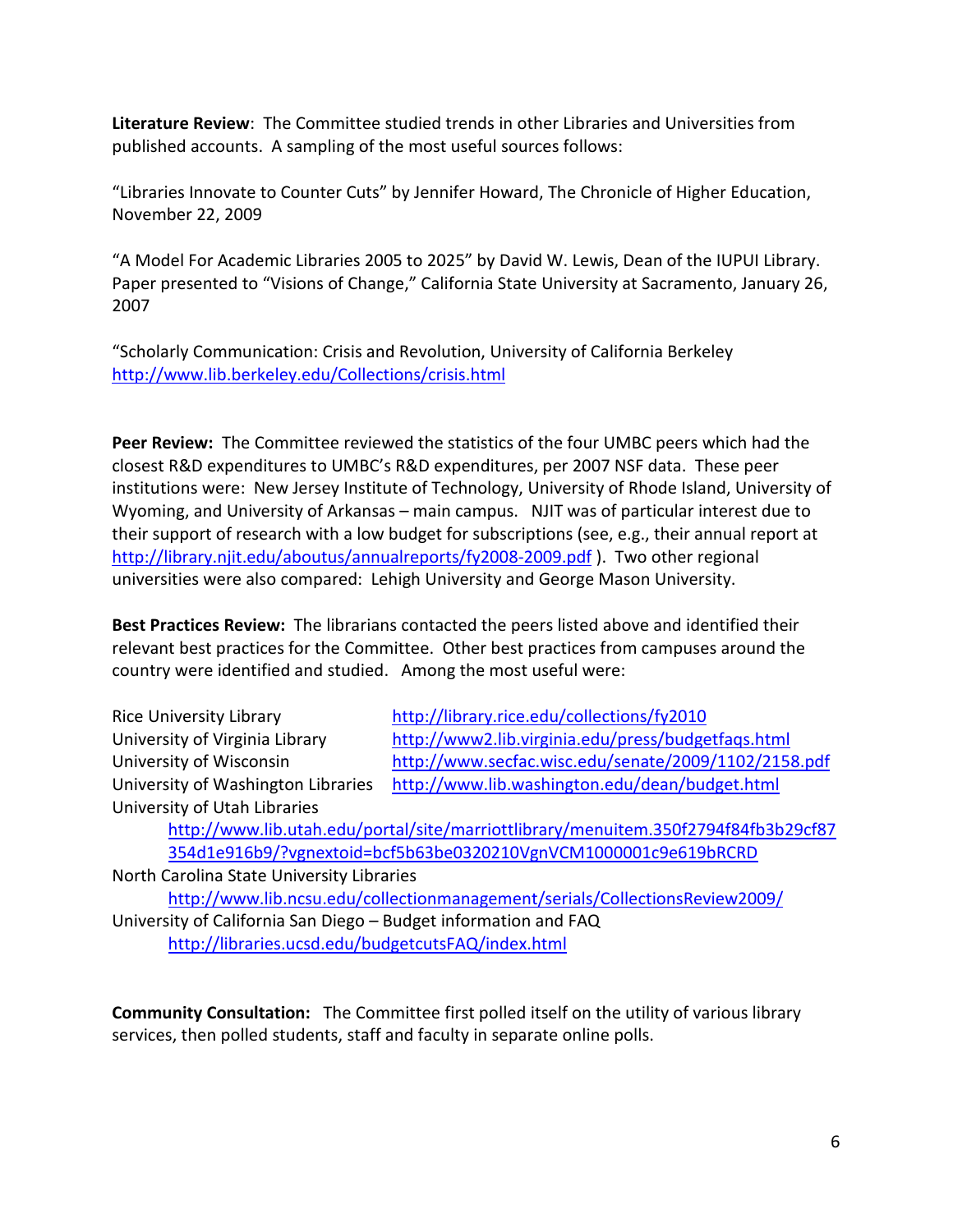**Formulation of Principles and Directions for Development:** The committee nominated principles to consider in setting the Library's direction for the next five years. These nominations were discussed and consensus principles were formulated.

## **Data Gathered**

## **Data gathered for or by the BRC:**

Library staff provided input on proposed changes, including service cuts, that could be made to absorb budget cuts.

Library faculty held meetings with the SGA and the GSA on what students need from the Library. Student government supported the expansion of learning spaces in the library – especially 24/7 learning spaces and extended library hours. The graduate students supported the expansion of subscriptions (a similar view to that of the faculty). SGA and GSA representatives sit on the Library Policy Committee.

Surveys of Faculty, Staff, and Students were taken online, on what could be cut and what was important enough not to cut if at all possible.

The Library Policy Committee (LPC) provided guidance on how to cope with budget cuts to Librarians and to the BRC. There is representation from faculty, staff and students on the Library Policy Committee. The Chair of the LPC sits on the BRC.

Practices and developments at other universities were studied by Librarians and reported to the BRC. Many universities are cutting subscriptions and some of these cuts are deep. Their methods and principles were normally tailored to local circumstances and not importable to UMBC. However, some specific practices for decision making, particularly involving decisions on subscriptions and information budget allocation across departmental lines, were deemed useful to UMBC. Also, evidence based decision making was discovered to be increasingly feasible and increasingly valued in several institutions. Budget cutting has motivated a surge in data driven decisions which increase cost efficiency. The BRC resolved to apply similar approaches at UMBC.

Economic forecasts, MD state budget forecasts, and USM expectations were gathered and analyzed.

Projections of Library costs and budgets, based on plausible budget scenarios, were made.

## **Planning constraints, decisions and principles adopted by the BRC early in its deliberations:**

Based on the BRC's review of UMBC budget prospects, the Committee settled on the following as the budget framework for BRC and Library budget planning: **3% budget cuts in each of the**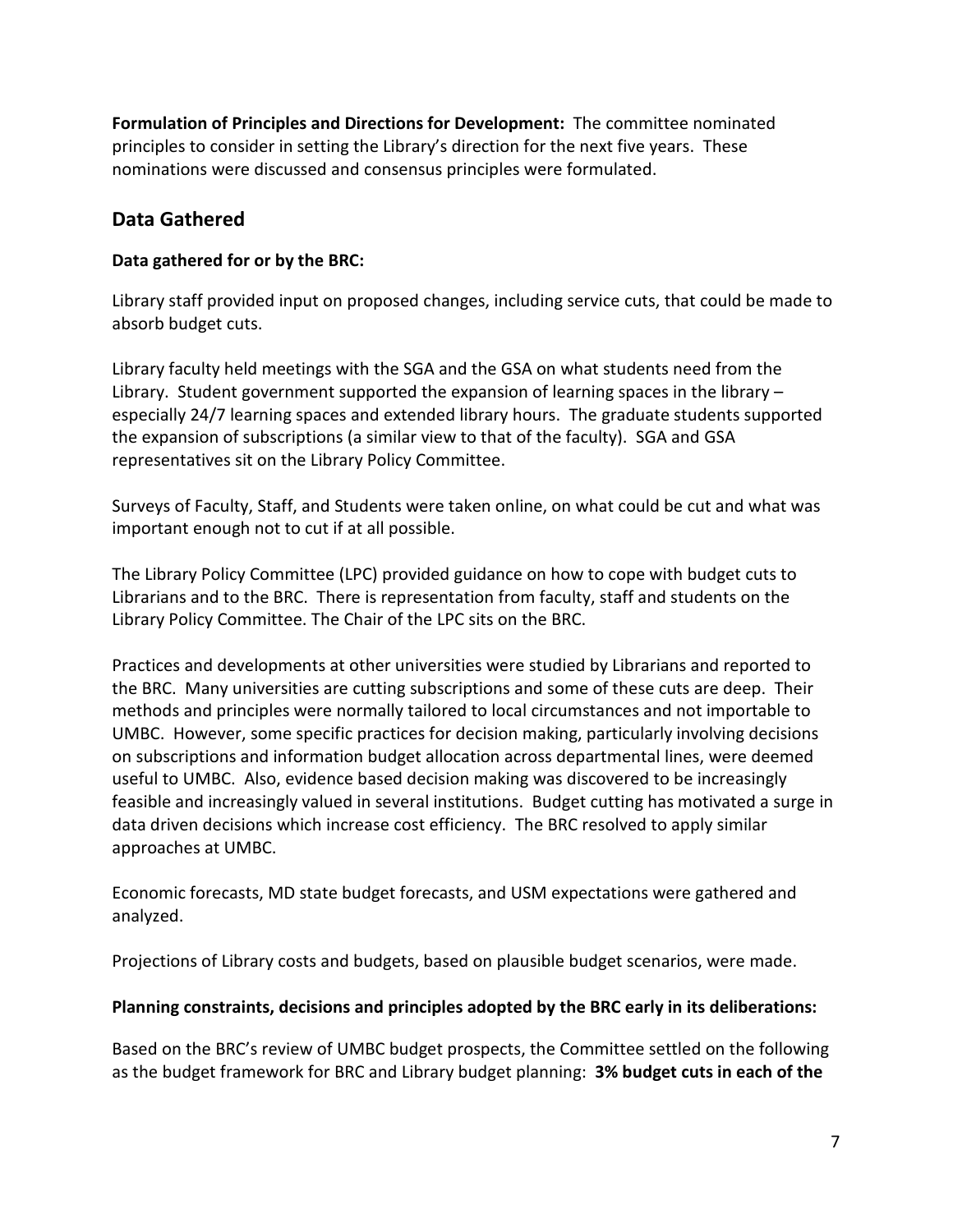**next two budget years** (FY2011 and FY2012), **then flat budgets for the following three years** (FY2013, FY2014, FY2015).

BRC agreed to **fund anticipated rising article delivery costs through marginal additional cuts in subscriptions**. Article delivery funding must rise as subscriptions are cut.

**Cuts in serials must address anticipated 5% per year inflationary cost increases**. A 3% budget cut together with an approximate 5% cost increase and an additional 0.4% cut to fund document delivery would require an 8.4% cut in subscriptions. The BRC recommends that the campus not fund subscription cost increases during the next five years because the cuts that would be required elsewhere in the campus budgets to fund these increases are not feasible.

BRC agreed **not** to cut Library services, book purchases or staffing by a higher percentage than the cut to the Library as a whole; i.e. **cuts in other services or resources should not be made in order to add funding to the subscription budget**. **Nevertheless, fulfilling the anticipated budget cuts will require some curtailment of services, loss of staff lines, and a reduction in book purchases. The** BRC reaffirmed the campus intention to **avoid layoffs** and to realize any staffing cuts through attrition.

It was highlighted that, when making decisions on cuts, one should attempt to **make cuts which do not do long term damage** to UMBC.

## **Guiding Principles**

The BRC created a set of guiding principles to keep the process in focus and to assist the Library in developing its five -year budget scenario, as well as planning for the longer term. Commitment to the University community and its needs are addressed in these principles, which reinforce the Library's mission of supporting research and teaching. There was also recognition of the budgetary constraints set on the Library, which limit the scope of support that can be offered or reasonably expected at this time. However, it was noted that in better economic times, the library should be a priority in the campus budgeting process.

#### **For Library Planning:**

- **Research Support:** The Library strives to support the key research and creative endeavors of the university across all disciplines at all levels, as much as possible within the budgetary framework. This should be achieved through "just-in-time" access, as opposed to "just-in-case" access, i.e. instead of owning all needed journals and books, Interlibrary Loan/Article Delivery should be utilized heavily – more heavily than it now is used.
	- o The campus must fund the Library in keeping with its priority status at a level sufficient to support the research and teaching missions of UMBC. The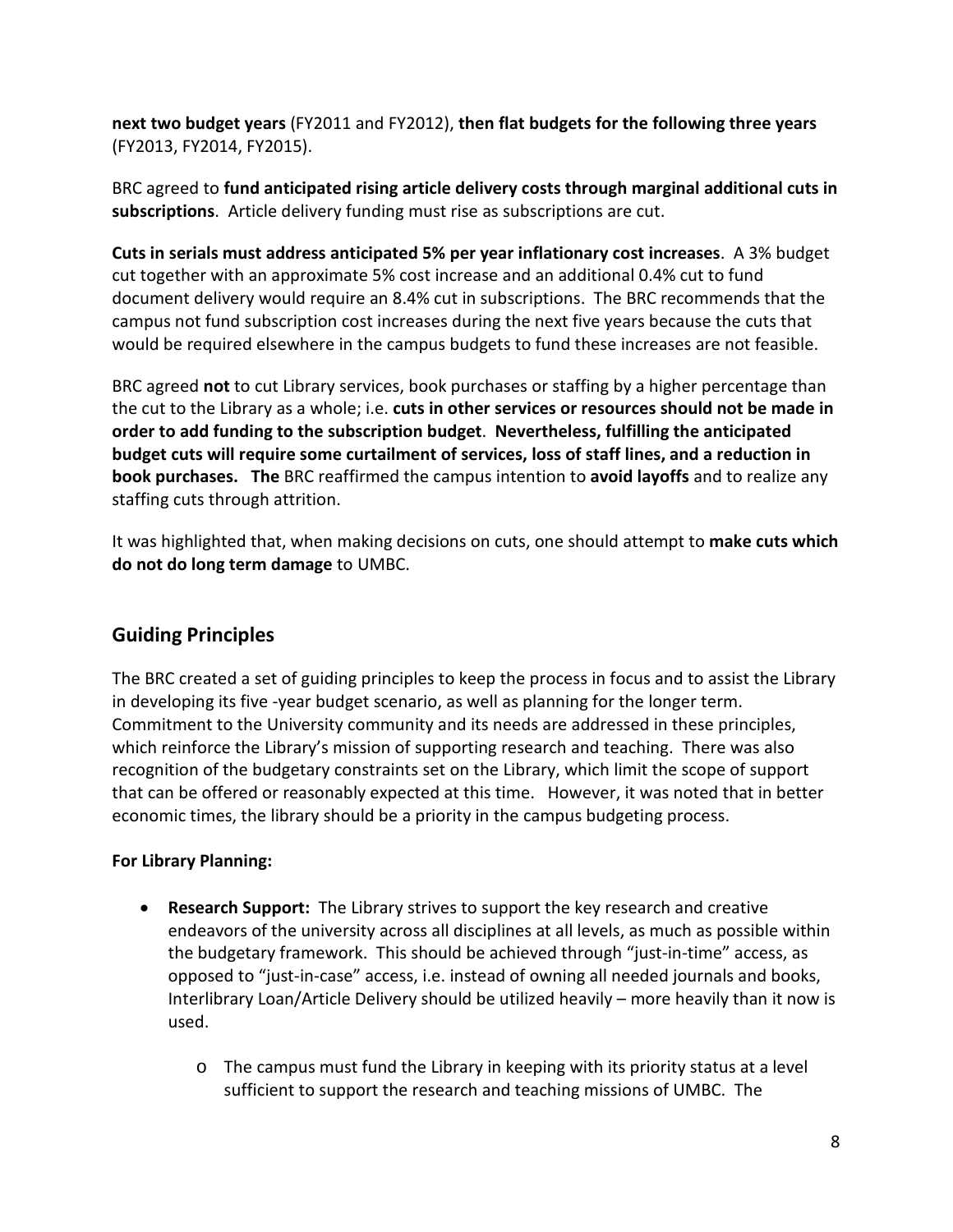necessary level of support should be determined with the selection of appropriate benchmarks.

- **Intellectual Commons:** The Library must be an intellectual commons for the university, which allows for the development of the Library as the campus center for teaching, research, creativity and social learning.
	- o The Library must sustain the traditional functions, such as maintaining a location for physical consultation of print materials and face-to-face interactions with librarians, as possible within the budgetary framework.
- **Constraints on the Library:** The campus must recognize that budgetary and administrative limitations placed on the Library will not allow the Library to be all things to all people.
	- o UMBC planning should take advantage of information resources available to the UMBC community both within the Baltimore-Washington area and online.
- **IT Exploitation:** The Library must be aggressive, dynamic and innovative in the use of new and emerging technologies to meet the changing needs of the campus both in terms of pedagogy and research.
- **Evidence Based Decision Making:** The campus, the BRC and the Library should strive to make all decisions based on hard data, rather than conjecture or ideology. Financial decisions especially should be data driven.
- **User Self Service:** Increase patron self service as much as possible.
- **Library Standing in University Planning:** connect budgeting for Library support more strongly to campus planning, especially for new programs.

#### **For Library Budget Decisions:**

- **Budget Priorities:** Maximize the ability of the Library to support the research and creative endeavors of the university across all disciplines as well as to support undergraduate and graduate teaching across all disciplines.
- **Cost Effective Acquisitions of Information Resources:** In the acquisition of information on behalf of the UMBC campus, implement the concept of "Just in Time" instead of "Just in Case," where cost effective.
- **Commitment to People:** The administration and staff of the Library exist to support the Library's mission. To this end, people and positions should be protected, but not to an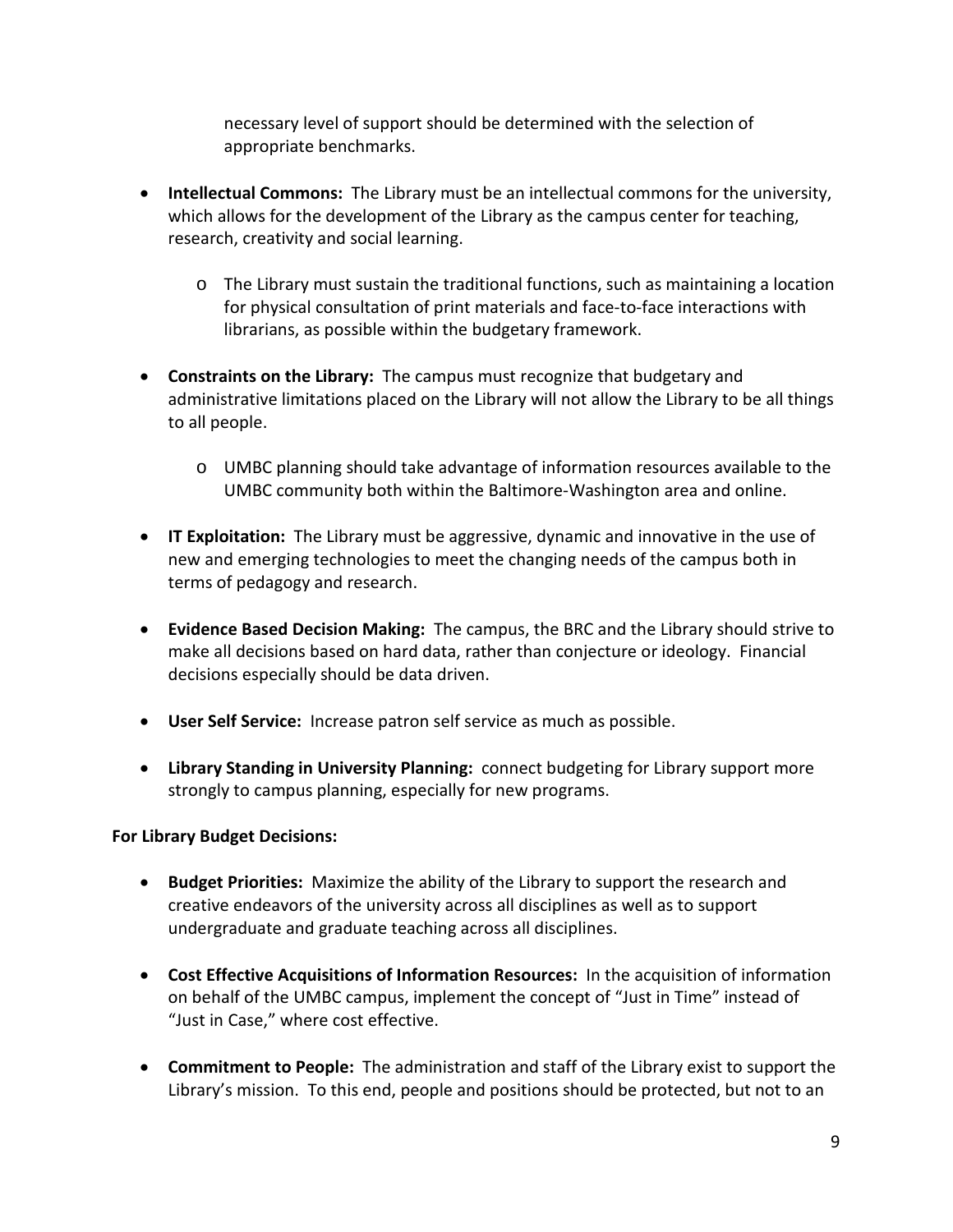extent that such protection hinders the Library's ability to provide necessary basic services. Move people to the projects that best serve the Library's mission.

- **Faculty Input on Acquisitions:** Collection decisions for resources should have input from faculty at the departmental, college and campus level.
- **Transparent Decision Making:** Decisions on acquisitions and overall budget priorities should include mechanisms for transparency to the UMBC community at all levels.
- **Equitable Acquisitions Choices:** Collection decisions should be guided by considerations of benefits to all constituencies.
- **Reversibility:** Higher priority should be given to budget cuts that can be reversed when budget climate improves.
- **Book vs. Journal Funding:** Colleges may take very different approaches to book/journal acquisition ratios; there will be no campus-wide decision to move book funding to journals. However, individual departments may opt to do this in the short term.

## **III. Findings and Recommendations**

The Committee notes that the Library is at a tipping point for being able to offer the resources and services needed by the campus. In order to maintain UMBC's research mission, the campus must financially support the library to the level required for teaching and research across the disciplines. Committee members expressed concern that the subscription cuts anticipated by this report could threaten UMBC's status as a research institution; one committee member indicated that this concern is widely held among faculty members.

The BRC discussed the possibility of a student Library fee. Since no consensus was reached by the Committee, the Committee recommends that the issue be reviewed by the campus at a later time.

The following sections detail the guidelines and specific recommendations from the BRC.

## **General Guidelines**

• Move from "just in case" to "just in time" information where cost effective. Large cuts in subscriptions are likely to be unavoidable. Therefore, strengthen online tools used for locating and evaluating articles, and delivery systems for articles.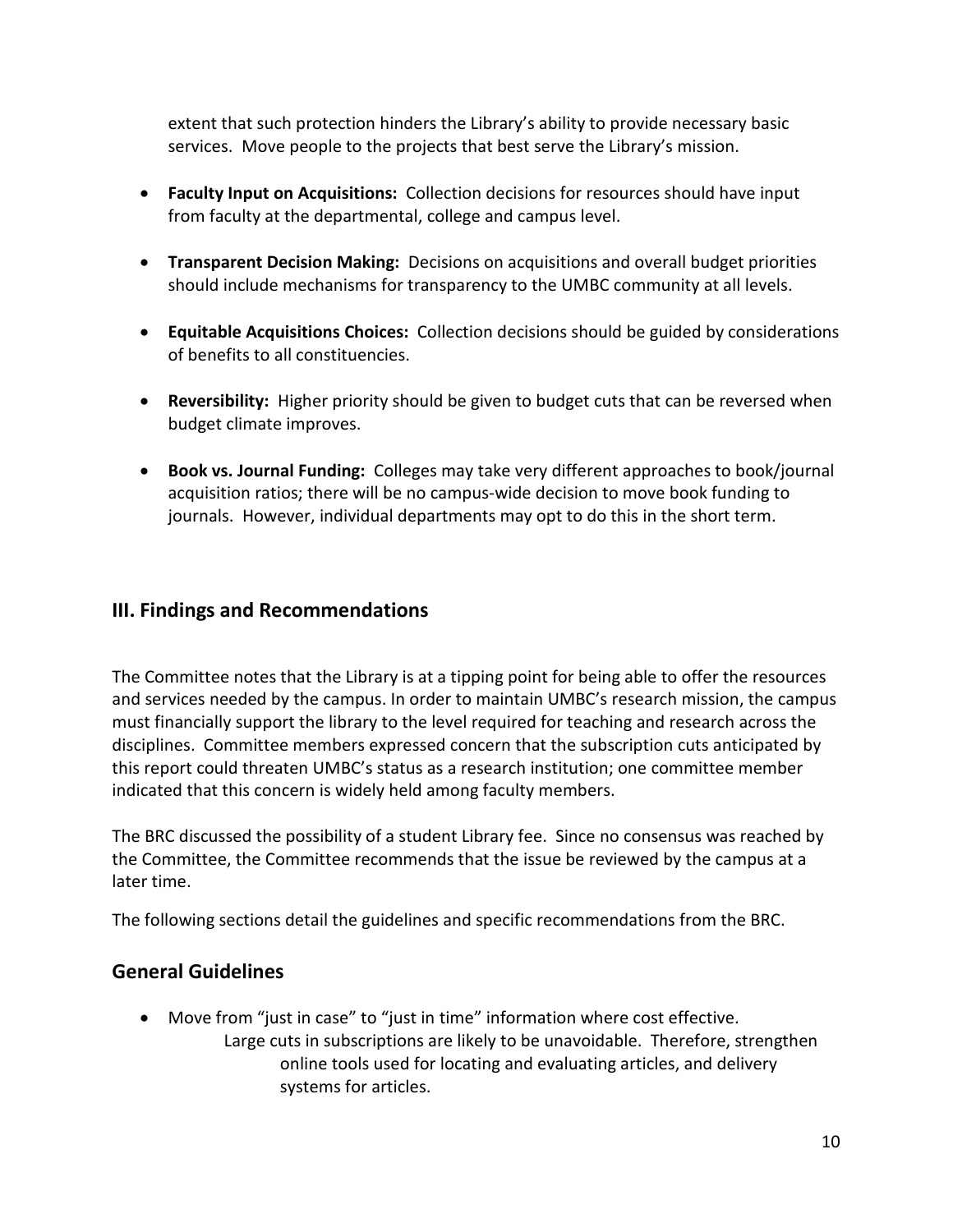Reduce staffed service points waiting for clients; increase online accessibility of personal, individual services and services by appointment.

Transition to online only subscriptions when less costly and when provisions are adequate for UMBC's perpetual access to purchased online content. Review all subscriptions which are costing more than \$65.00 per use.

• Migrate from in-person staff service to online, virtual, staff facilitated, or user selfservice.

> Shift from immediate response services to asynchronous services. Shift staffing effort toward development of online presence tailored to users. Digitize and provide online access to UMBC's unique holdings (i.e. materials that are not widely available in print and have not been digitized by other libraries).

Enhance the current strength in developing or applying digital methods for providing services and give priority to staffing up in this area.

- Move away from attempting to provide a full array of research level resources and services on site, and toward brokering users' access to external resources and services. The UMBC Library will not attempt to grow to be another UMCP or JHU library. Aim for steady state print collection of no more than 1.1M volumes. Limit ownership to high use information resources and fund access to the rest.
- Develop quality learning spaces that enable student success and retention through peer-to-peer learning, consolidation of services, and a convivial, socially-connected ambiance.

Free Library space by shifting to online resources when these resources are more efficient to use than hard copy materials, and by placing less used materials in shared storage facilities; provide online access or delivery from these shared storage facilities.

Repurpose stacks space to be used as dynamic learning and teaching space. Consider introducing a Library fee, the proceeds of which would be earmarked for student Library needs.

• Expect and plan for static or lower staffing levels for the duration of the current recession. In anticipation of budget cuts, and significant budget constraints in the medium term:

> Cut services that are the least difficult for users to do without, and which could be undone, i.e. restored, in a better budget year.

Adjust staffing assignments to match vacancies to service cuts.

Avoid layoffs through this methodology, phasing in service cuts. Give staffing priority to the trends identified.

Give priority to staff development which facilitates rebalancing of staff effort. ("staff" here means: library faculty, exempt and non-exempt employees)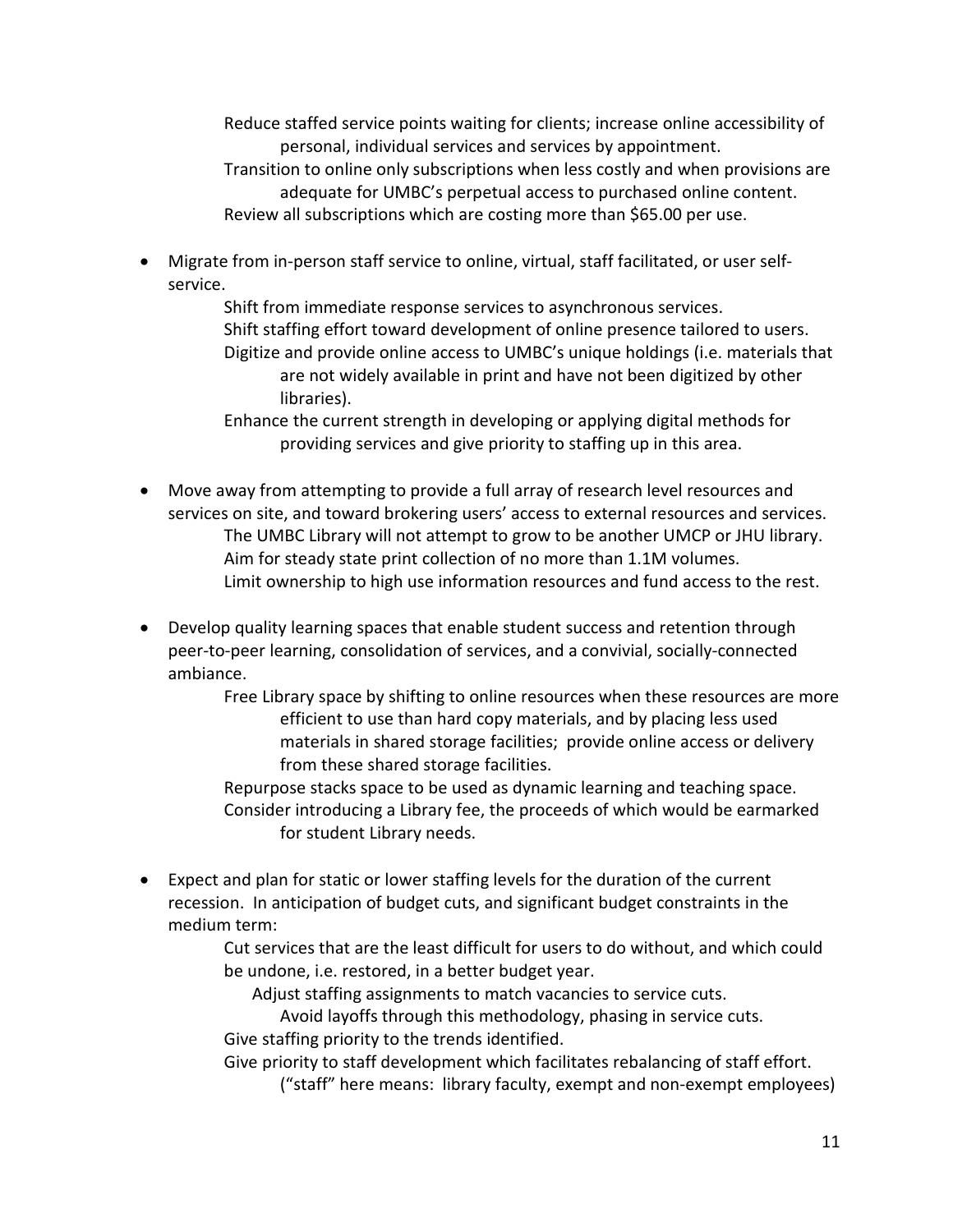- Investigate and consider the development of an institutional digital repository (or participation in a regional project for this purpose) for faculty research results, data sets and digital publishing. (See the Library's web pages on "scholarly communication" at <http://aok.lib.umbc.edu/scholarlycommunication/>for examples and descriptions of institutional repositories.)
- Provide for an annual assessment of the implementation of these principles, and in particular of the subscription review process. This assessment should be under the auspices of the campus governance committee established for Library oversight, i.e. the Library Policy Committee, and the results should be presented to the University Steering Committee. The assessment process should include gathering of undergraduate and graduate student opinion, as well as faculty and staff opinion, and involve SGA and GSA representatives as requested by the SGA and the GSA.

## **Budget Projection for Planning Purposes**

The BRC reviewed a number of different budget scenarios in anticipation of the most likely budget reality for the coming years. The scenarios considered ranged from a most pessimistic budget projection of a 5% decrease in each of the next 5 years, to a 5% decrease for two years then a flat budget, a flat budget for 5 years and finally to a highly optimistic 5% increase for the next five years. The implications of each scenario were discussed and the two most optimistic scenarios were ruled out. The middle ground scenario that was selected as most likely was: 5% decrease for two years then a flat budget. However, after this selection, the Provost predicted that the budget cut would be no more than 3%, and urged that this be part of the planning process. Further, based on more recent data, the Librarians made adjustments in other cost factors; most notably, they lowered their prediction of the serials cost inflation rate from 7% to 5%.

The BRC now proposes that Library planning for FY11 – FY15 presume budgets that are cut by 3% in FY11 and by an additional 3% in FY12, then remain flat in FY13, FY14 and FY15. The BRC recommends that the current balance of budget allocations among personnel, operating, and information resources should be largely continued, so that none of these three categories of expenditure would be subject to major additional cuts that might be required to address budget needs in another category. Most notably, the BRC proposes that Library services and monographs should not be cut more than their proportional share of the budget. The additional budget pressures from excessive cost increases in subscriptions, should not be addressed by transferring funds from other budgets.

The following table shows the consequences of the above budget predictions and recommendations for subscription and monograph purchasing, as well as article delivery costs.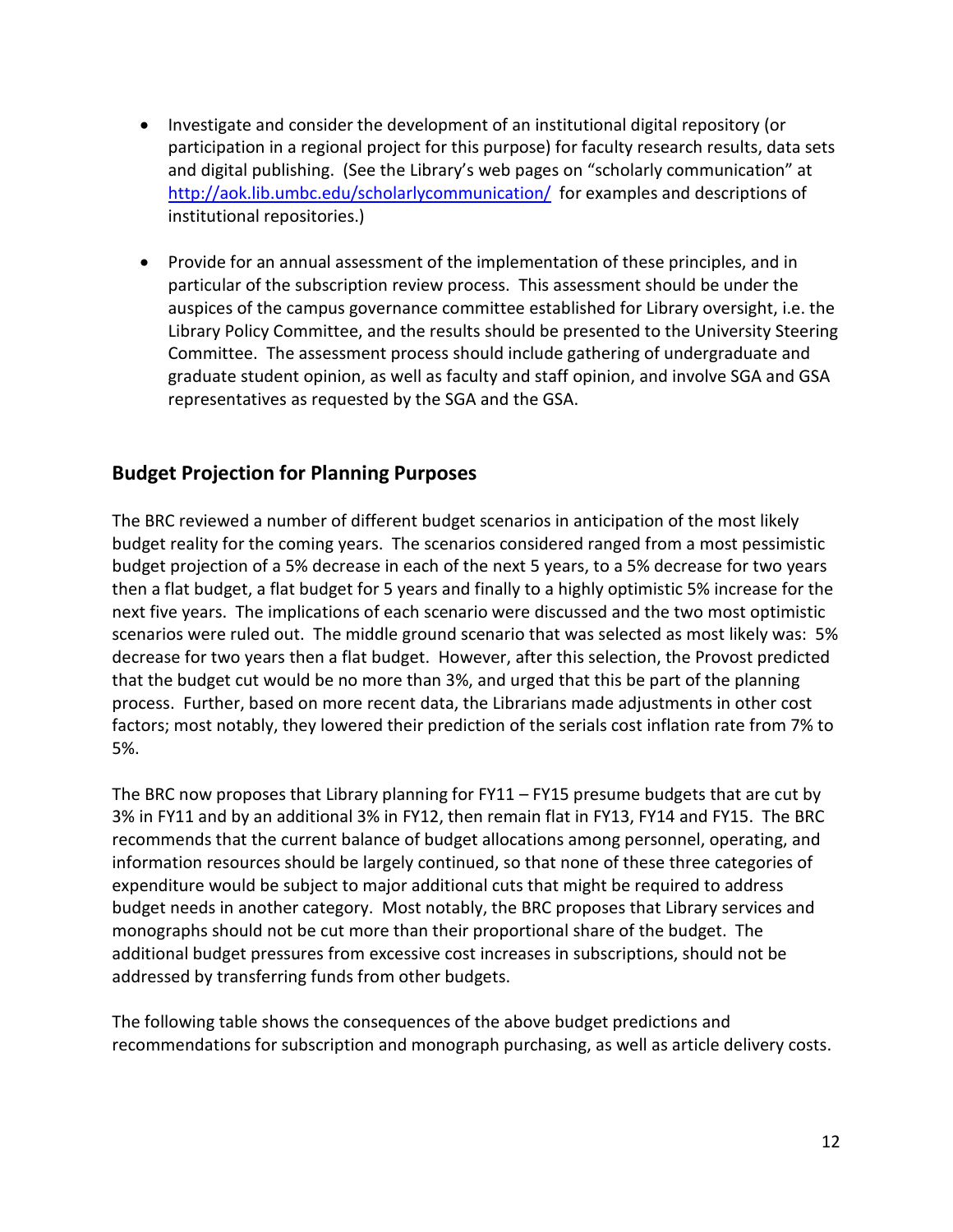| <b>PLANNING FY2010- FY2015 2-Year Decrease Then Flat Scenario</b>                  |                 |              |                |                                  |               |              |              |             |                    |              |               |                              |
|------------------------------------------------------------------------------------|-----------------|--------------|----------------|----------------------------------|---------------|--------------|--------------|-------------|--------------------|--------------|---------------|------------------------------|
|                                                                                    | FY09 Base       |              | FY10 Budget    | <b>FY11</b>                      |               | <b>FY12</b>  |              | <b>FY13</b> |                    | <b>FY14</b>  | <b>FY15</b>   | <b>FY10-FY15</b><br>% Change |
| # of subscriptions                                                                 | 3559            |              | 3350           | 3067                             |               | 2804         |              | 2648        |                    | 2503         | 2364          | $-29%$                       |
| \$ for subscriptions                                                               | \$<br>3,505,116 | $\mathbb{S}$ | 3,398,903      | \$3,281,467                      |               | \$ 3,164,770 |              | \$3,146,821 |                    | \$ 3,131,340 | \$3,114,118   | $-8%$                        |
| # of Ref. Resources, Abs. & Ind.                                                   |                 |              | 79             | 77                               |               | 75           |              | 74          |                    | 72           | 71            | $-10%$                       |
| \$ for Ref.Abs.&Ind. (Incl. in subscr.\$)                                          |                 | $\mathbb{S}$ | 486,349        | \$473,380                        | $\mathcal{S}$ | 460,756      | $\mathbb{S}$ | 453,077     | $\mathsf{\$}$      | 445,526      | \$438,100     | $-10%$                       |
| # of books added (from purchase)                                                   | 8741            |              | 6993           | 6573                             |               | 6179         |              | 5993        |                    | 5814         | 5639          | $-19%$                       |
| \$ for books                                                                       | \$<br>402.671   | $\mathbb{S}$ | 426,801        | \$<br>413,997                    | $\mathbf{s}$  | 401,577      | $\mathbb{S}$ | 401,577     | $\mathbf{\hat{S}}$ | 401,577      | \$<br>401.577 | $-6%$                        |
| \$ for Article Delivery                                                            | \$<br>72,325    | \$           | 85,938         | \$<br>101,406                    | -S            | 119,659      | \$           | 137,608     | \$                 | 153,089      | \$<br>170,312 | 98%                          |
|                                                                                    |                 |              |                |                                  |               |              |              |             |                    |              |               |                              |
| <b>Projected Book Cost</b><br>Inflation Rate (%)                                   | 3%              |              |                |                                  |               |              |              |             |                    |              |               |                              |
| <b>Projected Serials Cost</b>                                                      |                 |              | Serials Cut    |                                  |               |              |              |             |                    |              |               |                              |
| Inflation Rate (%)                                                                 | 5%              |              | amount:        | \$<br>287.381                    | \$            | 280,770      | \$           | 176,187     | \$                 | 172,822      | \$173,790     |                              |
| Projected Chg in Article Delivery                                                  |                 |              |                |                                  |               |              |              |             |                    |              |               |                              |
| Rate $(\% )$                                                                       | 18%             |              |                | Per article cost inflation rate: |               |              |              | 10%         |                    |              |               |                              |
| <b>Priority Factor for Databases</b>                                               | 3               |              | Serials Cut %: | 8%                               |               | 8%           |              | 5%          |                    | 5%           | 5%            |                              |
| <b>Percent Budget Change</b>                                                       |                 |              |                |                                  |               |              |              |             |                    |              |               |                              |
| FY11 & 12                                                                          | $-3%$           |              |                |                                  |               |              |              |             |                    |              |               |                              |
| <b>Percent Budget Change</b><br>FY 13, 14 & 15                                     | $0\%$           |              |                |                                  |               |              |              |             |                    |              |               |                              |
|                                                                                    |                 |              |                |                                  |               |              |              |             |                    |              |               |                              |
| Note on # of Subscriptions: some will be canceled to fund increased delivery costs |                 |              |                |                                  |               |              |              |             |                    |              |               |                              |
|                                                                                    |                 |              |                |                                  |               |              |              |             |                    |              |               |                              |
| I:\\admin2\planning\fy10\blueribboncommittee\planning FY10 v7                      |                 |              |                |                                  |               |              |              |             |                    |              |               |                              |
| 10/26/09, 10/27/09 msb, 10/27/09 lw, 11/9/09 msb                                   |                 |              |                |                                  |               |              |              |             |                    |              |               |                              |
| rev 1/20/10 lw re lines 12, 14.                                                    |                 |              |                |                                  |               |              |              |             |                    |              |               |                              |
| rev 3/8/10 msb chg B12 & B15, formulas in line 12, edit 6A                         |                 |              |                |                                  |               |              |              |             |                    |              |               |                              |

#### **PLANNING FY2010- FY2015 2-Year Decrease Then Flat Scenario**

The Committee recommends cutting at a lower rate Indexing and Abstracting Databases, Reference Sources, and other materials that are crucial to the initiation of research projects and the identification of information sources. The priority factor of "3" in the above table indicates that the cuts to such resources are planned to be at one-third the rate of the cuts to other subscriptions. To implement this recommendation in FY11, the Library plans to transfer funds originally budgeted for equipment and for e-resources expansion within the LIMS budget (which is funding administered by the USMAI consortium that runs the Library Information Management System and purchases subscriptions through consortia) to reduce the cuts to these resources. It is not yet possible to determine whether similar transfers will be possible in subsequent years. The above table projects cutting Reference Resources, Abstracts and Indexes at one-third the rate of other subscriptions.

## **Short Term Service Reductions: Strategy for Realizing Up to 8% Savings in Library Personnel and Operating Budgets**

The following section is a listing of possible library service reductions that could save up to 8% of the Library personnel and operating budgets over FY10-12. These service reductions may not in practice yield the estimated savings; the estimates represent maximum possible savings. At least \$216,000 of these savings must be realized to achieve the 3% projected cuts in FY11 and FY12. The estimated potential savings adds up to \$280,000, leaving \$64,000 in savings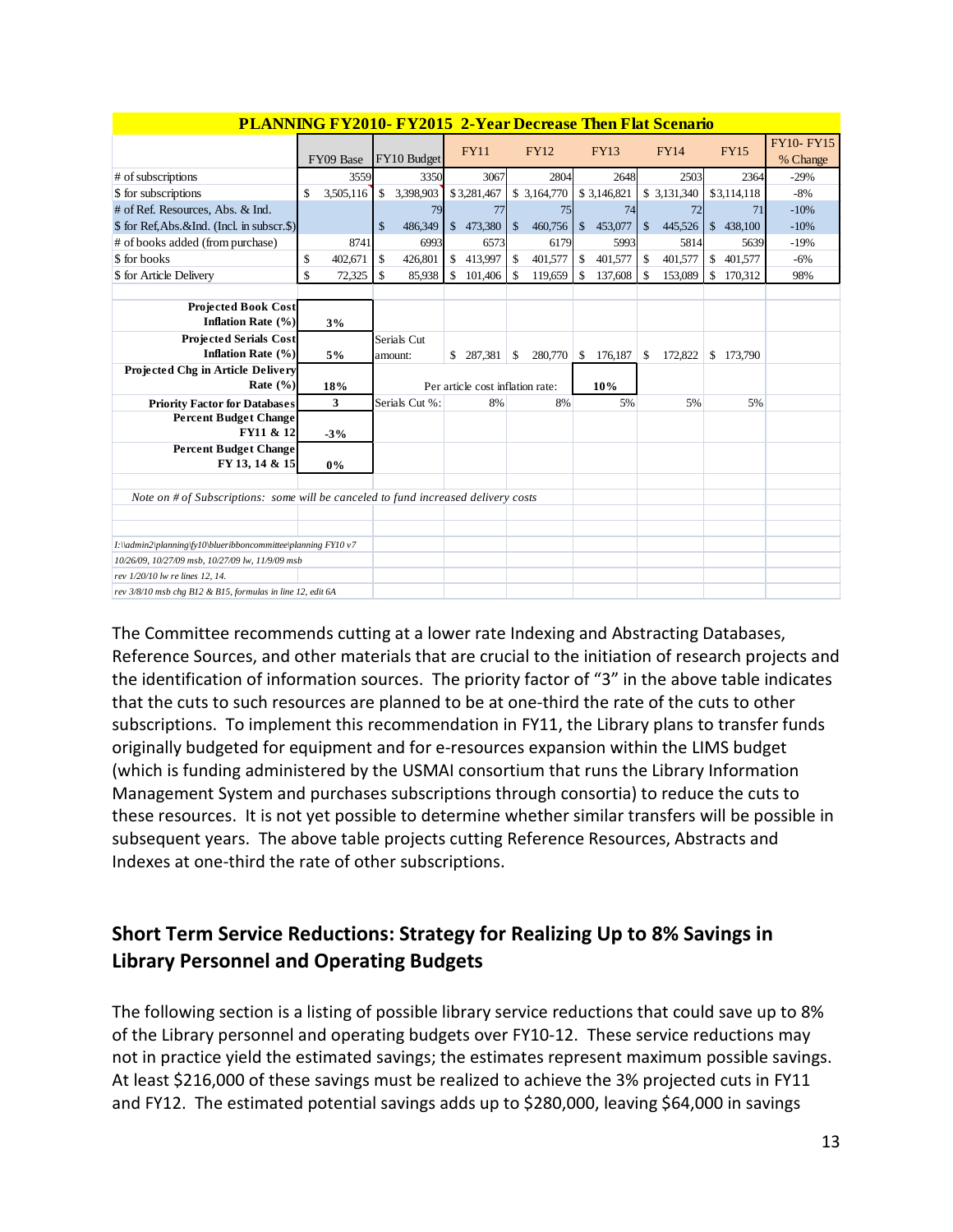which could be used to rescind some service cuts, use as a cushion in case projected savings are not realized, or applied to subscription bills. The Library Policy Committee has recommended a split of this funding between the latter two options. This would provide some cushion, and also allow the serials cuts in FY11 and FY12 to be reduced to 7.5%, on current estimates. The BRC concurs with this recommendation.

The ideas for possible service cuts were developed in conjunction with suggestions from library staff, survey comments, BRC discussions and a review of current economic issues. This list has gone through extensive revision and review by library staff and the BRC. While service reductions would be painful for the campus, the BRC believes that these are the least harmful to the campus as a whole and could be easily reversed in better budget time.

#### **Potential for up to \$280,000 in Savings**

- 1) Cutback on Serials desk hours open begin Summer session 2010 to conform with Reference hours.
- 2) No staffing in Slide Library begin Summer 2010.
- 3) Reduce gift program, scale back on book sales and cataloging of gift materials begin immediately.
- 4) Reduce binding of most journals already in place (theses/dissertations/high use journals/miscellaneous will still be bound).
- 5) Close library on Saturday in Winter break and Summer begin Summer 2010.
- 6) Stop organizing and presenting Friends-sponsored events other than Theatre with Dinner – Summer 2010.
- 7) Stop notification of monograph orders to departments (except for rush/notifies) Summer 2010.
- 8) Cut funding for recreational materials from book sale and state accounts at the end of the McNaughton contract, fall 2010.
- 9) Curtail library instruction offerings begin Fall 2010 by not promoting the service; however requests will not be refused.
- 10) Continue to develop and promote user independence and online self-service this continues the efforts for #9.
- 11) Charge for study rooms and lockers begin Fall 2010.
- 12) Review workflows and opportunities for cross training to find more efficient methods begin immediately and continue to revisit, refine and streamline.
- 13) Cut student assistant allocations to some units begin to study services immediately individual departments can begin to determine where they can cut back on student assistants. Mandatory cuts will be enforced as needed when specific budget cuts are announced.
- 14) Use lead students in place of staff where there are vacancies or increased work flow begin as vacant lines are frozen.
- 15) Reduce Circulation/Security desk staffing if vacancies occur.
- 16) Limit ILL for undergraduates– begin Summer 2010, with exceptions.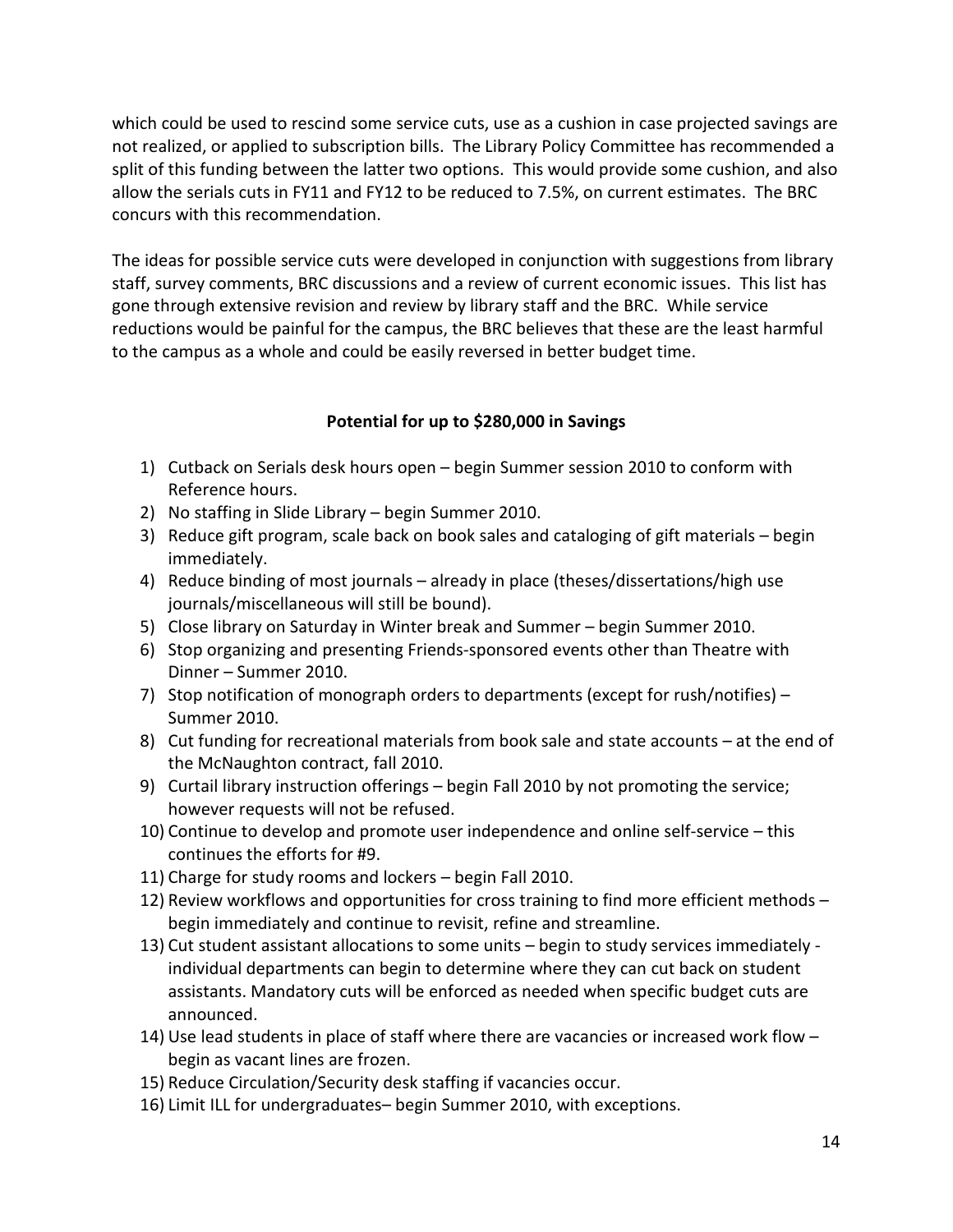## **Subscription Review**

The BRC discussed the budgets for subscriptions and electronic resources at length. It was agreed that due to the severity of the impending cuts to these budgets, the current process for subscription cuts would no longer be the best method for department, college, and campus decisions. It was agreed that the process should be dramatically changed so that campus administration and deans would make initial decisions about the amounts of cuts, and then would institute a process for department, college and campus review of possible cuts. To address this need for a more structured and transparent process, the following document was developed to offer a roadmap of the FY11 Serials Review.

#### **Subscription Review: FY 11 Serials Review Process**

Serials and electronic resources are ordered and paid for several months before the beginning of the subscription year. The review of individual titles and databases will need to occur in the spring and summer. Final cancellation decisions must be communicated to our vendor in September. In order to have more comprehensive review of titles, departments, colleges and full campus review will occur for this project.

Late February/Early March-

- Deans and campus administration endorse proposed plan and process for serials cancellations and communication to department chairs and campus. Library prepares target dollar amounts for cuts. Provost, Deans, and VPs review plan and target amounts.
- Library communicates plan, dollar amounts to cut and the details of the process to department chairs and library liaisons.
- Colleges & Librarians determine process for review of proposed cancellations within the College structure.
- Library creates website with Serials Review FAQ, Timelines, and proposed cancellation listing as they become available with information for submitting comments/concerns on specific titles.

Mid-March-

- Library distributes department lists with title, cost, usage data, and cost per use. Interdisciplinary databases and packages will be pulled from individual departmental lists and put on a separate listing for all to review and comment on.
- Departments review lists and rank order titles.
- Comments on databases are due to library by March 30.

April-

- Early April Library compiles information on databases and posts a suggested list of cancellations on library website.
- Comment from campus community on database cancellations due by April 9.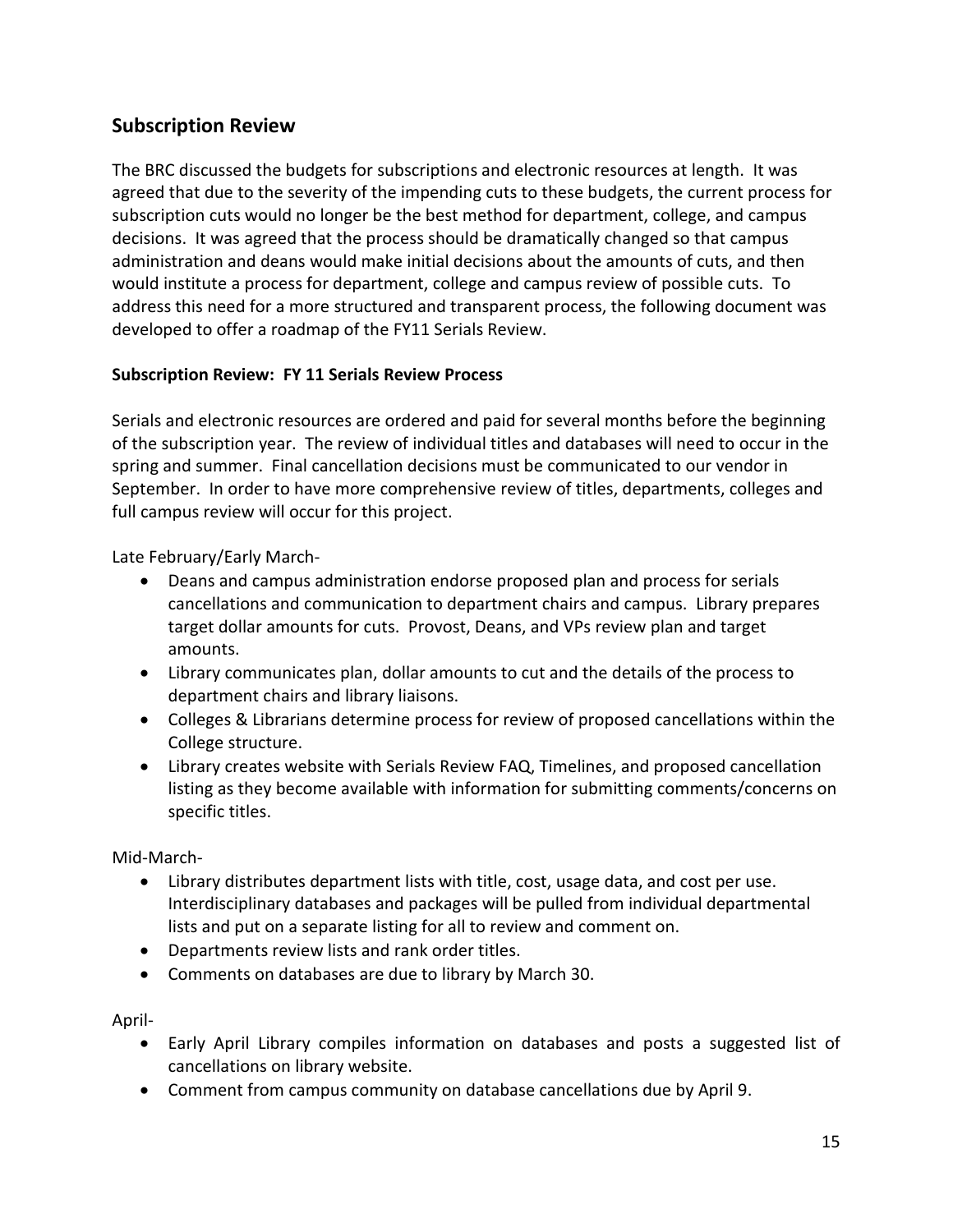- Departments communicate rank orderings and suggestions for individual title cancellations to College body charged with review for the College.
- As needed, inter-College meetings are held to evaluate decisions with campus-wide impact.
- College completes review by the end of April.

May-

- May 3 title rankings and suggestions for cancellations are due to library.
- Library collates lists and compiles cancellations.
- Library posts list of suggested cancellations to website with information on submitting comments to library.

June-August-

- Library responds to comments from campus on proposed cancellations and works with Colleges on issues that arise.
- Last week of August Library posts final list of cancellations.

September-

• Mid /late September Library initiates cancellation process with vendors.

December-January-

• Library distributes updated title listings to departments and colleges.

Principles to be used in cancellation recommendations:

- 1. Evidenced-based decision making: cost, use, cost per use, etc.
- 2. Cross-disciplinary titles are evaluated at College or even University level.
- 3. Feedback opportunities are provided at each stage of decision making.
- 4. Differences of opinion on particular cancellations that have not been reconciled are decided at next higher administrative level, with Library input.
- 5. Continue predominance of department/program based decision making on subscriptions to the extent possible.
- 6. Spare Indexing and Abstracting sources needed to identify information resources to the extent possible.

The process for subscription review in years beyond FY11 may be adjusted based on the experience gained with the FY11 implementation.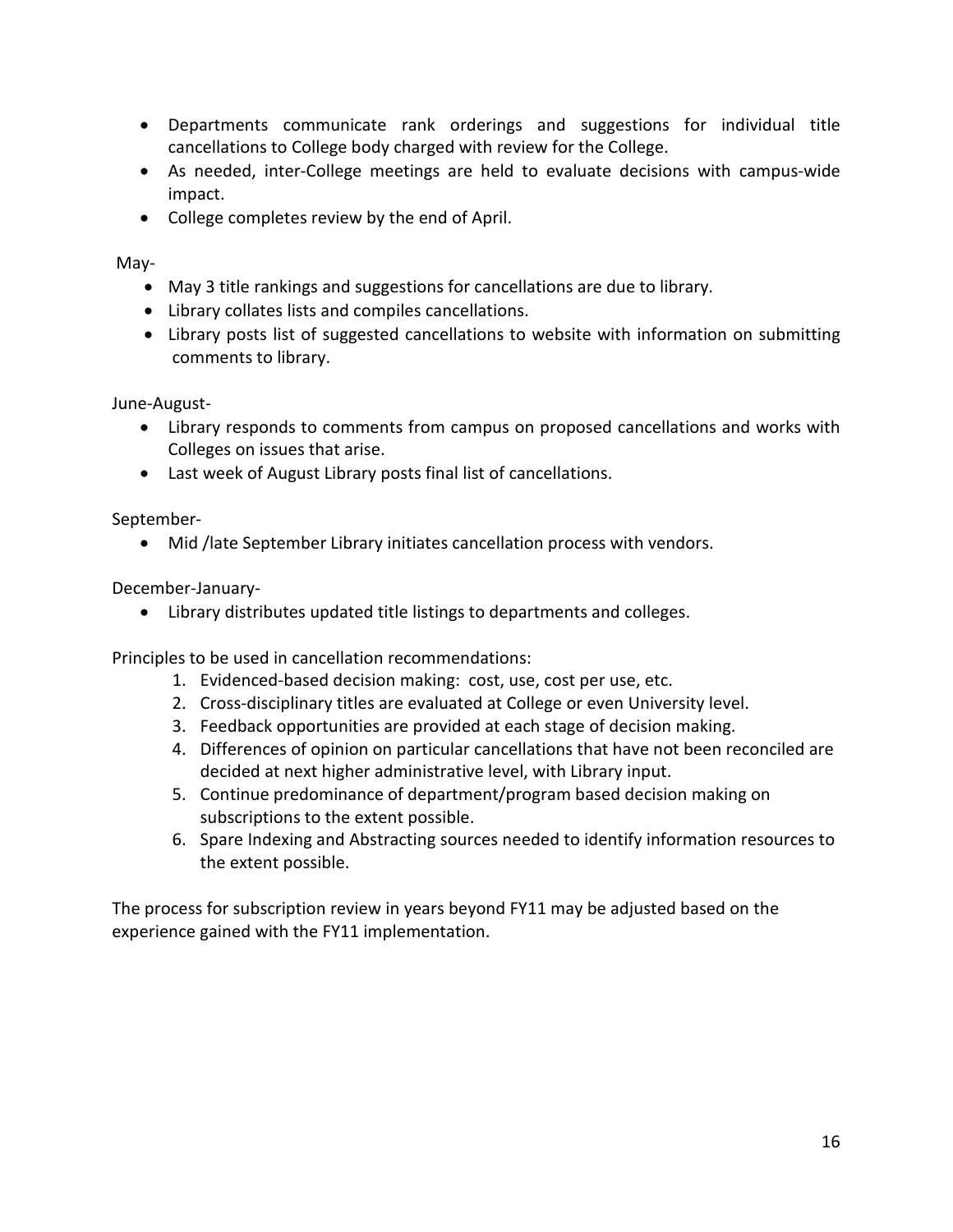# **Appendices to Library Blue Ribbon Committee Report**

**A. FY2010 Library Budget:**

## **UNIVERSITY OF MARYLAND, BALTIMORE COUNTY BUDGET CONTROL WORKSHEET STATE SUPPORTED BUDGET, FY2009 - FY2010**

**LIBRARY**

| <b>REVENUE</b>                    | <b>FTE</b> | <b>FY2010</b><br><b>FINAL BUDGET</b><br><b>AMOUNT</b> |
|-----------------------------------|------------|-------------------------------------------------------|
| <b>Other Sources</b>              |            | (\$78,000)                                            |
| <b>TOTAL REVENUES</b>             |            | (\$78,000)                                            |
| <b>SALARIES &amp; WAGES</b>       |            |                                                       |
| <b>Faculty Positions</b>          | 20.50      | \$1,328,683                                           |
| <b>Total Faculty Positions</b>    | 20.50      | \$1,328,683                                           |
| <b>Exempt Positions</b>           | 3.00       | \$167,309                                             |
| <b>Total Exempt Positions</b>     | 3.00       | \$167,309                                             |
| <b>Non-Exempt Positions</b>       | 35.25      | \$1,251,359                                           |
| <b>Total Non-Exempt Positions</b> | 35.25      | \$1,251,359                                           |
| <b>Total F&amp;E Positions</b>    | 58.75      | \$2,747,351                                           |
| <b>Other Wages</b>                |            | \$204,357                                             |
| <b>Total Other Wages</b>          |            | \$204,357                                             |
| <b>TOTAL SALARIES &amp; WAGES</b> | 58.75      | \$2,951,708                                           |
| <b>OPERATING</b>                  |            | \$4,364,194                                           |
| <b>TOTAL OPERATING EXPENSES</b>   |            | \$4,364,194                                           |
| <b>TOTAL EXPENSES</b>             |            | \$7,315,902                                           |
| <b>TOTAL DIVISION</b>             |            | \$7,237,902                                           |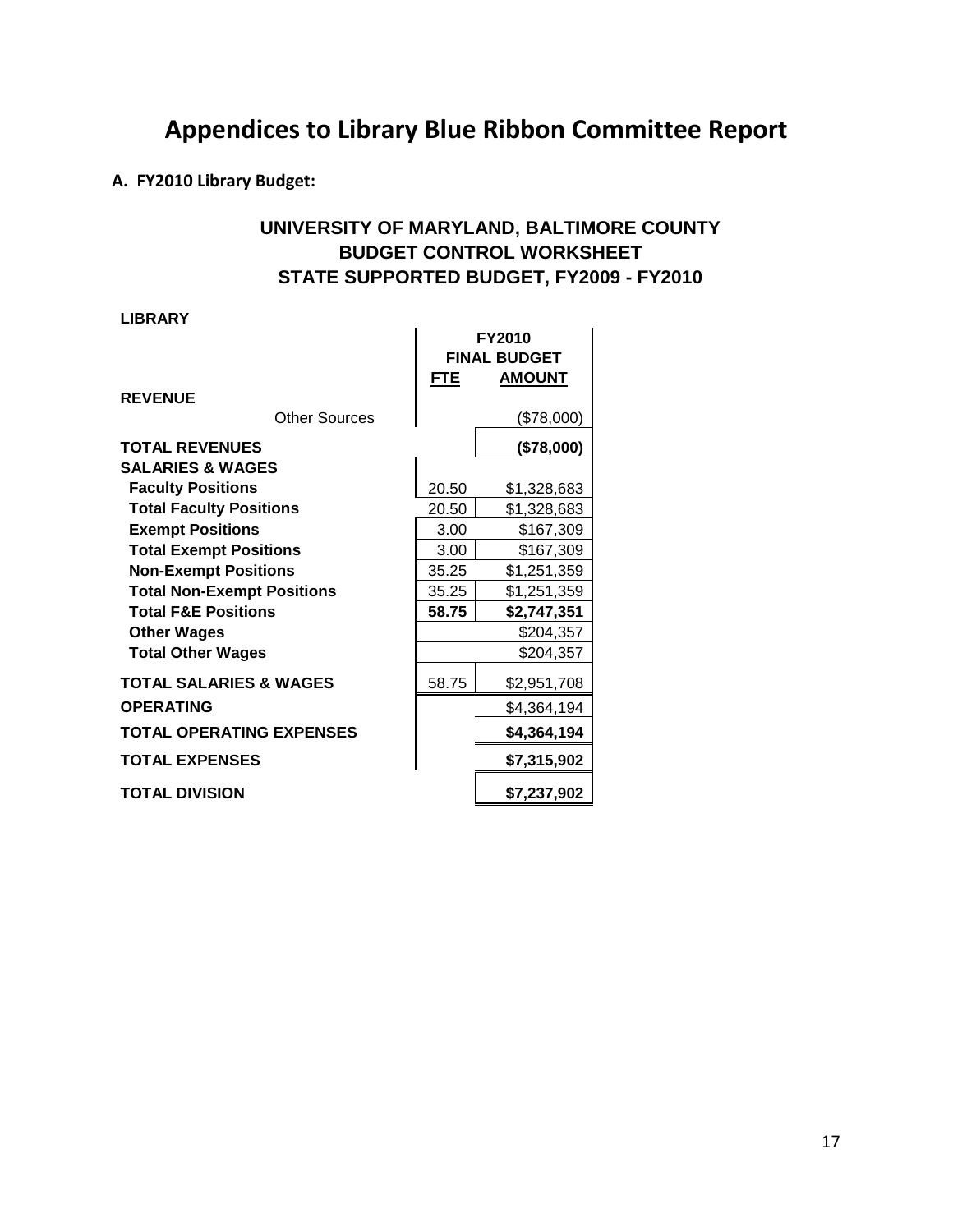| FY10 Working Budget as of 7/14/09                                                                     |                 |  |  |
|-------------------------------------------------------------------------------------------------------|-----------------|--|--|
| Revenue                                                                                               |                 |  |  |
| Fines & Fees                                                                                          | \$<br>(78,000)  |  |  |
|                                                                                                       | \$<br>(78,000)  |  |  |
|                                                                                                       |                 |  |  |
| Personnel (Library & Gallery)                                                                         |                 |  |  |
| Faculty                                                                                               | \$<br>1,384,717 |  |  |
| Cost Containment- one Line                                                                            | \$<br>(56, 034) |  |  |
| Exempt                                                                                                | \$<br>172,857   |  |  |
| Cost Containment- Curator line                                                                        | \$<br>(5, 548)  |  |  |
| Nonexempt                                                                                             | \$<br>1,290,437 |  |  |
| Cost Containment- one line                                                                            | \$<br>(39,078)  |  |  |
| <b>Contractual Nonexempt</b>                                                                          | \$<br>38,146    |  |  |
| Overtime/Shift                                                                                        | \$<br>9,540     |  |  |
| <b>Student Payments</b>                                                                               | \$<br>213,375   |  |  |
| <b>Turnover Expectancy</b>                                                                            | \$<br>(56, 704) |  |  |
| <b>Personnel Subtotal</b>                                                                             | \$<br>2,951,708 |  |  |
|                                                                                                       |                 |  |  |
| Operating                                                                                             |                 |  |  |
| Operating, Library                                                                                    | \$<br>238,157   |  |  |
| Operating, Gallery                                                                                    | \$<br>12,716    |  |  |
| <b>LIMS</b>                                                                                           | \$<br>702,258   |  |  |
| <b>Operating Subtotal</b>                                                                             | \$<br>953,131   |  |  |
|                                                                                                       |                 |  |  |
| <b>Materials</b>                                                                                      |                 |  |  |
| Monographs                                                                                            | \$<br>426,801   |  |  |
| <b>Serials</b>                                                                                        | \$<br>3,025,012 |  |  |
| increase budget in Serials (Provosts)                                                                 | \$<br>50,000    |  |  |
| Cost Containment- Serials                                                                             | \$<br>(90, 750) |  |  |
| <b>Materials Subtotal</b>                                                                             | \$<br>3,411,063 |  |  |
|                                                                                                       |                 |  |  |
| <b>DRIF</b> for Serials                                                                               | \$<br>187,000   |  |  |
|                                                                                                       |                 |  |  |
| <b>Grand TOTAL</b>                                                                                    | \$<br>7,424,902 |  |  |
|                                                                                                       |                 |  |  |
| Notes:                                                                                                |                 |  |  |
| This table excludes benefits costs                                                                    |                 |  |  |
| This table represents the working budget as of 7/14/09, including the initial round of FY10 cuts.     |                 |  |  |
| It includes \$191,410 and \$30,436 in fringe benefit one-time beginning of year cost containment      |                 |  |  |
| In October, 2009, the above amounts were designated as cuts to base and this additional cut assessed: |                 |  |  |
| \$219,477 of which \$109,739 will become a cut to base - not represented in the above working budget. |                 |  |  |
|                                                                                                       |                 |  |  |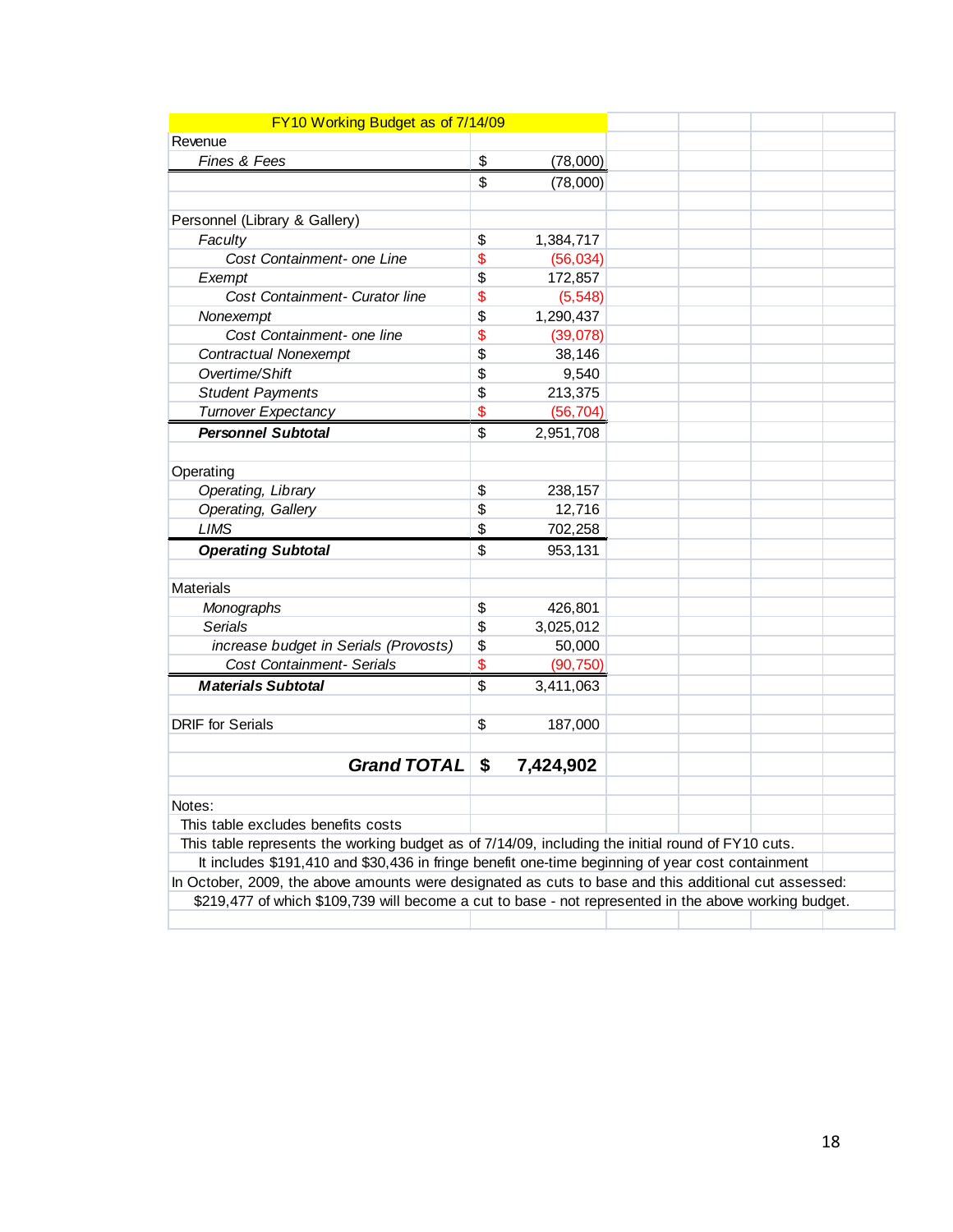| <b>FY10 Budget</b>                       |                          | <b>Total Budget</b> | Materials Budget<br>for allocation<br>memo |           |              | Serials: budget<br>for expected<br><b>bills</b> | Serials: as shown<br>in campus budget<br>(FY10 control sheet) |                |
|------------------------------------------|--------------------------|---------------------|--------------------------------------------|-----------|--------------|-------------------------------------------------|---------------------------------------------------------------|----------------|
|                                          |                          |                     |                                            |           |              |                                                 |                                                               |                |
| Personnel - incl. Gallery (no fringes)   | \$                       | 3,052,368           |                                            |           |              |                                                 |                                                               |                |
| Faculty (Sequin line)                    | \$                       | (56, 034)           |                                            |           |              |                                                 |                                                               |                |
| <b>Exempt (Gallery Coordinator)</b>      | \$                       | (5, 548)            |                                            |           |              |                                                 |                                                               |                |
| Nonexempt (Keys line)                    | \$                       | (39,078)            |                                            |           |              |                                                 |                                                               |                |
| <b>Personnel Subtotal</b>                | \$                       | 2,951,708           |                                            |           |              |                                                 |                                                               |                |
| <b>Materials</b>                         |                          |                     |                                            |           |              |                                                 |                                                               |                |
| Monographs                               | \$                       | 426,801             | \$                                         | 426,801   |              |                                                 |                                                               |                |
| <b>Serials</b>                           | \$                       | 3,025,012           | \$                                         | 3,025,012 | \$           | 3,025,012                                       | \$                                                            | 3,025,012      |
| increase budget in Serials (Provosts)    | \$                       | 50,000              | \$                                         | 50,000    | \$           | 50,000                                          | \$                                                            | 50,000         |
| minus Serials Cost Containment           | \$                       | (90, 750)           | $\mathbf{s}$                               | (90, 750) | \$           | (90, 750)                                       | $\sqrt{3}$                                                    | (90, 750)      |
| <b>Materials Subtotal</b>                | $\overline{\mathcal{S}}$ | 3,411,063           | $\overline{\mathbf{s}}$                    | 3,411,063 | \$           | 2,984,262                                       | $\overline{\mathbf{s}}$                                       | 2,984,262      |
| Operating                                |                          |                     |                                            |           |              |                                                 |                                                               |                |
| Operating, Library                       | \$                       | 238,157             |                                            |           |              |                                                 |                                                               |                |
| Operating, Gallery                       | \$                       | 12,716              |                                            |           |              |                                                 |                                                               |                |
| <b>LIMS</b>                              | \$                       | 639,823             |                                            |           |              |                                                 |                                                               |                |
| LIMS (FY10 increase)                     | \$                       | 62,435              |                                            |           |              |                                                 |                                                               |                |
| <b>DBs</b>                               |                          |                     | \$                                         | 175,784   | \$           | 175,784                                         |                                                               |                |
| DBs in Central Services - est.           |                          |                     | \$                                         | 51,857    |              |                                                 |                                                               |                |
| <b>Operating Subtotal</b>                | \$                       | 953,131             | $\overline{\mathbf{s}}$                    | 227,641   | \$           | 175,784                                         | \$                                                            | $\blacksquare$ |
| <b>Library &amp; Gallery Total</b>       | \$                       | 7,315,902           | \$                                         | 3,638,704 | \$           | 3,160,046                                       | \$                                                            | 2,984,262      |
| <b>DRIF</b> for Serials                  | \$                       | 187,000             | \$                                         | 187,000   | \$           | 187,000                                         | \$                                                            |                |
|                                          |                          |                     |                                            |           |              |                                                 |                                                               | 187,000        |
| <b>Grand Total</b>                       | \$                       | 7,502,902           | \$                                         | 3,825,704 | $\mathbf{s}$ | 3,347,046                                       | $\sqrt[6]{3}$                                                 | 3,171,262      |
| <i>*Total Serials for Alloc. Memo</i>    |                          |                     | \$                                         | 3,398,903 |              |                                                 |                                                               |                |
| I:admin2\bud\fy10\FY10 budget summary v2 |                          |                     |                                            |           |              |                                                 |                                                               |                |
| 6/15/09 msb, 6/22/09 lw, 10/20/09 msb    |                          |                     |                                            |           |              |                                                 |                                                               |                |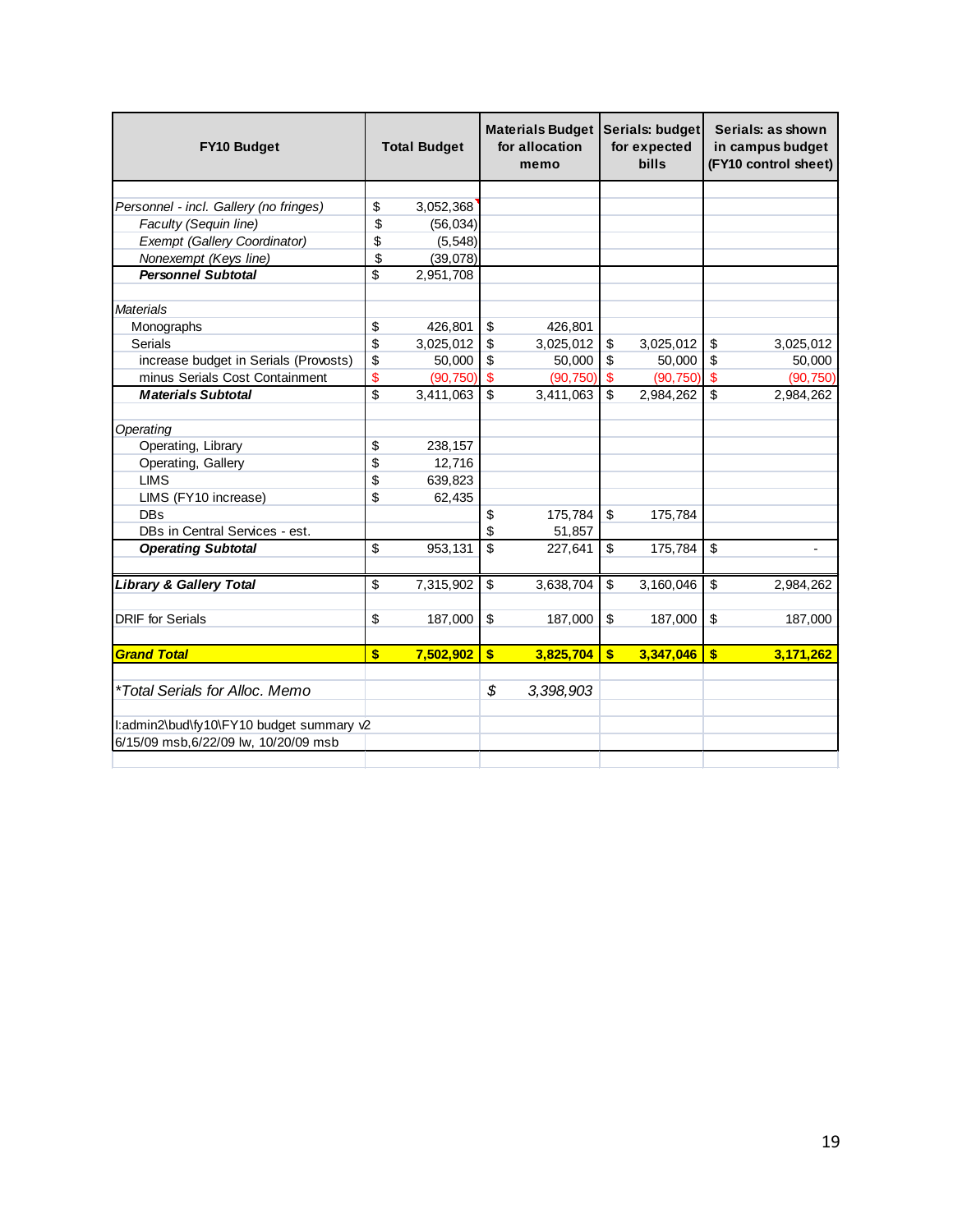## **B. Comparative Data:**

## National Center for Education Statistics

**Data from Academic Libraries Survey Fiscal Year: 2008** The file contains (6) records based on your search.

| NCES is not responsible for the manner in which this data is presented. To download full Public Libraries datasets, go to the Academic Librarietttp://nces.ed.gov/surveys/libraries/Academic.asp |                                                       |                                                                                           |                               |                                                           |                          |                                                 |                                             |                                                                          |            |                                  |
|--------------------------------------------------------------------------------------------------------------------------------------------------------------------------------------------------|-------------------------------------------------------|-------------------------------------------------------------------------------------------|-------------------------------|-----------------------------------------------------------|--------------------------|-------------------------------------------------|---------------------------------------------|--------------------------------------------------------------------------|------------|----------------------------------|
| <b>Library Name</b>                                                                                                                                                                              | Librarians &<br>Other<br>Professional<br><b>Staff</b> | Librarians &<br>Other<br>Professional<br><b>Staff Per</b><br>1,000 FTE<br><b>Students</b> | All<br>Other<br>Paid<br>Staff | Total<br><b>Staff Per</b><br>1,000 FTE<br><b>Students</b> | Total<br><b>Salaries</b> | Total<br><b>Material</b><br><b>Expenditures</b> | <b>Total Library</b><br><b>Expenditures</b> | <b>Total Library</b><br><b>Expenditures</b><br>Per FTE<br><b>Student</b> | <b>FTE</b> | 2007<br>R&D<br>Expend.<br>In \$M |
| Comparison Group Aver.                                                                                                                                                                           | 39.30                                                 | 3.12                                                                                      | 42.00                         | 8.33                                                      | \$3,846,278              | \$4,389,932                                     | \$9,634,005                                 | \$779.61                                                                 | 12,895     | 73,422                           |
| Peers Only Group Average                                                                                                                                                                         | 36.20                                                 | 2.96                                                                                      | 35.81                         | 7.16                                                      | \$3,425,869              | \$3,707,102                                     | \$8,775,967                                 | \$712.05                                                                 | 12,152     | 86,436                           |
| Comparison Group Median                                                                                                                                                                          | 39.60                                                 | 3.33                                                                                      | 26.13                         | 8.76                                                      | \$3,341,521              | \$4,339,124                                     | \$9,622,404                                 | \$741.40                                                                 | 12,009     | 77,969                           |
| <b>UMBC (Library of Interest)</b>                                                                                                                                                                | 22.25                                                 | 2.22                                                                                      | 35.25                         |                                                           | 8.22 \$2,875,931         | \$3,673,722                                     | \$7,212,226                                 | \$718.42                                                                 | 10,039     | 66,968                           |
| Lehigh University, PA                                                                                                                                                                            | 24                                                    | 3.92                                                                                      | 26.75                         | 13.19                                                     | \$2,879,860              | \$3,877,288                                     | \$6,937,560                                 | \$1,133.22                                                               | 6,122      | 36,537                           |
| New Jersey Institute of<br>Technology, NJ*                                                                                                                                                       | 14.41                                                 | 1.66                                                                                      | 11                            |                                                           | 3.58 \$1,621,868         | \$957,588                                       | \$3,332,346                                 | \$384.62                                                                 | 8,664      | 88,699                           |
| U of Rhode Island, RI*                                                                                                                                                                           | 16.5                                                  | 1.22                                                                                      | 24                            | 5.58                                                      | \$3,262,469              | \$3,670,435                                     | \$7,399,677                                 | \$546.55                                                                 | 13,539     | 76,237                           |
| U of Wyoming, WY*                                                                                                                                                                                | 55.19                                                 | 5.27                                                                                      | 25.5                          | 9.34                                                      | \$3,420,572              | \$4,800,960                                     | \$11,845,130                                | \$1,130.48                                                               | 10,478     | 79,700                           |
| Main Campus, AR*                                                                                                                                                                                 | 58.7                                                  | 3.69                                                                                      | 82.74                         | 10.13                                                     | \$5,398,566              | \$5,399,424                                     | \$12,526,715                                | \$786.56                                                                 | 15,926     | 101,109                          |
| George Mason U, VA                                                                                                                                                                               | 67                                                    | 2.96                                                                                      | 82                            |                                                           | 8.17 \$6,494,331         | \$7,633,898                                     | \$15,762,601                                | \$696.23                                                                 | 22,640     | 58,252                           |

**NOTES:** NJIT shows 8,209 "Enrollment" on web site as of 7/14/09.

 \* These are the four UMBC peers with closest R&D expenditures to UMBC's, per NSF 2007 data. Other campuses are non-peers of interest with R&D expenditures below UMBC's.

I:\Admin2\Planning\fy10\blue ribbon comm\Peer Comparison Data4

7/14/09 msb, rev lw 7/15/09, rev 7/31/09 msb, 8/26/09 msb reformatted lw 2/19/10

## **C. Survey Questions: (as presented in Survey Monkey)**

The UMBC library is seeking your input on the relative value of some of our services. The University is facing budget cuts and we would like to know what services you consider feasible to cut or decrease, and those which you would consider crucial to maintain as we plan for future budget cuts. The Library and other university committees will use your input in future planning in challenging economic times.

Please rate each item with the following:

Retain - Keep service and keep it at the present level Cut Back - Keep service, but curtail hours the service is offered Eliminate - Eliminate service totally No Opinion - Don't use the service and have no opinion on its relative worth

#### **1. Close Library on Saturdays during Winter Session and Summer Sessions.**

| $\Box$ Retain<br>$\Box$ Cut Back | $\blacksquare$ Eliminate | $\overline{\phantom{a}}$ No Opinion |
|----------------------------------|--------------------------|-------------------------------------|
|----------------------------------|--------------------------|-------------------------------------|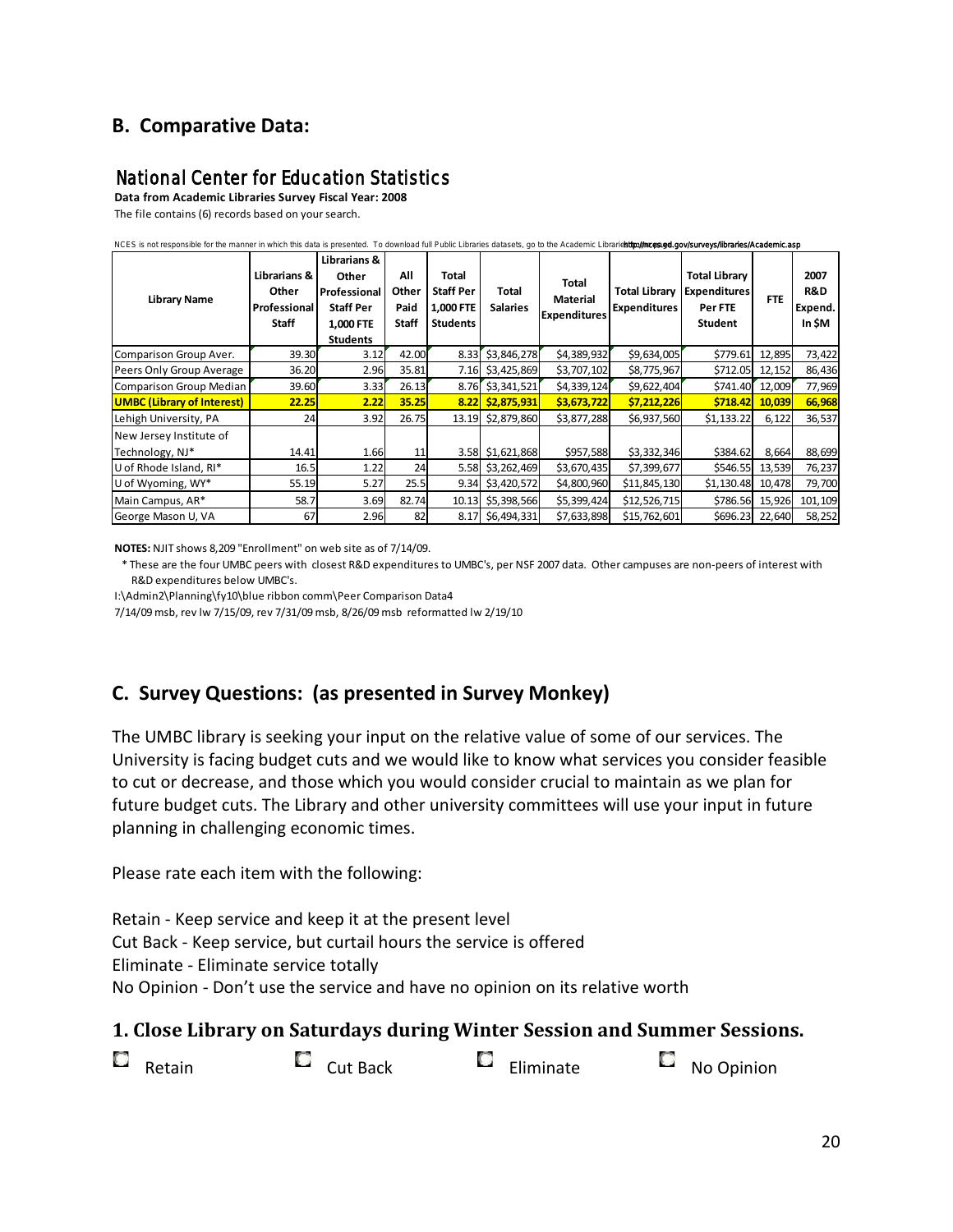|    |                                       |    | 2. Articles for Course Reserve readings processed and hosted by Library          |    |                  |    |            |
|----|---------------------------------------|----|----------------------------------------------------------------------------------|----|------------------|----|------------|
| C  | Retain                                |    | $\Box$ Cut Back                                                                  |    | $\Box$ Eliminate | С  | No Opinion |
|    |                                       |    | 3. Assistance to users at Reference desk (currently 71 hrs/wk)                   |    |                  |    |            |
| L. | Retain                                | C. | Cut Back                                                                         | C  | Eliminate        | C  | No Opinion |
|    | <b>4. Library Instruction Classes</b> |    |                                                                                  |    |                  |    |            |
| C  | Retain                                | G  | Cut Back                                                                         | C, | Eliminate        |    | No Opinion |
|    |                                       |    | 5. User assistance for Journals and Microfilm (86 hrs/wk)                        |    |                  |    |            |
| L, | Retain                                | G  | Cut Back                                                                         | C  | Eliminate        |    | No Opinion |
|    |                                       |    | 6. Binding of print materials (journals & magazines)                             |    |                  |    |            |
| C  | Retain                                |    | $\Box$ Cut Back                                                                  | C  | Eliminate        |    | No Opinion |
|    | (currently 80 hrs/wk)                 |    | 7. User assistance for Library Media, including charge out of media materials    |    |                  |    |            |
|    | Retain                                |    | $\Box$ Cut Back                                                                  |    | $\Box$ Eliminate |    | No Opinion |
|    | 19 <sup>hr</sup> /wk                  |    | 8. User assistance and instruction in the Library Special Collections (currently |    |                  |    |            |
| C  | Retain                                |    | $\Box$ Cut Back                                                                  |    | $\Box$ Eliminate | L, | No Opinion |
|    |                                       |    | 9. Digitization of local collections (archives, images, etc. for online access)  |    |                  |    |            |
| С  | Retain                                | С  | Cut Back                                                                         | С  | Eliminate        |    | No Opinion |
|    |                                       |    | 10. Library Gallery exhibitions and events                                       |    |                  |    |            |
| C  | Retain                                |    | Cut Back                                                                         | С  | Eliminate        |    | No Opinion |
|    |                                       |    | 11. User assistance in the Slide Library                                         |    |                  |    |            |
| C  | Retain                                | C  | Cut Back                                                                         | С  | Eliminate        | L, | No Opinion |
|    | Library                               |    | 12. Acceptance, review and processing of books and journals donated to the       |    |                  |    |            |
| C  | Retain                                | L. | Cut Back                                                                         | L. | Eliminate        |    | No Opinion |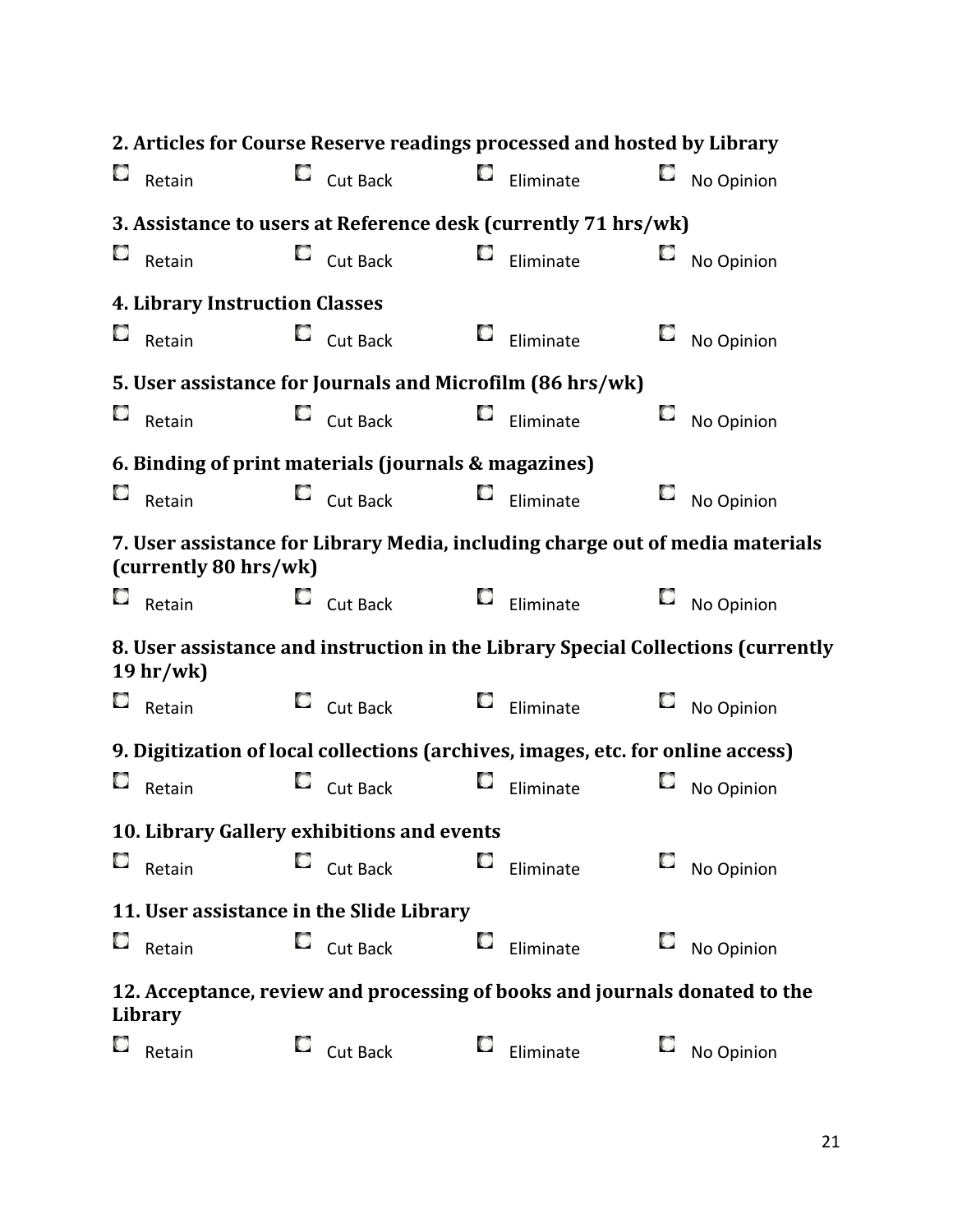## **13. Notification for academic departments of materials purchased when they are available**

Retain Cut Back Eliminate No Opinion

The last two questions of the survey are for nominations of any other cut possibilities, services or projects you want to defend, and any other comments.

## **14. Should some other service or services be cut, if so, what?**



## **15. If you have any additional thoughts you would like to include on library services, such as new services needed, (e.g. 24/7 Student Learning Center) expanded services, or cuts to present services, please note your suggestions.**



## **D. Conclusions from the Surveys of Students, Faculty & Staff**

General Perspectives on use of the Library (FY2009 circulation data, Fall 2009 head counts):

|                             |         | <b>Circulations of UMBC Material</b> |        | <b>Head Counts</b>               |          | <b>Survey Respondents</b> |
|-----------------------------|---------|--------------------------------------|--------|----------------------------------|----------|---------------------------|
|                             |         |                                      |        |                                  | <u>#</u> | % of Head                 |
| <b>Count</b><br><b>UMBC</b> |         |                                      |        |                                  |          |                           |
| Students:                   | 96,928  | (13,347 Grad;<br>83,581 UG)          |        | 12,870 (2,923 Grad;<br>9,947 UG) | 578      | 4.5%                      |
| <b>UMBC</b>                 |         |                                      |        |                                  |          |                           |
| Faculty:                    | 12,509  |                                      | 1,018  | (714 FT<br>304 PT)               | 183      | 18.0%                     |
| <b>UMBC</b>                 |         |                                      |        |                                  |          |                           |
| Staff:                      | 5,834   |                                      | 1,128  |                                  | 98       | 8.7%                      |
| Stud/Fac/Staff              |         |                                      |        |                                  |          |                           |
| TOTAL:                      | 115,271 |                                      | 15,016 |                                  |          |                           |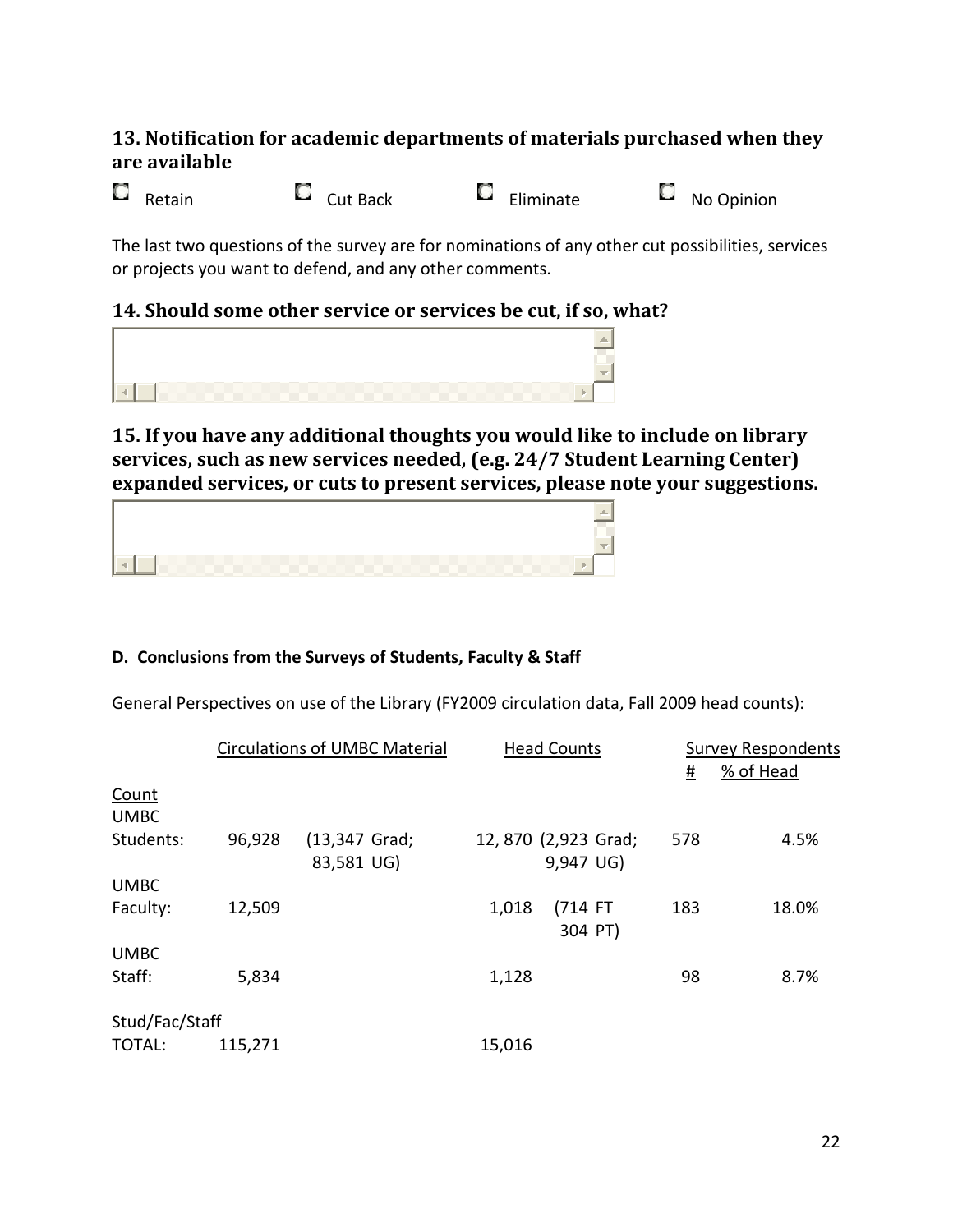#### **RETAIN:**

2. **Articles for Course Reserve** readings processed and hosted by Library consensus

3. Assistance to users at **Reference desk** (currently 71 hrs/wk) plurality in each user type

7. User assistance for **Library Media**, including charge out of media materials (currently 80 hrs/wk)

Majority of Students and Faculty would Retain (57.5%); plurality of staff would cut back.

8. User assistance and instruction in the Library Special Collections (currently 19 hr/wk) plurality in each user type

9. **Digitization of local collections** (archives, images, etc. for online access) consensus

However, we believe that some respondents interpreted this to mean digitization of books and journals in the general collection rather than Special Collections materials. Therefore, the responses may not be a reliable indicator of support for current digitization efforts.

10. Library **Gallery** exhibitions and events plurality in each user type

12. Acceptance, review and processing of **books and journals donated** to the Library Student and Faculty majority; staff plurality

13**. Notification** for academic departments of materials purchased when they are available Student and Faculty majority; staff plurality

However, we believe that some respondents interpreted this to mean notifications of patron requested materials for pickup, or availability on shelf. Therefore, the responses may not be a reliable indicator of support for notifications of the receipt of new materials. Also, as indicated by comments, some users presumed that an automated solution would be cost beneficial.

## **CUT BACK:**

1. **Close** Library **on Saturdays** during Winter Session and Summer Sessions. Plurality in each group favors cut back or eliminate. However, question confused some as it was phrased in the negative. Remarks from #14 & #15 favored not cutting hours generally.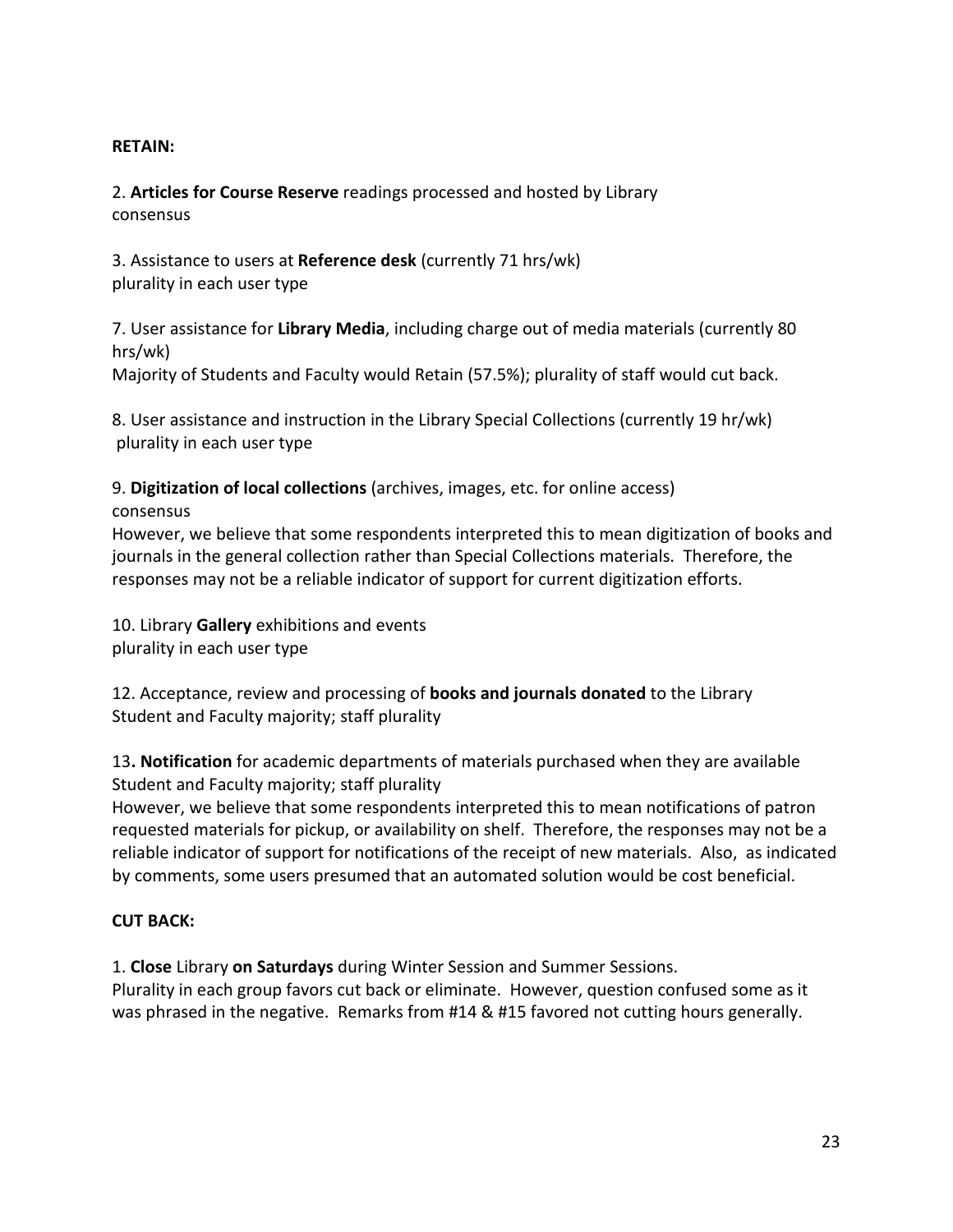#### 4. **Library Instruction Classes**

Students: Cut back – 43.8% for Cut Back and 16.8% for Eliminate; plurality of Faculty and majority of Staff favor cut back.

#### 5. **User assistance for Journals and Microfilm** (86 hrs/wk)

plurality in each user type

6. **Binding** of print materials (journals & magazines) Faculty and staff would cut back or eliminate; student plurality of 41.1% would retain.

11. User assistance in the **Slide Library**

plurality in each user type; students: 34.2% for cut back, 4.7% for "eliminate," 37.7% for "no opinion."

#### **RESULTS FROM QUESTIONS 14 AND 15, IN ORDER OF NUMBER OF REMARKS:**

**Hours:**

There was strong consensus for not cutting hours at all, including Saturdays in Summer and Winter.

Many respondents among students strongly favored more provision for 24/7 or the Student Learning Center. While there were dramatically fewer comments from the faculty and staff in this area, the vast majority of faculty and staff comments were positive toward extended hours and the Student Learning Center.

#### **Subscriptions/Databases/Article Delivery by Interlibrary Loan:**

There was broad support for increasing the number of subscriptions which provide online full text articles, and for article interlibrary loan services for articles not available through subscription.

#### **Lights/Saving Energy:**

There were a surprisingly large number of remarks about saving energy, especially suggesting that lights and computers be off when the Library is closed. We are investigating these, though they do not affect the budget specifically.

#### **Cuts in General:**

One theme was general opposition to cuts in the Library at all. Some, particularly faculty, expressed their indignation at the prospect of making cuts; some named cuts that they thought should be made elsewhere on campus before the Library would be cut.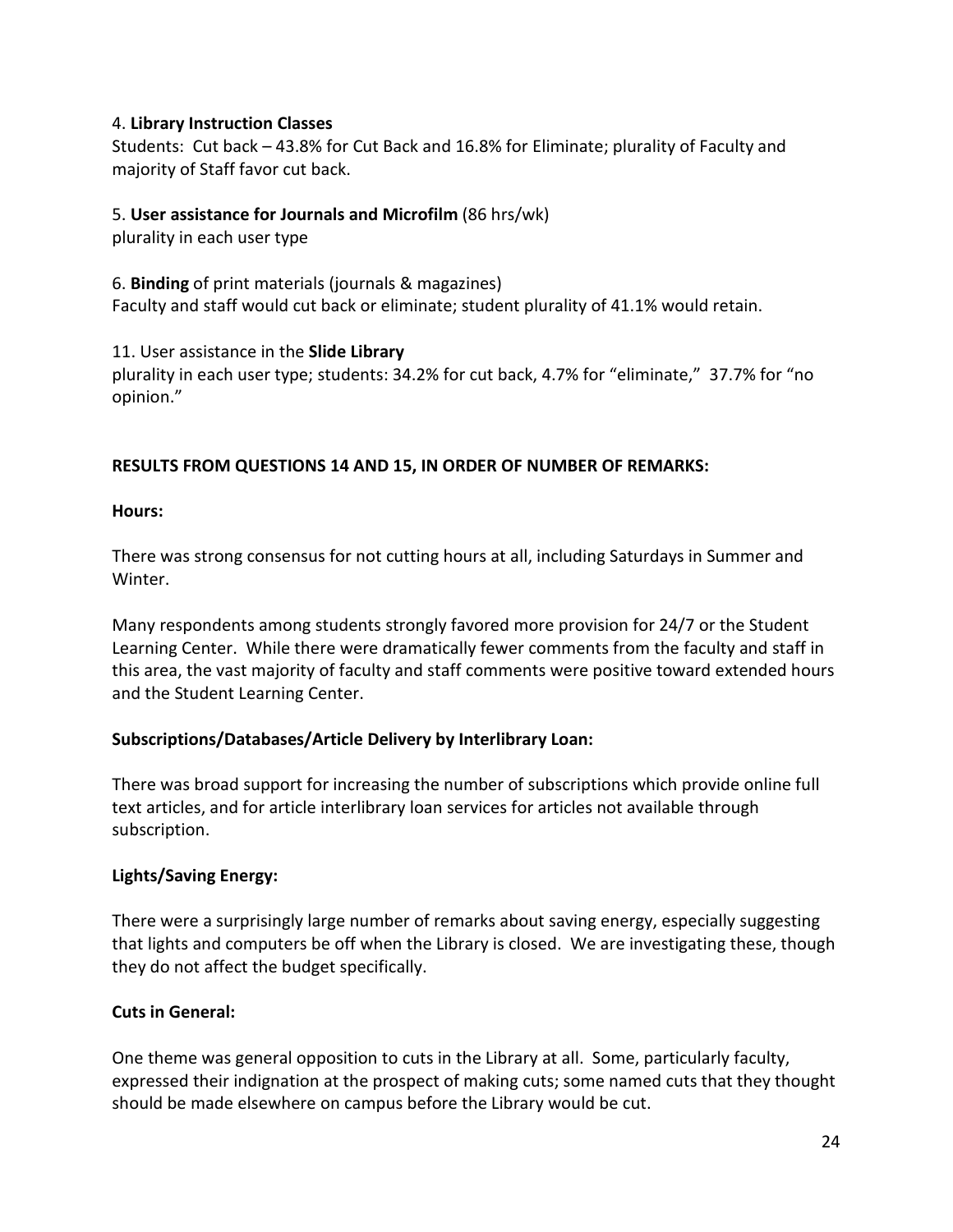#### **Specific Ideas:**

There were few new ideas of merit. Some stated the obvious, e.g.

- "automate" (ongoing, but limited by resource scarcity),
- "digitize slides" (vast majority are done, including all identified by faculty as priorities),
- find "new ways" of accessing information (prototype of iPhone app is in Beta test; Library instruction and help is being moved online),
- "do fund raising" (have been doing), etc.

Others suggested new services or expansion/improvement of existing services.

Promising suggestions were:

- Reduce after hours lighting we have begun an inquiry into the feasibility of that by asking what fire regulations require.
- Turn off computers after hours we will investigate.
- Decrease service desk hours generally together with an awareness campaign on when in-person service would be available.

A surprising number of remarks favored cutting back on cleaning (janitorial services) in the Library. This is not advisable, and may be based on misunderstanding regarding the contract for janitorial services.

#### **Questioning the Survey itself:**

A number of remarks were opposed to the purpose of the survey, i.e. to identify cuts which users could accept. From many remarks one could infer that respondents wanted to interpret the survey as a general survey on what they liked and didn't like about the Library and its services. Some were annoyed that the survey proposes possible cuts, or has a "negative tone." Some proposed incremental cuts without entirely eliminating any services.

We received several remarks in the survey and verbally which questioned the validity, reliability or usefulness of the survey. Some pointed to the possibility of respondents "voting" multiple times, or in the survey of another constituent group. Others believe that the opinions of those who know little or nothing about some of the services will overwhelm the opinions of those more knowledgeable. Some would have wanted the questions and answer options to be more complex, so as to distinguish the reasons or causes for answers (e.g. "cut" because not familiar with, or don't use, or used and found useless).

I:admin2\planning\fy10\brc\survey conclusions 1/5/10 LW rev p.m.; changes accepted and saved 1/8/10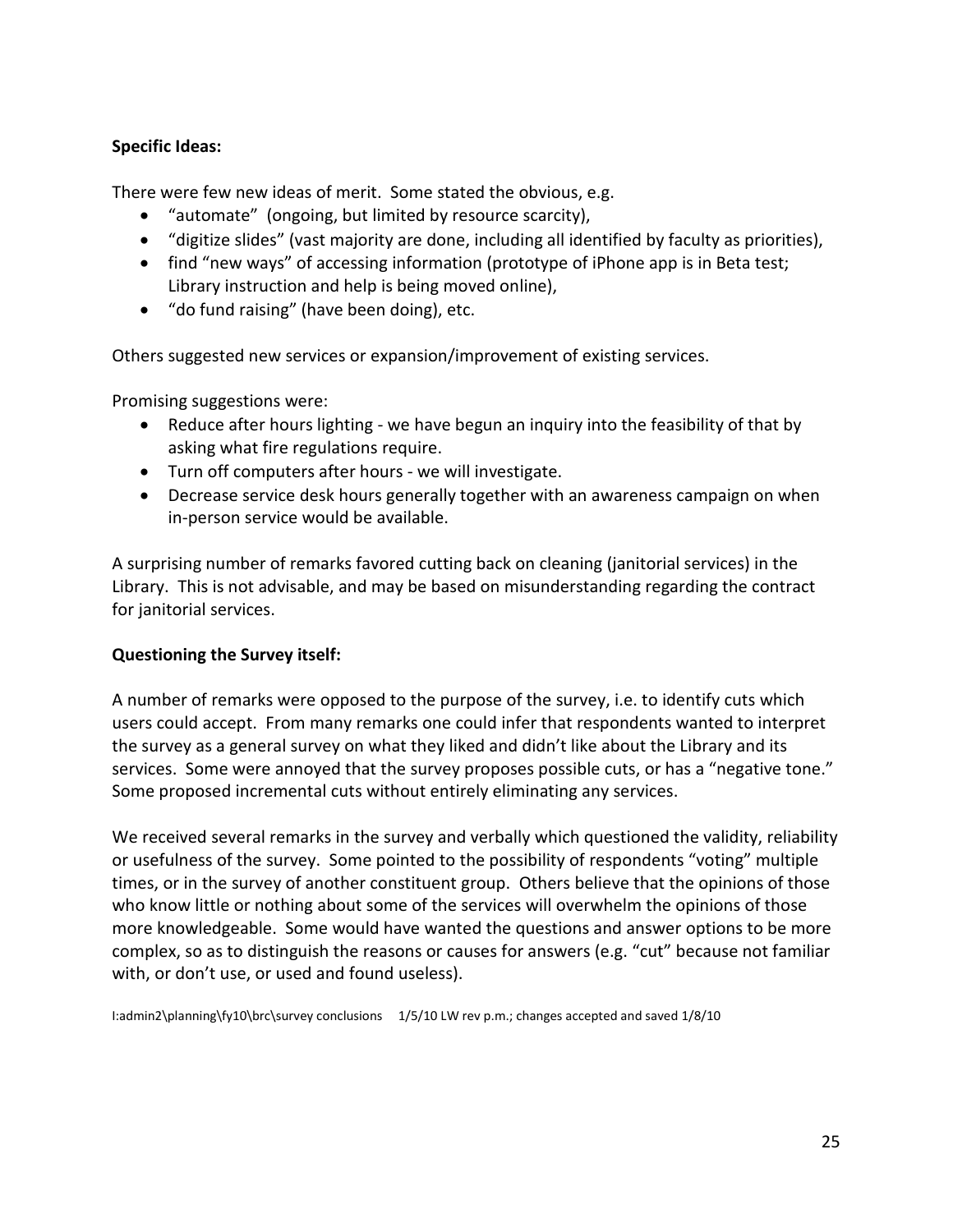**E. Cost Saving Scenarios in Library Services**

**These are scenarios under consideration by Library faculty and staff, and committees external to the Library with summary of the Library Executive Council's analysis to date. None of these scenarios preserve current levels of user service. Most cuts would see delays in cost savings due to the need to reorganize staffing and redistribute effects of vacancies so as to avoid layoffs.**

**I. Most Favored by LEC:** (not ranked within category)

1. **Cut back on Serials Desk hours open**, to conform with Reference Desk hours, i.e. cut 15 hrs./wk.

• Savings: up to 0.15 FTE in support staff time (\$5,100), and another 0.20 FTE in student assistants (\$3,200). Total: \$8,300 saved.

2. **Provide no staffing in Slide Library** except student assistants engaged in scanning existing slides.

• Savings: 0.75 FTE staff (\$25,500).

3. **Radically reduce gifts program; scale back on book sales; scale back cataloging of gift materials:** Accept very few donations of journals and magazines, all pre-approved. For monographs, accept only those which are pre-selected as having academic merit and relevance to UMBC teaching and research. Document conditions under which exceptions may be made for donations to Special Collections. If no OCLC record is found for an already accepted gift book, unless it is key to the Library's collecting goals, do not add to the collection.

• Savings: 0.4 FTE staff in Collection Management (\$13,600), 1.0 FTE staff (\$34,000) and 0.4 FTE faculty (\$24,000) in Technical Services, and 0.2 FTE staff in Serials (\$6,800). Total: \$78,400 saved. Some of the staffing saved could assist with the anticipated increase in Interlibrary Loan requests generated by subscription cuts. Note loss of book sale revenues which funds recreational Library materials for UMBC users.

4. **Reduce Binding**: \$19,000 is being removed in FY10 as part of cut to base. At most, another \$5,000 could be removed within three years as use of paper journals continues to decline. Binding of Theses and Dissertations, high use journals in paper, rebinding of damaged materials and some miscellaneous works for the collection must continue.

- Savings:  $$19,000$  in FY10; up to and additional  $$5,000$  in FY11; 0.15 FTE staff ( $$5,100$ ) and .10FTE students (\$). Total: \$26,100 saved, beyond the \$19,000 already taken in FY10.
- 5. **Close Library on Saturdays in Winter break and Summer**, as volume of business is very low.
	- Savings: est. 12 Saturdays (96 staff hours); i.e. 0.04 staff (\$1,360); 0.1 students (\$1,600). Total: \$2,960.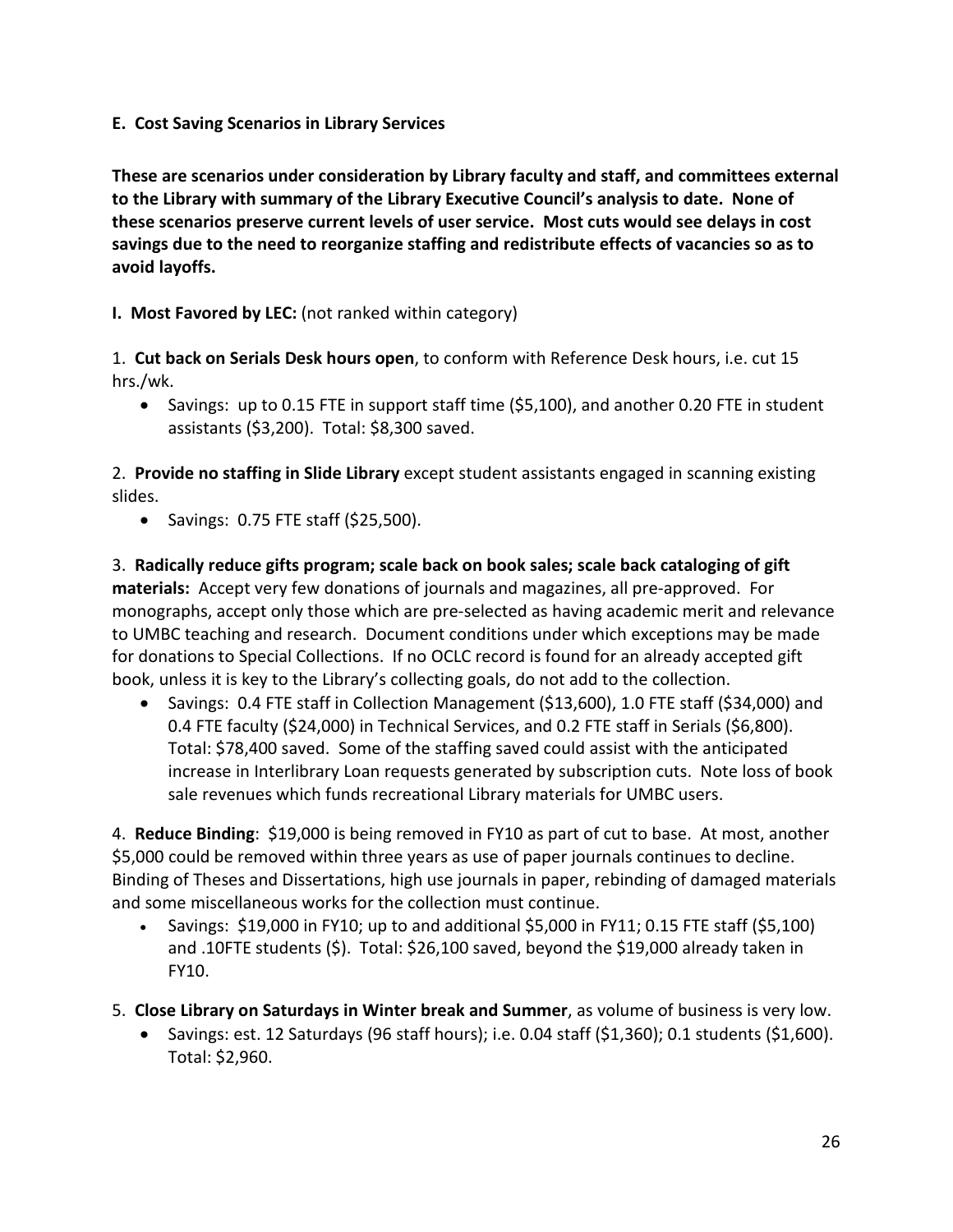6. **Stop Organizing and Presenting Friends- Sponsored Events** other than Theatre with Dinner, except as co-sponsors of events organized by others. MUST DISCUSS WITH FRIENDS COUNCIL.

• Savings: 0.05 (2 hrs./week) faculty (\$3,000); 0.05 (2 hrs./wk.) staff (\$1,700); Total: \$4,700 saved.

7. **Stop notifications of monograph orders** to departments. Rush/notifies to requestors will continue.

- Savings: 0.12 FTE staff (\$4,080).
- 8. **Cut funding for recreational materials** from book sale and State accounts.
	- Savings: est. \$4,000/yr.
- 9. **Close down article reserves**; faculty do their own on Blackboard.
	- Savings: 0.75 FTE staff (\$25,500); \$600 in Copyright Clearance Center fees Total: \$26,100 saved.

10. **Charge for study rooms and lockers:** \$50 per semester or Summer for faculty study rooms; \$10 for lockers; and \$20 for graduate student bins.

• Revenue generated: -- assuming a use rate of 25% lower than current use rate due to the imposition of the fees.

\$2,500/yr. for study rooms \$3,000/yr. for lockers

\$1,800/yr. for graduate student bins

Total anticipated revenue: \$7,300/yr.

Note: this will increase workloads in two Library departments due to processing of fees.

## **II. Rejected by LEC:**

1. **Cut back on Media Desk hours open**. (80 hrs./wk. currently)

• Savings: depends on extent of cut; if 10 hrs./wk., then est. 0.25 FTE staff (\$8,500) and 0.25 students (\$4,000). Total: \$12,500 saved.

2. **Charge for Media loans** of non-reserve materials: charge \$2 per loan on campus cards; use funds to staff Media Service desk, and some recreational materials. No net savings in staffing is anticipated.

• Savings: difficult to estimate, as demand would decline. Perhaps in the range of \$10,000 per year? But, it may cause a need for more staffing to process collection of the charge for each transaction. So, no net savings in staffing is anticipated.

3. **Charge for interlibrary loans (including article delivery):** Impose a "threshold" charge per borrowing request, assessed at point of request, of perhaps \$10, collected online with use of campus card.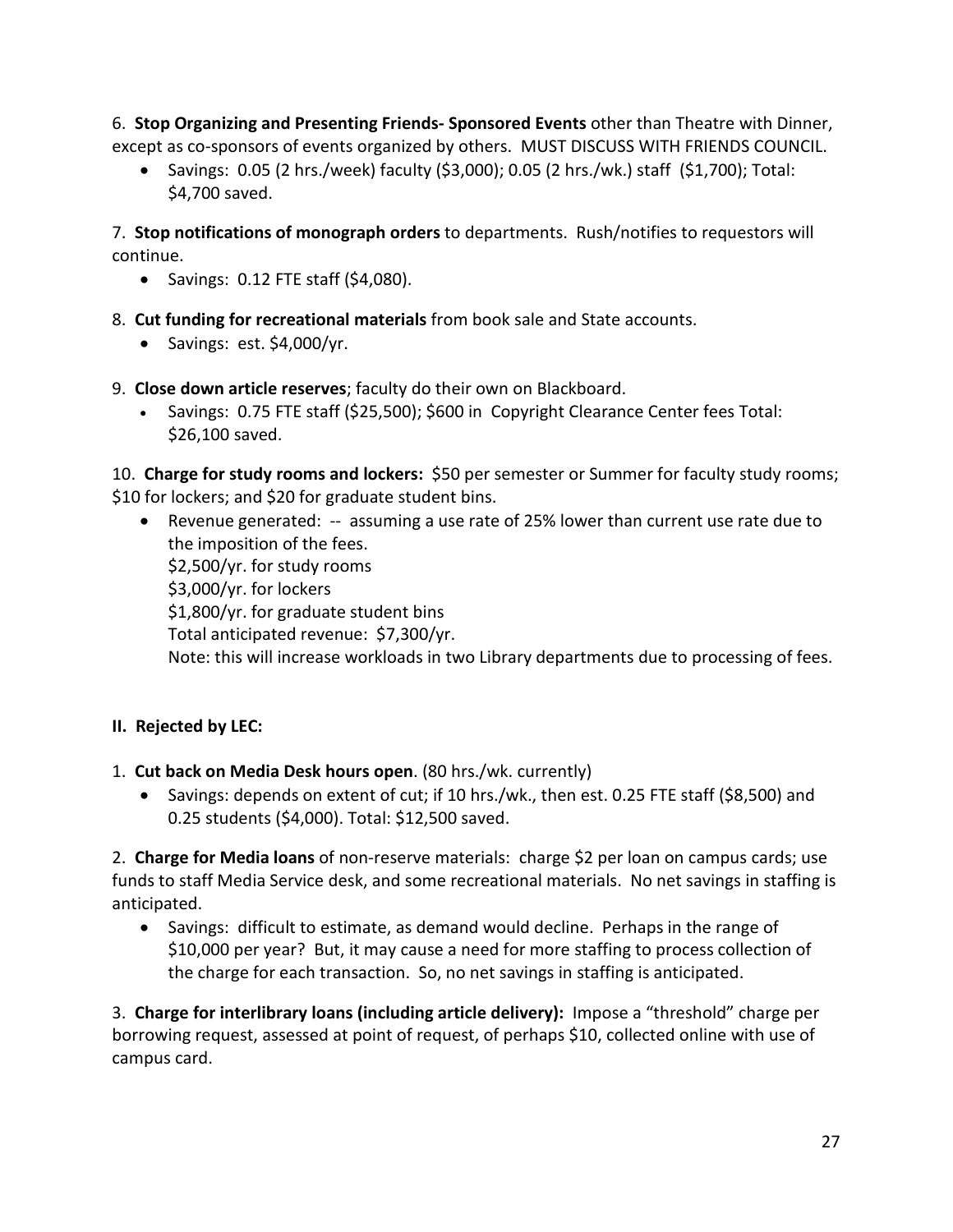• Savings: \$150,000 income generated if no decline in requesting. With a 25% reduction in requesting, \$112,500 income generated, and perhaps 0.5 FTE in student wage savings, i.e. \$8,000.

## 4. Consolidate **Reference, Serials and Media on second floor**:

Reference collection and services would move to second floor; serials collection would be shifted and stacks installed for Reference collection next to current periodicals. At slow times, all services would be offered from the Media desk; when Library Reference staffing is available, Reference services would be offered from the Serials desk. If funding were available for construction of offices, additional efficiency would be gained by moving Reference offices to the second floor, to where copiers are now in East wing.

• Savings: up to 0.5 FTE non-exempt staff (\$17,000).

5. **Cut back Library hours during the academic year:** Students have stridently opposed this option. Library use at even the least popular times is significant. Therefore, this option is rejected.

• Savings: depends on hours closed, perhaps 0.5 to 1.0 FTE staff (\$17,000 to \$34,000)

6. Consolidate **Special Collections** services (e.g. staffing for open hours) or processing with that of other units:

• Savings: \$0.

7. Consolidate **Reference into Circulation** location

• Savings:  $0.5$  to  $0.7$  FTE of support staff  $(517,000)$  to  $523,800$ )

8. Consolidate **Serials and Media** on second floor at Media desk

• Savings: 0.5 FTE in non-exempt staffing (\$17,000) and 0.375 FTE in student assistants (\$6,000) Total saved: \$23,000.Pros: Saves mostly student assistant staffing, but little, considering that the Media desk would have to have an additional person on it some of the time so that help could be give to microfilm users from that desk.

9. **Surcharge to Departments with high Interlibrary Loan use:** suggested in Library Policy Committee and Blue Ribbon Committee in response to very high use by some departments.

• Savings: none for campus as a whole, unless requesting declined.

10. **Close Library Gallery**: place permanent exhibition on the walls, changed every few years, so that we continue to have a nominal Gallery. Save 0.75 FTE staffing. There has been strongly expressed faculty support for the Gallery and because we depend on the Gallery to attract giftsin-kind for Special Collections in lieu of materials we need but cannot purchase on State funding. Long-term exhibitions would cause deterioration to materials on display. Classes such as those in Ancient Studies and Visual Arts would be unable to have relationships and internships with the Library Gallery. This option is rejected by the Library.

• Savings: est. \$60,000/yr.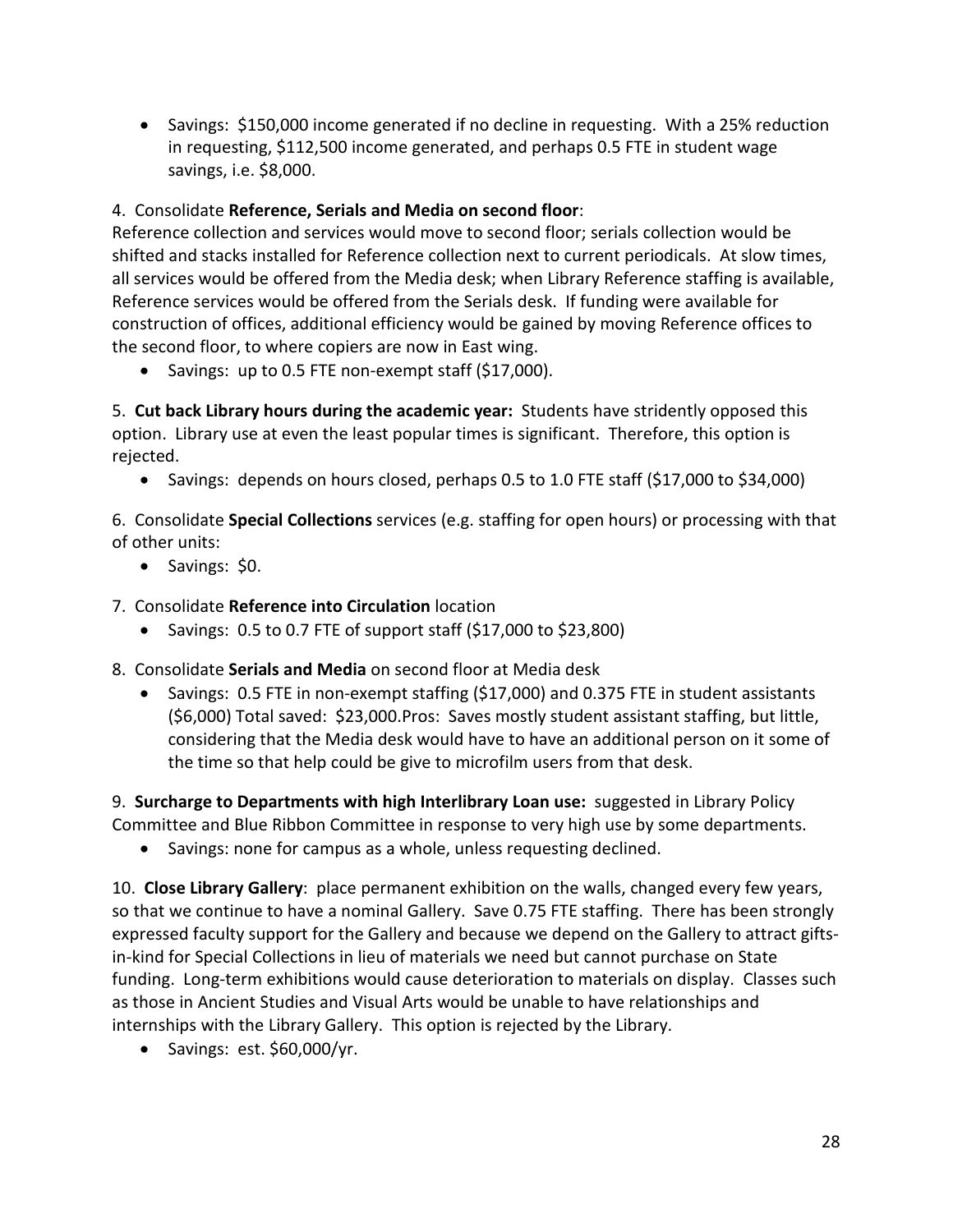#### 11. **Add or Raise Fees**

- a. Raise price of printing and photocopying to \$0.15 or \$0.20 per page
- b. Offer book paging service for \$3/e, to any campus address; \$10 to mail home.
- c. Charge campus groups a \$200 fee for 767 and Gallery use.
- d. Charge departments for reserves copyright fees
- Savings:
	- a. Net loss of revenue.
	- b. Break even.
	- c. No net savings for the campus.
	- d. No net savings for the campus.

12. **Cut back on shelving of Serials, Books, Media**; allow backlogs to develop at peak times. (continue to move materials to the routing shelves on the upper floors; overflow on upper floors to go on book trucks to be parked at routing shelves).

• Savings: \$0 -- Library analysis is that there will be no net staffing cost savings.

#### 13. **Stop check-in of print journals**

• Savings: 0.25 FTE Serials staff (\$8,500); with a 0.5 FTE additional interlibrary loan student assistants workload (-\$8,000). Net Total: \$500.

#### **Library Median salaries for use in calculating approximate cost savings**:

Fac/exempt: approx. \$60,000; ¼=\$15,000 non-exempt: approx. \$34,000; ¼=\$8,500 student FTE est. @ \$8/hr. = approx. \$16,000/yr.; ¼=\$4,000 lead student: start @ \$10/hr. (\$20,000/FTE); range to \$12/hr. (\$24,000/FTE)

I:admin2\planning\fy10\brc\ Cost Saving Scenarios summary rev1 12/10/09 LEC/LW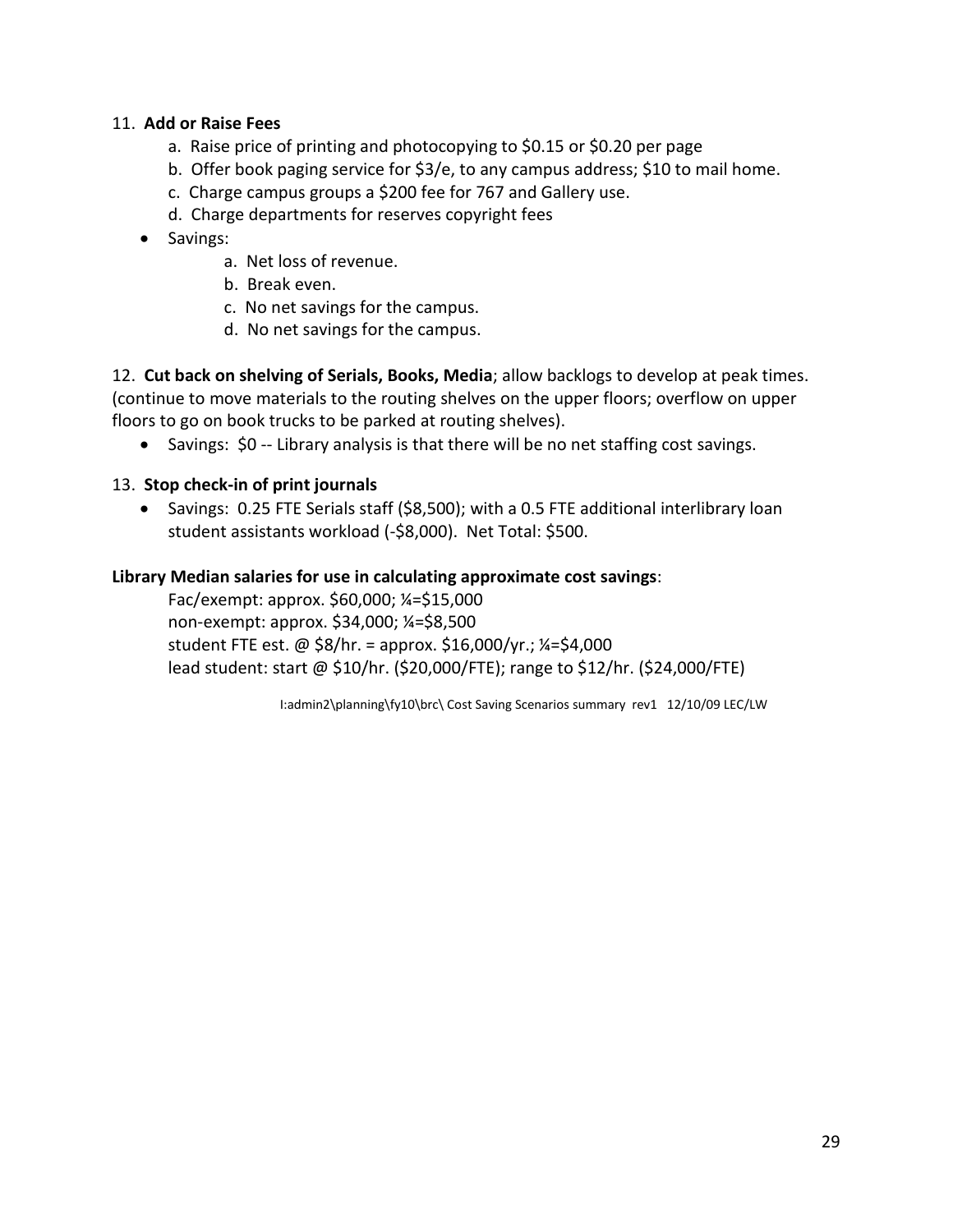## **F. Availability of Services/Resources at Area Libraries for UMBC Faculty, Staff, and Students**

| Institution     | Access to Library | Access to      | Printing and   | Borrowing     | Access to     |
|-----------------|-------------------|----------------|----------------|---------------|---------------|
|                 |                   | computers      | Copying        | Materials     | Electronic    |
|                 |                   |                |                |               | Resources     |
| UMB-Law         | People with       | No login is    | Visitors can   | Circulating   | Some          |
|                 | current photo ID  | needed for     | purchase a     | materials can | databases     |
|                 | are permitted to  | using the      | card to print  | be requested  | including     |
|                 | access after      | public/standu  | or make        | via           | Westlaw       |
|                 | signing in with   | p computers,   | photocopies.   | catalogusmai  | are           |
|                 | the guard at the  | or the visitor |                | system.       | restricted to |
|                 | entrance.         | computer can   |                |               | law school    |
|                 |                   | be logged on   |                |               | students      |
|                 |                   | by a staff     |                |               | and faculty.  |
|                 |                   | member.        |                |               |               |
| UMB-            | People with       | Using the      | Visitors may   | Circulating   | A few         |
| Health          | current photo ID  | barcode from   | purchase a     | materials can | databases     |
| <b>Sciences</b> | including         | the UMBC ID    | card to print  | be requested  | including     |
|                 | campus ID are     | card to log on | or make        | via           | MD Consult,   |
|                 | permitted to      | the            | photocopies.   | catalogusmai  | Micromede     |
|                 | access after      | computer.      |                | system.       | x, Facts &    |
|                 | signing in with   |                |                |               | Comparison    |
|                 | the guard at the  |                |                |               | s are         |
|                 | entrance.         |                |                |               | restricted to |
|                 |                   |                |                |               | law school    |
|                 |                   |                |                |               | students      |
|                 |                   |                |                |               | and faculty.  |
| UB-Law          | Patrons are       | There are 6    | A card can be  | Circulating   | All the       |
|                 | asked to show     | workstations   | purchased by   | materials can | databases     |
|                 | their ID as they  | are available  | using a credit | be requested  | except        |
|                 | enter the         | for public     | or debit card  | via           | Westlaw       |
|                 | building.         | use.           | for copy &     | catalogusmai  | are           |
|                 |                   |                | print.         | system.       | available on  |
|                 |                   |                |                |               | the public    |
|                 |                   |                |                |               | workstation   |
|                 |                   |                |                |               | S.            |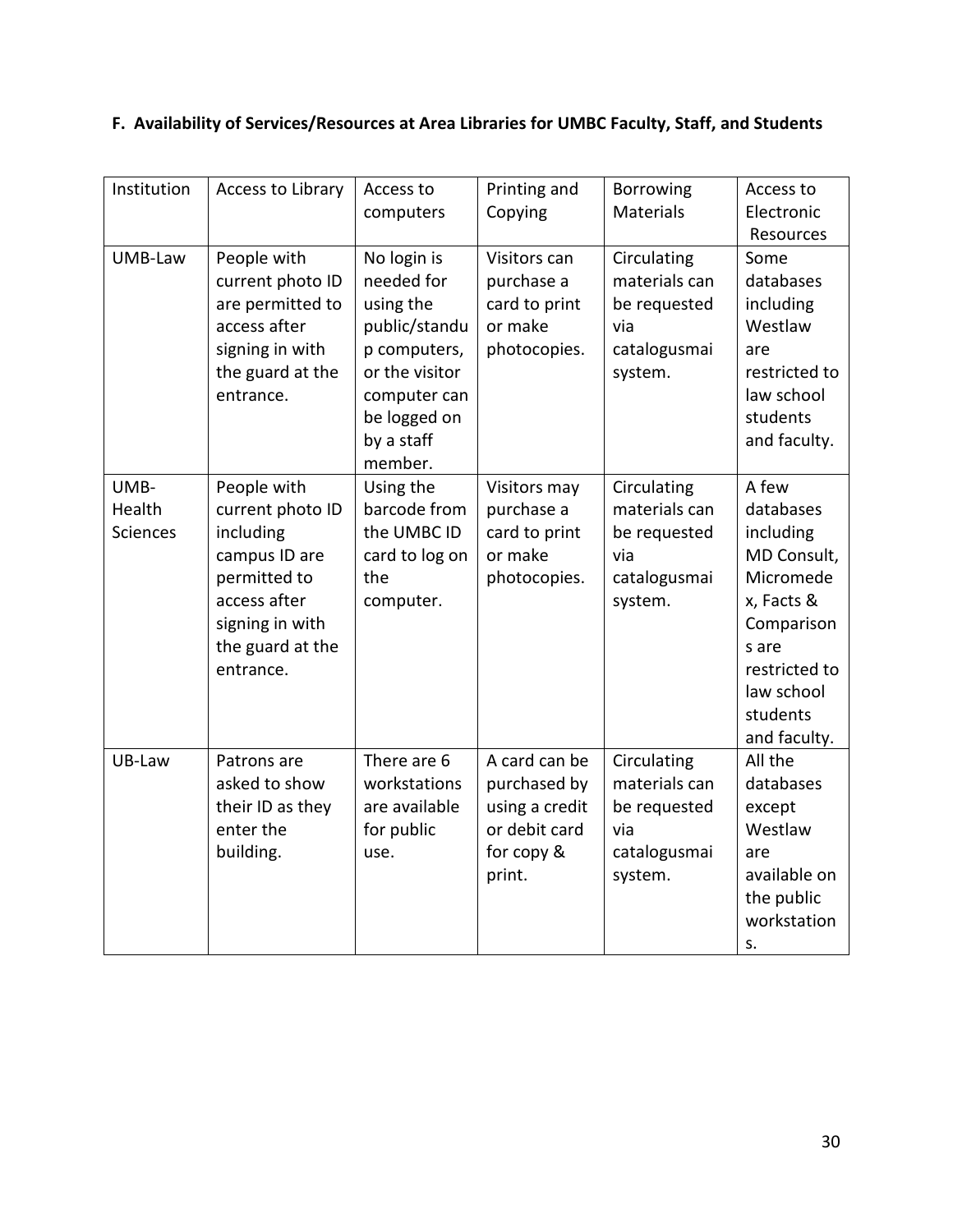| UB-         | Anyone can                         | A librarian            | Visitors can             | Circulating             | Some                  |
|-------------|------------------------------------|------------------------|--------------------------|-------------------------|-----------------------|
| Langsdale   | come in the                        | can log you            | not print, but           | materials can           | databases             |
|             | library during                     | on as a guest          | can make                 | be requested            | only allow            |
|             | normal hours.                      | if you ask and         | copy by                  | via                     | limited               |
|             |                                    | present ID             | purchasing a             | catalogusmai            | numbers of            |
|             |                                    | verifying your         | copy card.               | system.                 | individuals           |
|             |                                    | status at the          |                          |                         | to access at          |
|             |                                    | reference              |                          |                         | one time,             |
|             |                                    | desk.                  |                          |                         | such as               |
|             |                                    |                        |                          |                         | Mergent.              |
| Towson      | Anyone can                         | The                    | You must use             | Circulating             | Media                 |
|             | come in the                        | computers all          | a one dollar             | materials can           | collections           |
|             | library during                     | have a public          | (\$1.00) bill to         | be requested            | are only              |
|             | normal hours.                      | login and              | purchase a               | via                     | available for         |
|             |                                    | password<br>labeled on | card. You<br>cannot      | catalogusmai<br>system. | Towson<br>users.      |
|             |                                    | the monitors.          | purchase a               |                         | Visitors can          |
|             |                                    | Visitors can           | card with                |                         | use them in           |
|             |                                    | login for              | coins or other           |                         | the library.          |
|             |                                    | using them.            | bill                     |                         |                       |
|             |                                    |                        | denomination             |                         |                       |
|             |                                    |                        | s.                       |                         |                       |
|             |                                    |                        |                          |                         |                       |
| <b>UMCP</b> | Available during                   | Most                   | Copy cards               | 56 day                  | <b>No</b>             |
|             | regular hours                      | computers              | cost \$1                 | borrowing               | restrictions          |
|             | Not available                      | open to the            |                          | period for              | on campus             |
|             | during late night                  | public.                |                          | undergraduate           | for dbs.              |
|             | hours.                             |                        |                          | s. Term                 | Media must            |
|             |                                    |                        |                          | changes during          | be used in            |
|             |                                    |                        |                          | the year for            | nonprint              |
|             |                                    |                        |                          | faculty and             | services              |
|             |                                    |                        |                          | grads.                  | room.                 |
| Library of  | Metal                              | Can use                | Copiers take             | Can request             | No wireless           |
| Congress    | detector/screen                    | computers              | debit cards.             | materials with          | for laptops.          |
|             | ed bags. Need to                   | with                   | Duplication              | reader reg.             | Can use e-            |
|             | get a reader                       | registration           | Services Dept.           | card to use on          | resources             |
|             | registration                       | card.                  | accepts credit<br>cards. | site.                   | from                  |
|             | card-Must be<br>16, have valid ID, |                        |                          |                         | computers<br>on site. |
|             | must register in                   |                        |                          |                         |                       |
|             | person and                         |                        |                          |                         |                       |
|             | renew every 2                      |                        |                          |                         |                       |
|             | years.                             |                        |                          |                         |                       |
|             |                                    |                        |                          |                         |                       |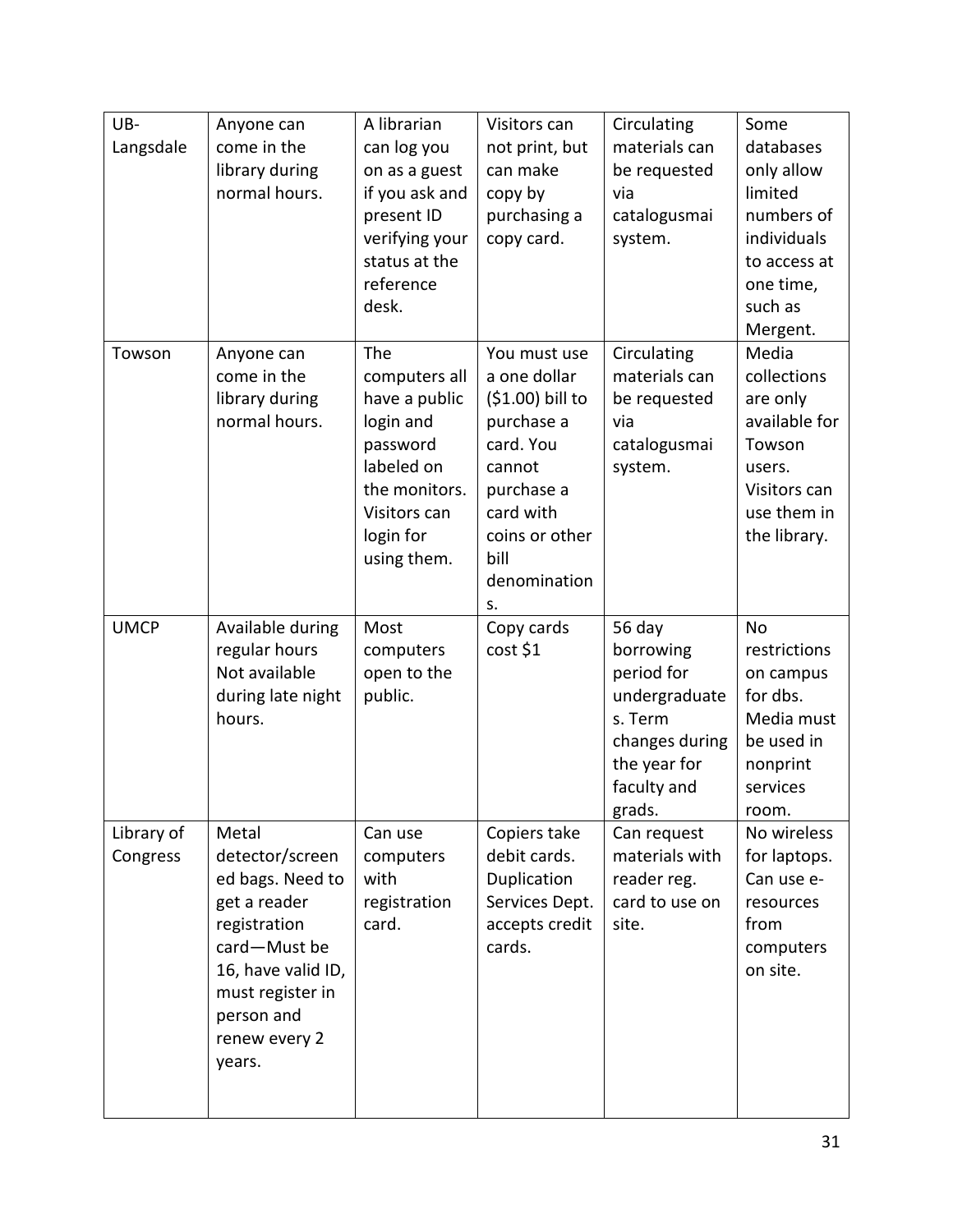| GWU         | <b>Faculty Only</b>                                                              | <b>Faculty Only</b>                                     | <b>Faculty Only</b>                                    | <b>Faculty Only</b>                                                                                                                                       | <b>Faculty</b>                                                                                                                                                                                                                               |
|-------------|----------------------------------------------------------------------------------|---------------------------------------------------------|--------------------------------------------------------|-----------------------------------------------------------------------------------------------------------------------------------------------------------|----------------------------------------------------------------------------------------------------------------------------------------------------------------------------------------------------------------------------------------------|
|             | Can access with                                                                  | Can access                                              | Purchase copy                                          | Obtain a                                                                                                                                                  | Only                                                                                                                                                                                                                                         |
|             | <b>OCLC</b> borrowing                                                            | computers on                                            | card for \$1.                                          | Gelman ID                                                                                                                                                 | <b>No</b>                                                                                                                                                                                                                                    |
|             | card supplied by                                                                 | the first, third                                        | Copies cost                                            | card and                                                                                                                                                  | restrictions                                                                                                                                                                                                                                 |
|             | home                                                                             | and sixth                                               | nine                                                   | renew each                                                                                                                                                | once you                                                                                                                                                                                                                                     |
|             | institution.                                                                     | floors.                                                 | cents/page.                                            | semester.                                                                                                                                                 | are in the                                                                                                                                                                                                                                   |
|             |                                                                                  |                                                         |                                                        | Need OCLC                                                                                                                                                 | building.                                                                                                                                                                                                                                    |
|             |                                                                                  |                                                         |                                                        | card for                                                                                                                                                  | Not eligible                                                                                                                                                                                                                                 |
|             |                                                                                  |                                                         |                                                        | Gelman ID.                                                                                                                                                | for remote                                                                                                                                                                                                                                   |
|             |                                                                                  |                                                         |                                                        | Can borrow                                                                                                                                                | access.                                                                                                                                                                                                                                      |
|             |                                                                                  |                                                         |                                                        | from general                                                                                                                                              |                                                                                                                                                                                                                                              |
|             |                                                                                  |                                                         |                                                        | collection for                                                                                                                                            |                                                                                                                                                                                                                                              |
|             |                                                                                  |                                                         |                                                        | 28 day period.                                                                                                                                            |                                                                                                                                                                                                                                              |
| Georgetow   | Must sign in with                                                                | Wifi for                                                | Purchase copy                                          | Can show valid                                                                                                                                            | Can access                                                                                                                                                                                                                                   |
| n           | ID during regular                                                                | laptops are                                             | card for \$1.                                          | ID and                                                                                                                                                    | on campus.                                                                                                                                                                                                                                   |
|             | hours. Cannot                                                                    | available. Can                                          | Copies cost                                            | purchase four                                                                                                                                             | A few                                                                                                                                                                                                                                        |
|             | access during                                                                    | login to                                                | ten cents per                                          | months of                                                                                                                                                 | databases                                                                                                                                                                                                                                    |
|             | late night hours.                                                                | computers                                               | page.                                                  | special                                                                                                                                                   | may need a                                                                                                                                                                                                                                   |
|             |                                                                                  | once in the                                             |                                                        | borrowing                                                                                                                                                 | separate                                                                                                                                                                                                                                     |
|             |                                                                                  | library.                                                |                                                        | privileges for                                                                                                                                            | login but                                                                                                                                                                                                                                    |
|             |                                                                                  |                                                         |                                                        | \$50.                                                                                                                                                     | very few.                                                                                                                                                                                                                                    |
| <b>JHU</b>  | Over 16 with                                                                     | Can use                                                 | Purchase copy                                          | May purchase                                                                                                                                              | Can access                                                                                                                                                                                                                                   |
|             | valid ID during                                                                  | standup                                                 | card for .75                                           | a borrower's                                                                                                                                              | whatever is                                                                                                                                                                                                                                  |
|             | regular hours.                                                                   | computers                                               | and copies                                             | card for                                                                                                                                                  | on public                                                                                                                                                                                                                                    |
|             |                                                                                  |                                                         |                                                        |                                                                                                                                                           |                                                                                                                                                                                                                                              |
|             |                                                                                  |                                                         |                                                        |                                                                                                                                                           |                                                                                                                                                                                                                                              |
|             |                                                                                  |                                                         |                                                        |                                                                                                                                                           |                                                                                                                                                                                                                                              |
|             |                                                                                  |                                                         |                                                        |                                                                                                                                                           |                                                                                                                                                                                                                                              |
|             |                                                                                  |                                                         |                                                        |                                                                                                                                                           |                                                                                                                                                                                                                                              |
|             |                                                                                  |                                                         |                                                        |                                                                                                                                                           |                                                                                                                                                                                                                                              |
|             |                                                                                  |                                                         |                                                        | can use                                                                                                                                                   |                                                                                                                                                                                                                                              |
|             |                                                                                  |                                                         |                                                        |                                                                                                                                                           |                                                                                                                                                                                                                                              |
|             |                                                                                  |                                                         |                                                        |                                                                                                                                                           |                                                                                                                                                                                                                                              |
|             |                                                                                  |                                                         |                                                        |                                                                                                                                                           |                                                                                                                                                                                                                                              |
|             |                                                                                  |                                                         |                                                        |                                                                                                                                                           |                                                                                                                                                                                                                                              |
|             |                                                                                  |                                                         |                                                        |                                                                                                                                                           |                                                                                                                                                                                                                                              |
|             |                                                                                  |                                                         |                                                        |                                                                                                                                                           |                                                                                                                                                                                                                                              |
|             |                                                                                  |                                                         |                                                        |                                                                                                                                                           |                                                                                                                                                                                                                                              |
|             |                                                                                  |                                                         |                                                        |                                                                                                                                                           |                                                                                                                                                                                                                                              |
|             |                                                                                  |                                                         |                                                        |                                                                                                                                                           |                                                                                                                                                                                                                                              |
|             |                                                                                  |                                                         |                                                        |                                                                                                                                                           |                                                                                                                                                                                                                                              |
|             |                                                                                  |                                                         |                                                        |                                                                                                                                                           |                                                                                                                                                                                                                                              |
|             |                                                                                  |                                                         |                                                        |                                                                                                                                                           |                                                                                                                                                                                                                                              |
| NIH Library | <b>Restricted access</b><br>during exam<br>period.<br>May enter with<br>valid ID | that do not<br>require login.<br>One public<br>computer | cost seven<br>cents/page.<br>No copying or<br>printing | $$200/year$ .<br><b>Buying this</b><br>card qualifies<br>you for an<br>affiliate login,<br>with which you<br><b>Hopkins</b><br>computers.<br>No borrowing | computers<br>-these<br>computers<br>have the<br>same access<br>level as the<br>private<br>computers.<br>Can browse<br>the NIH<br>Library<br>catalog,<br><b>NLM</b><br>website and<br>catalog,<br>Medline<br>Plus, NLM<br>Gateway,<br>PubMed, |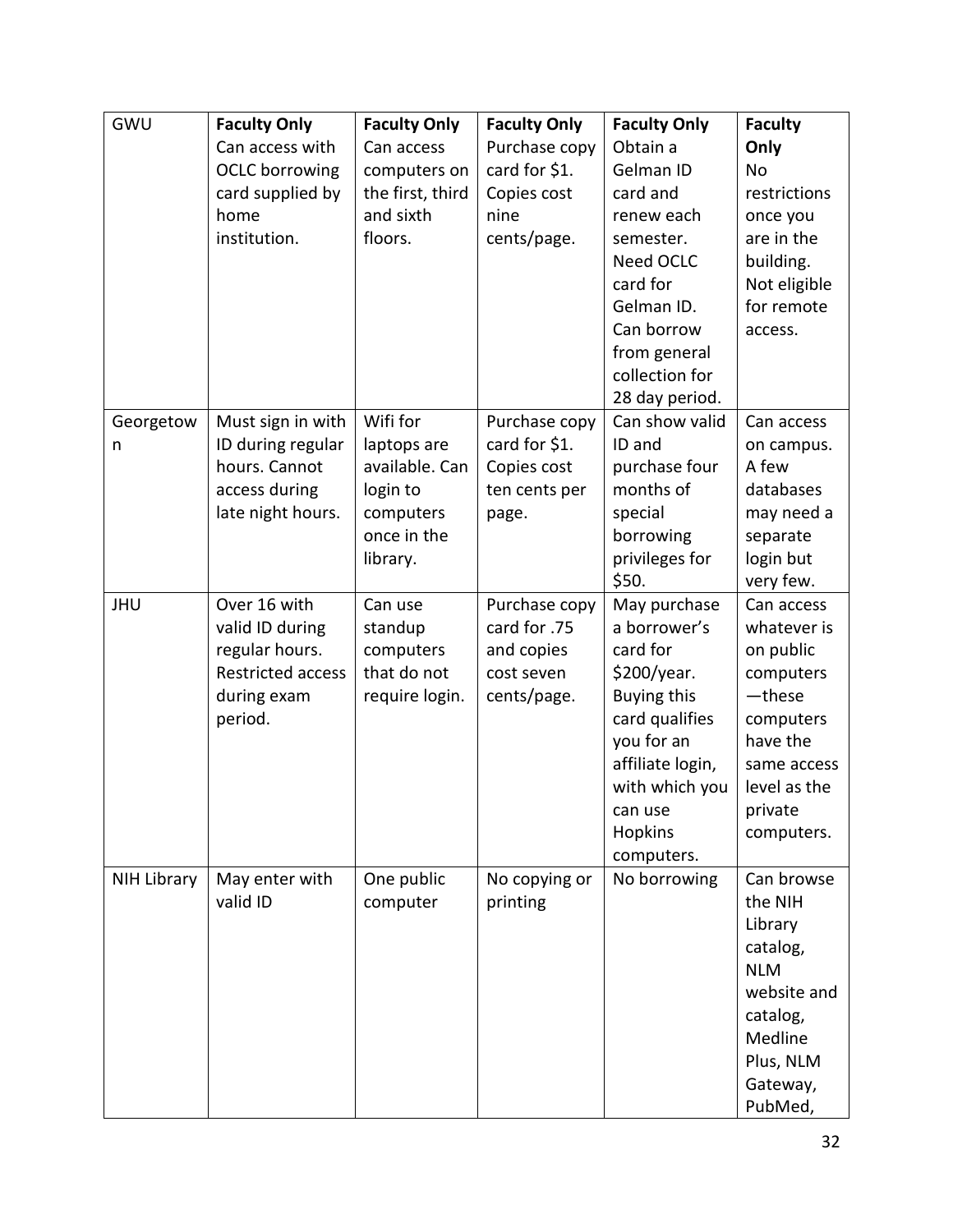|             |                   |               |              |                  | ToxNet      |
|-------------|-------------------|---------------|--------------|------------------|-------------|
| National    | Need valid ID     | Need library  | Need library | Must register    | Medline     |
| Library of  | and must state    | card.         | card.        | for library card | Plus,       |
| Medicine    | purpose.          |               |              | to request       | PubMed      |
|             | Register for a    |               |              | materials from   | and all     |
|             | library card on   |               |              | closed stacks.   | electronic  |
|             | arrival.          |               |              | No borrowing.    | databases   |
|             |                   |               |              |                  | in addition |
|             |                   |               |              |                  | to catalog. |
| National    | May enter with    | Web access    | Copying and  | No borrowing.    | No.         |
| Agricultura | valid ID. Special | and are to be | printing are | May request      | information |
| I Library   | Collections has   | used for      | free         | items for        | about e-    |
|             | limited hours     | research      |              | onsite use       | resources.  |
|             | and patrons       | purposes      |              | from closed      |             |
|             | need to make an   | only          |              | stacks.          |             |
|             | appointment.      |               |              |                  |             |

I:Reference/Area Library Availability Updated 2/16/10 JG

## **G. Academic Departments Interlibrary Loan Requests MADE FY06-FY09 (both articles and books)**

| Department                                     | Faculty        | Graduate | Ugrad    | <b>Staff</b> | total           |
|------------------------------------------------|----------------|----------|----------|--------------|-----------------|
| <b>ACTIVATE</b>                                | 1              | 14       | $\Omega$ | $\Omega$     | 15 <sub>1</sub> |
| <b>Administrative Sciences</b>                 | 1              | 0        | $\Omega$ | 0            | 1               |
| Africana Studies                               | 32             | 0        | 24       | $\Omega$     | 56              |
| Aging Studies (Erickson School)                | 0              | 50       | 37       | 8            | 95              |
| <b>American Studies</b>                        | $\overline{c}$ | 0        | 124      | 1            | 127             |
| <b>Ancient Studies</b>                         | 77             | 3        | 148      | $\mathbf 0$  | 228             |
| Art                                            | 40             | 26       | 202      | $\Omega$     | 268             |
| Athletics                                      | $\Omega$       | 0        | $\Omega$ | 1            | 1               |
| <b>Biological Sciences</b>                     | 566            | 1508     | 1262     | 83           | 3419            |
| Biology                                        | 0              | 23       | $\Omega$ | 0            | 23              |
| <b>CASPR</b>                                   | 0              | 3        | $\Omega$ | 4            | $\overline{7}$  |
| Chemical/BiochemicalEngineering                | 187            | 2241     | 672      | 263          | 3363            |
| Chemistry/Biochemistry                         | 513            | 2754     | 396      | 24           | 3687            |
| <b>CHPDM</b>                                   | 0              | 8        | 0        | 266          | 274             |
| Civil Engineering                              | 261            | 991      | 10       | 0            | 1262            |
| Commons                                        | 0              | 0        | 0        | 1            | 1               |
| <b>Computer Science/Electrical Engineering</b> | 118            | 445      | 75       | 28           | 666             |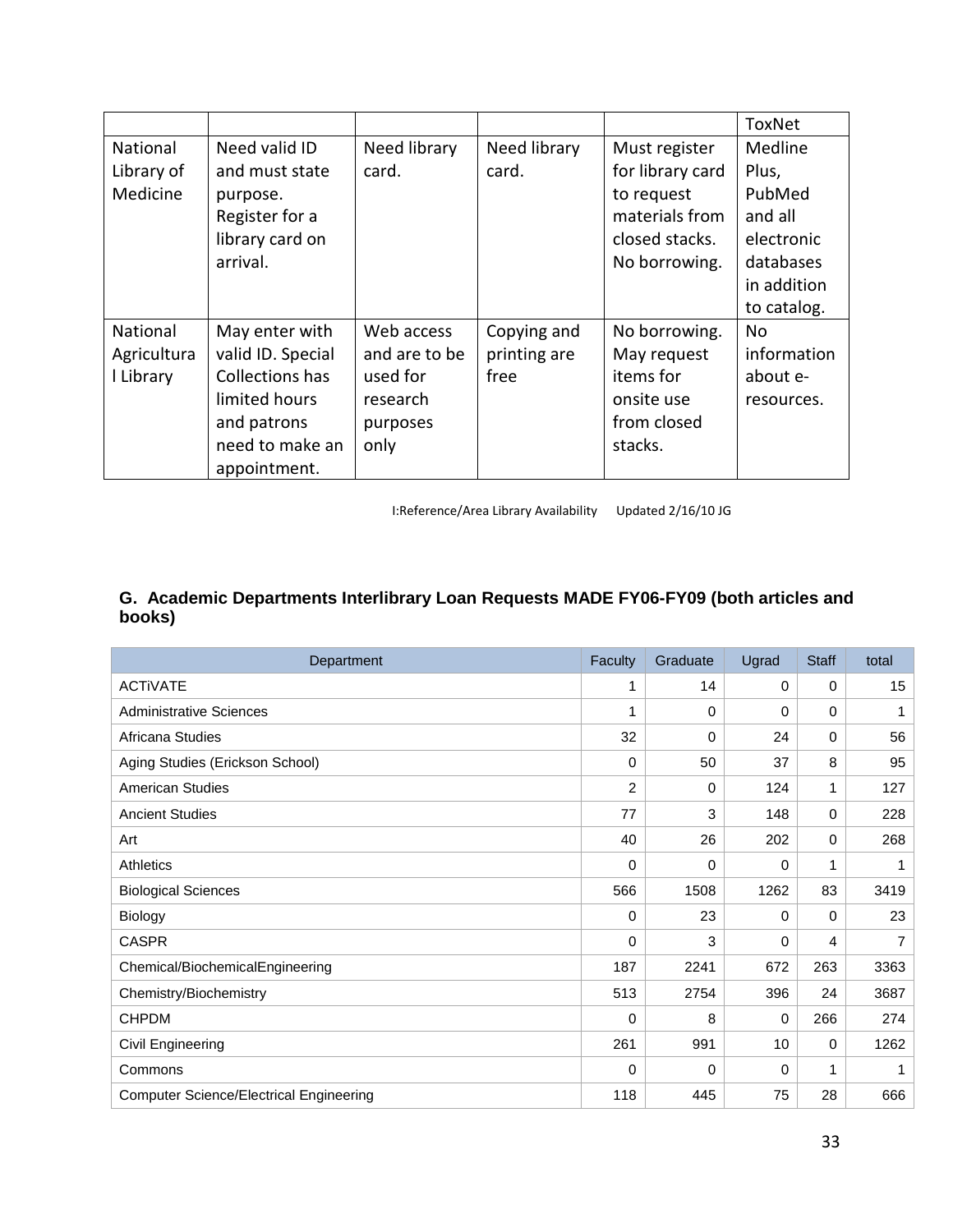| <b>CSEE</b>                                          | 0           | 45             | 0           | 0              | 45             |
|------------------------------------------------------|-------------|----------------|-------------|----------------|----------------|
| <b>CUERE</b>                                         | 252         | 439            | $\mathbf 0$ | 86             | 777            |
| Dance                                                | 0           | 0              | 0           | 1              | 1              |
| Economics                                            | 234         | 200            | 182         | $\mathbf 0$    | 616            |
| Education                                            | 225         | 1980           | 45          | $\overline{2}$ | 2252           |
| Education - Instructional Systems Development        | 0           | 3              | 0           | $\mathbf 0$    | 3              |
| <b>Emergency Health Services</b>                     | 91          | 54             | 61          | 9              | 215            |
| English                                              | 528         | 7              | 601         | $\mathbf 0$    | 1136           |
| English Language Center                              | 25          | 0              | 9           | 0              | 34             |
| Gender and Women's Studies Program                   | 24          | 5              | 73          | 1              | 103            |
| Geographic Information Systems - Shady Grove         | 0           | 1              | 26          | 0              | 27             |
| Geography                                            | 209         | 523            | 592         | 0              | 1324           |
| Gerontology                                          | 370         | 673            | 67          | 19             | 1129           |
| Goddard Earth Sciences and Technology Center         | 12          | 0              | 0           | 8              | 20             |
| <b>HCST</b>                                          | 132         | 0              | 0           | 0              | 132            |
| Health Administration & Policy                       | 78          | $\mathbf 0$    | 534         | 46             | 658            |
| Hilltop Institute                                    | 0           | 0              | 0           | 37             | 37             |
| History                                              | 1378        | 1096           | 1748        | 1              | 4223           |
| History - Shady Grove                                | 0           | 0              | 3           | 0              | 3              |
| <b>Human Relations</b>                               | 0           | 0              | $\mathbf 0$ | $\mathbf{1}$   | $\mathbf 1$    |
| Industrial & Organizational Psychology - Shady Grove | 0           | 13             | 0           | 0              | 13             |
| <b>Information Systems</b>                           | 187         | 993            | 161         | 7              | 1348           |
| Information Systems - Distance Education             | 0           | 1              | $\mathbf 0$ | 0              | $\mathbf{1}$   |
| Institutional Advancement                            | 0           | 0              | $\mathbf 0$ | 16             | 16             |
| <b>Interdisciplinary Studies</b>                     | 0           | $\overline{7}$ | 537         | 0              | 544            |
| <b>International Education Services</b>              | 8           | 1              | 0           | 34             | 43             |
| Joint Center for Earth Systems Technology            | 26          | 0              | 0           | $\pmb{0}$      | 26             |
| <b>Judiac Studies</b>                                | 32          | $\mathbf 0$    | $\mathbf 0$ | $\mathbf 0$    | 32             |
| Language, Literacy & Culture                         | 18          | 716            | 3           | 0              | 737            |
| Library                                              | 625         | 5              | 105         | 463            | 1198           |
| Mathematics/Statistics                               | 135         | 203            | 102         | 0              | 440            |
| <b>Mechanical Engineering</b>                        | 732         | 5506           | 424         | 59             | 6721           |
| <b>MIPAR</b>                                         | 0           | 0              | $\mathbf 0$ | $\overline{2}$ | $\overline{2}$ |
| Modern Language and Linguistics                      | 823         | 1346           | 422         | 19             | 2610           |
| Music                                                | 35          | 15             | 106         | 0              | 156            |
| Office of Sponsored Programs                         | $\mathbf 0$ | 0              | $\mathbf 0$ | 31             | 31             |
| OIT                                                  | 0           | 3              | 0           | 3              | 6              |
| Other -                                              | 3           | 104            | 439         | 41             | 587            |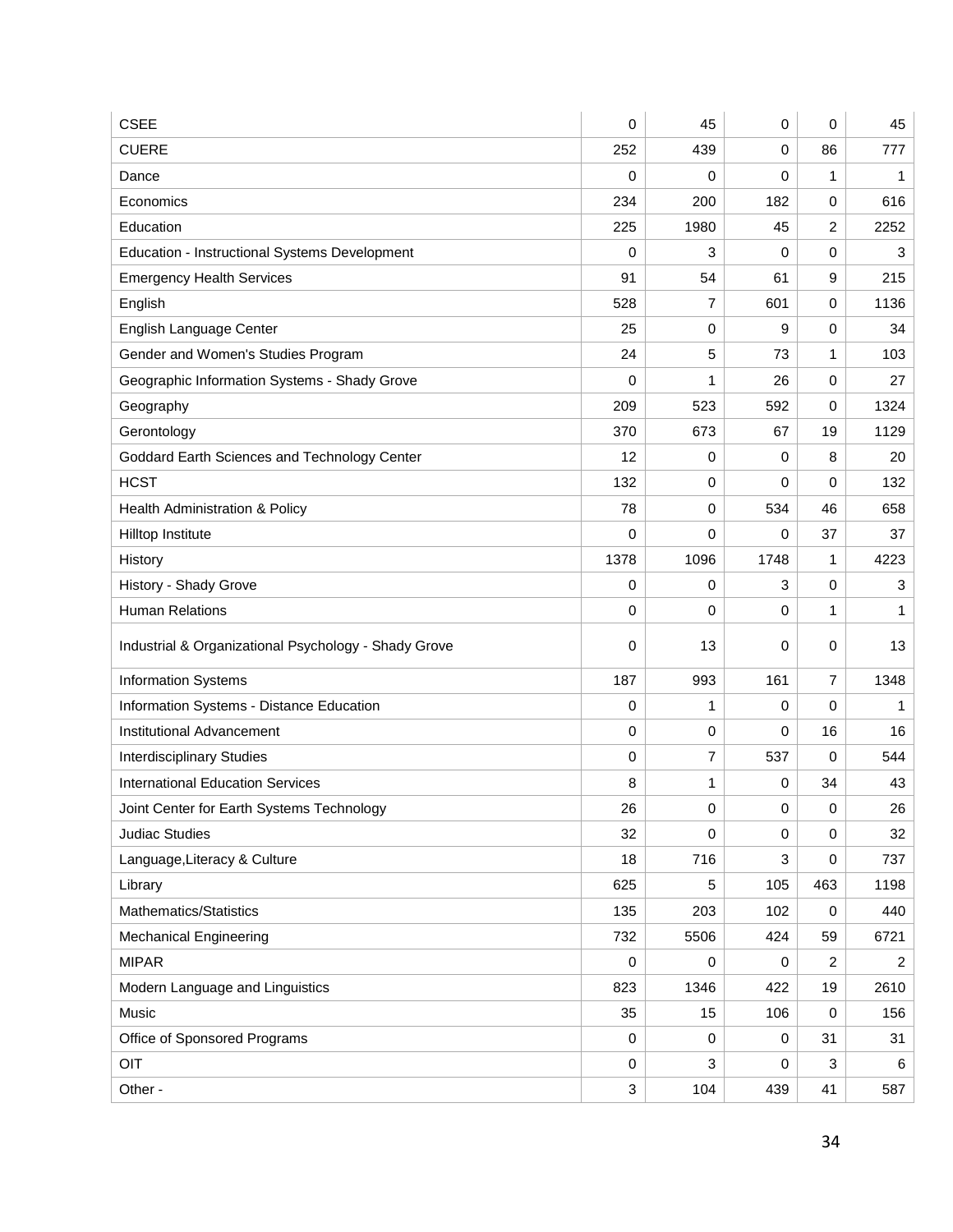| Philosophy                            | 48          | 15             | 25             | 0              | 88               |
|---------------------------------------|-------------|----------------|----------------|----------------|------------------|
| <b>Physical Plant</b>                 | 0           | 0              | $\mathbf 0$    | $\overline{2}$ | $\overline{c}$   |
| Physics                               | 541         | 793            | $\overline{7}$ | $\mathbf 0$    | 1341             |
| <b>Policy Sciences</b>                | 58          | 1198           | $\overline{2}$ | $\mathbf 0$    | 1258             |
| <b>Political Science</b>              | 195         | 88             | 691            | 1              | 975              |
| Political Science - Shady Grove       | 0           | 0              | 4              | 0              | 4                |
| Psychology                            | 626         | 6811           | 4538           | 44             | 12019            |
| Psychology - Shady Grove              | 1           | 15             | 114            | $\mathbf 0$    | 130              |
| <b>Public Policy</b>                  | 79          | 719            | $\overline{7}$ | 0              | 805              |
| <b>Residential Life</b>               | $\mathbf 0$ | 0              | $\mathbf 0$    | $\overline{2}$ | 2                |
| <b>Shriver Center</b>                 | 1           | 0              | 0              | 3              | 4                |
| Social Work                           | 88          | $\overline{c}$ | 800            | $\mathbf 0$    | 890              |
| Social Work - Shady Grove             | 19          | 0              | 88             | 0              | 107              |
| Sociology/Anthropology                | 931         | 1632           | 785            | 5              | 3353             |
| Sonography                            | 0           | 0              | $\overline{4}$ | $\mathbf 0$    | $\overline{4}$   |
| <b>Systems Engineering</b>            | 11          | 0              | 0              | $\mathbf 0$    | 11               |
| Theatre                               | 14          | 3              | 29             | $\mathbf 0$    | 46               |
| <b>UMBC Administration</b>            | 0           | 79             | $\mathbf 0$    | 91             | 170              |
| <b>UMBC Administrative</b>            | 0           | 0              | $\mathbf 0$    | 45             | 45               |
| <b>UMBC Staff</b>                     | 0           | 0              | $\mathbf 0$    | 71             | 71               |
| <b>University Counseling Services</b> | 0           | 0              | 0              | 4              | 4                |
| <b>University Health Service</b>      | $\pmb{0}$   | 0              | $\mathbf 0$    | $\mathbf{1}$   | 1                |
| <b>Upward Bound</b>                   | 0           | 0              | 1              | 1              | $\boldsymbol{2}$ |
| <b>Visual Arts</b>                    | 14          | 0              | 157            | $\mathbf 0$    | 171              |
| Women in Technology Program           | 0           | 5              | $\Omega$       | 0              | 5                |
| <b>Total</b>                          | 10606       | 33365          | 16442          | 1835           | 62248            |

Cannot split out articles and books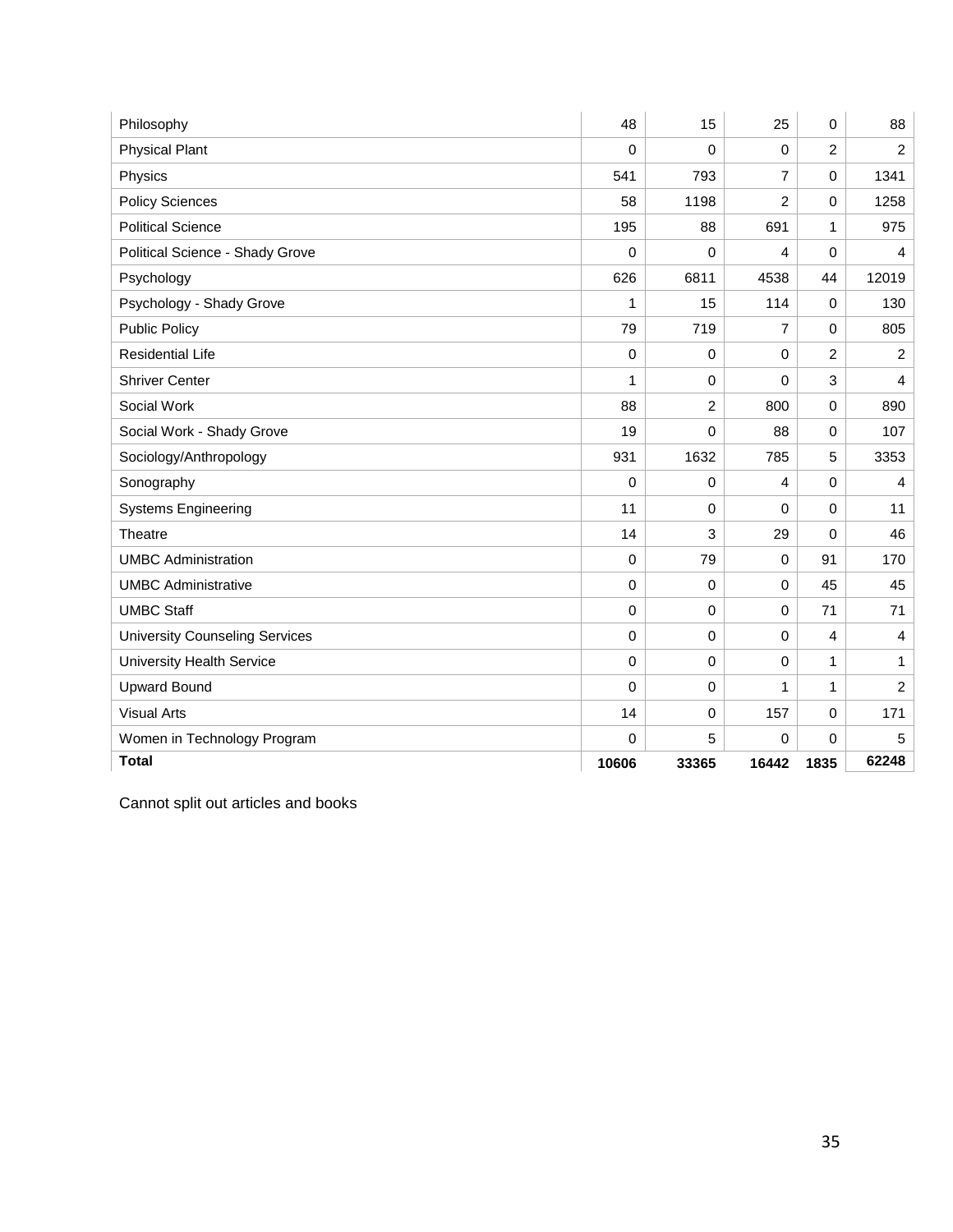# **H. Total Interlibrary Loan Costs for Borrowing Materials (books and articles), FY00-09**



## **I. UMBC FY11 Serials Review FAQ**

## **Introduction:**

The rising costs of subscriptions, databases, books and article delivery have become serious budget problems for the campus. This FAQ addresses the causes of the problem and our options for solving it.

UMBC's subscriptions have been increasing at approximately 8% per year. FY2010 subscription and database costs are projected to be \$3,400,000.

#### **Why are subscriptions costs increasing at such a high rate?**

The merger of publishers and the growing influence of commercial publishers in the scholarly publications market have allowed a small number of publishers to control the serials pricing structure.

Also, the shift from print to electronic has not produced the savings projected in the late 1990's. If anything, it has increased costs to libraries due to bundled subscriptions and add-on costs from publishers.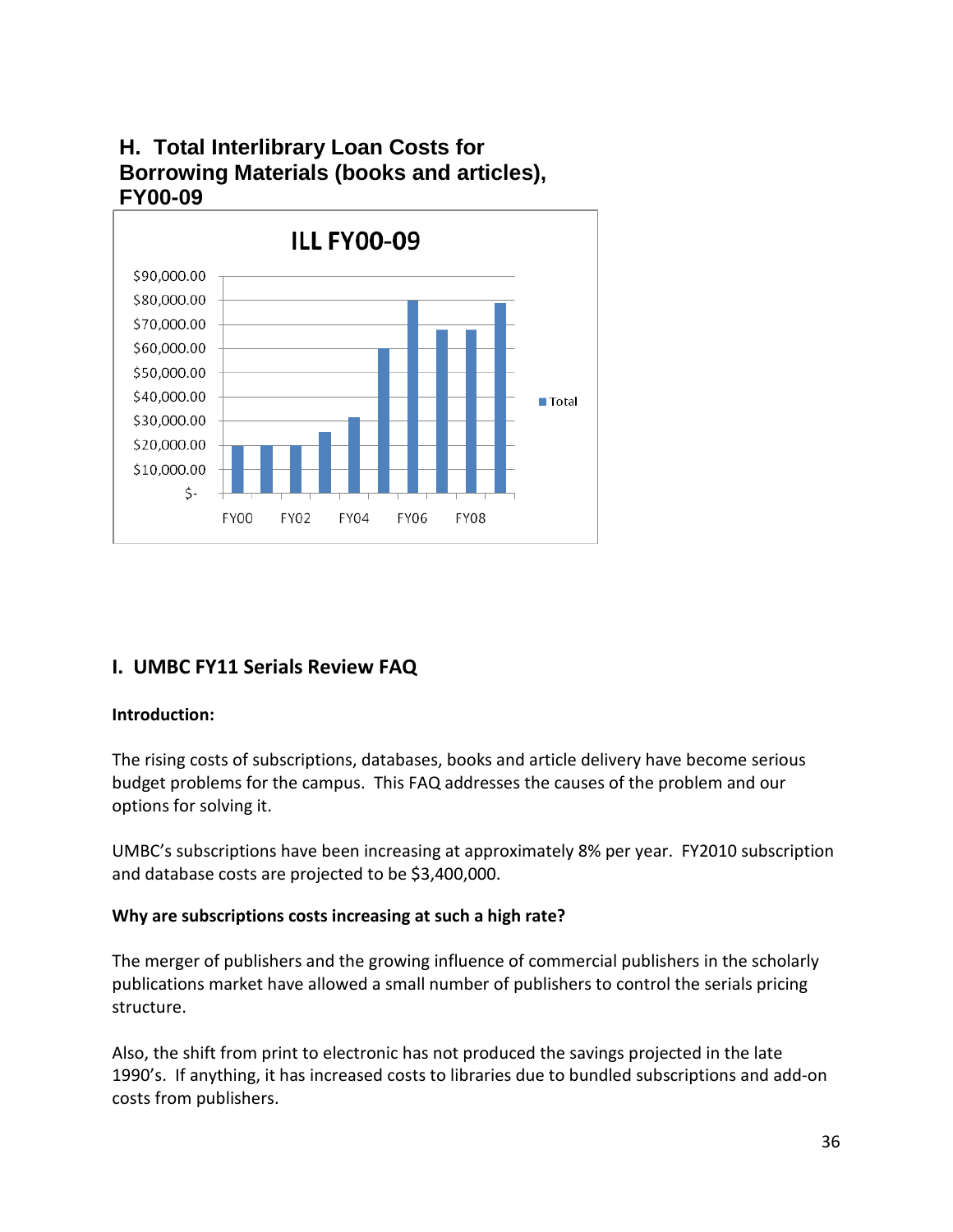See information from the Association of Research Libraries on the costs of subscriptions and books over the past 20 years. [\(http://www.arl.org/bm~doc/monser04.pdf\)](http://www.arl.org/bm~doc/monser04.pdf) This is an international problem, and universities across the world are dealing with these issues.

#### **What would be the cost of continuing UMBC's 2010 subscriptions into 2011 without making cuts?**

The current estimate is an additional \$238,000, plus \$15,000 for document delivery costs, for a total of \$255,000. In fairness to departments and programs which depend more on books, we should also add the \$13,000 needed to continue our 2010 purchasing power in books into 2011.

#### **What can UMBC do about this problem in the short term?**

UMBC can cut subscriptions, database and books, or fund the costs increases. We have no other options that make a significant difference. Options for cost efficiency in purchasing and pricing of these materials are already being exploited to the maximum extent possible.

#### **Why is UMBC engaged in a serials and electronic resources review at this time?**

UMBC is in a much more challenging spot now than we have been in previous years. In the past, thanks to modest budget increases, we were able to balance our budget by canceling a relatively small number of journals. We face tougher decisions in our next rounds of cancellations; all serials titles, in print or electronic form, and all databases will have to be carefully reviewed.

Two factors influence the need for the present major cancellation review: likely budget cuts and anticipated inflationary costs for serials. For the next fiscal year, the budget for Library operations and materials is likely to be reduced by 3%. Moreover, serials inflation has averaged 8%, well above the rate of consumer inflation; for this year we expect 5%. The two factors amount to a projected shortfall of 8%. Regrettably, the Library must prepare to reduce UMBC subscriptions by this percentage for next year based on faculty input, as well as available usage and cost data. Our objective is to find \$255,000 in serials cancellations for the 2011 fiscal year and to prepare for likely additional cancellations in the following years. We also plan to purchase fewer books, CDs, and films, cancel several database subscriptions and budget additional funds to strengthen article delivery services. We must notify our subscription vendors of our intent to cancel by the end of September, with the effective date for the cancellations being January 2011.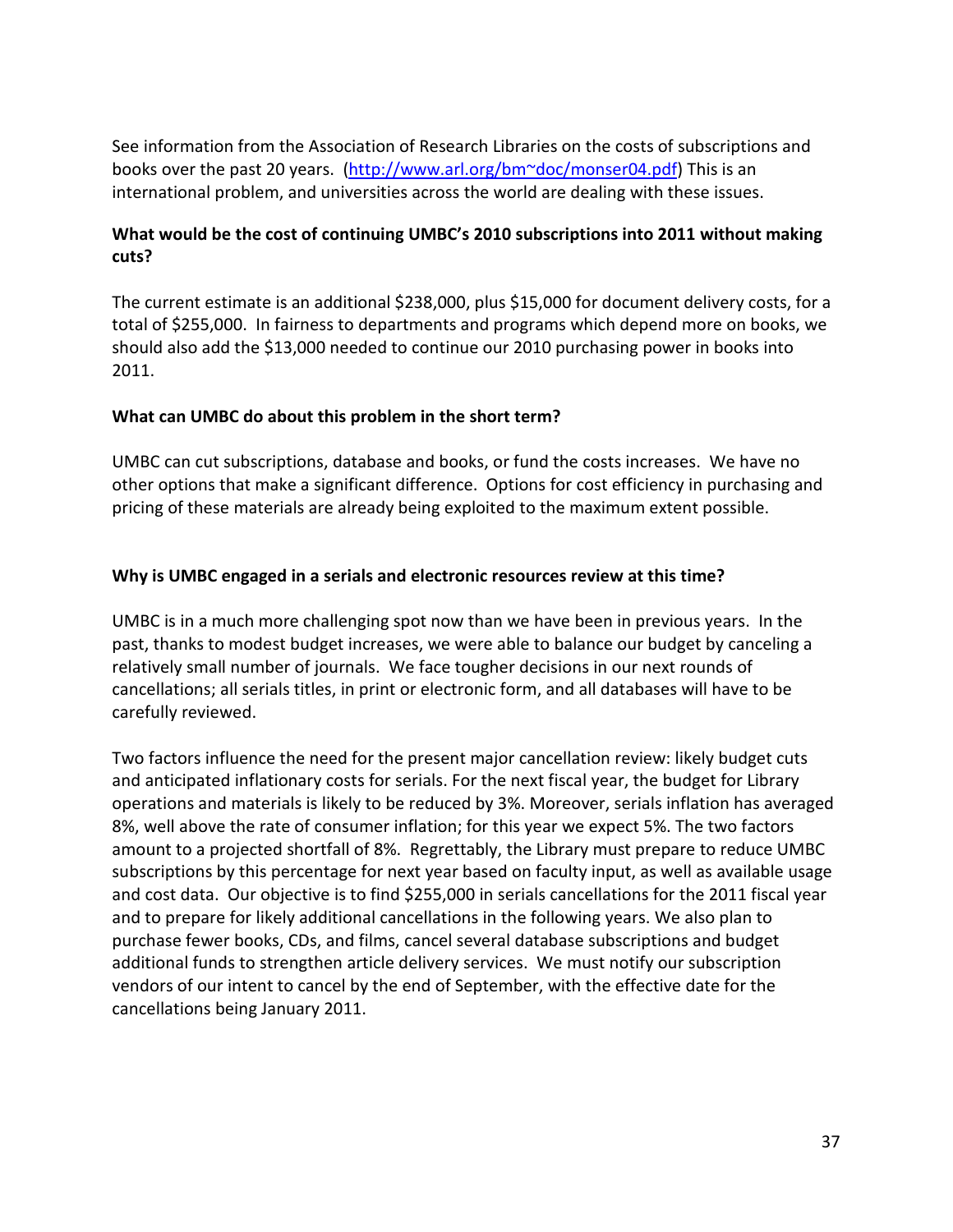#### **Can the Library save money if it purchases online only serials?**

UMBC has switched many of its serials titles to online only (i.e. from print + online) to take advantage of the small savings offered by some publishers for going online only. There is generally little, if any, cost savings in going to online only. In some instances, publishers charge libraries more for the online only option, e.g. *Science.* The print cost for *Science* is \$910.00 per year and the online cost for *Science* is \$5,645.00 per year. Some publishers are concerned about losing their individual subscriber base when they offer site access to large user communities like a university.

For titles that have offered a small savings by going to online only, the cost savings only happens once at the time of the switch, the cost of the subscription will continue to inflate at the normal rate (6%-8%) each year after the switch to online only. While switching to online only subscriptions eliminates the costs of processing print materials (i.e. receipt and check-in of print issues, shelving, and binding), new costs are created (licensing, linking in multiple locations for access, troubleshooting access problems and collecting usage statistics).

When reviewing a title for online only access it is important to consider whether the title has a reliable archiving model in place before cancelling the print title. If you feel that it is critical to maintain a print subscription for a particular title, please let us know.

#### **Can the Library save money on serials and electronic resources if it participates in a consortium or shared purchasing program with other Maryland or local libraries?**

UMBC has participated in the Maryland Digital Library Consortium, the USMAI Consortium (University System of Maryland and Affiliated Institutions), and Lyrasis, to name a few, for many years. Most of our electronic resources, many of our print materials, and our binding services are purchased through shared contracts and negotiations. We always shop for the best deal when looking at purchases. However, some publishers give no discounts to consortia and charge fixed, non-negotiable fees based upon their pricing model.

#### **Can't we just get access online to titles purchased by University of Maryland, College Park or University of Maryland, Baltimore?**

Publisher licensing agreements prevent us from gaining access to titles purchased by other campuses. Whenever possible we work through the USMAI consortium to negotiate the best prices and sometimes to share costs of subscriptions with other USM schools, but each campus must still pay their proportion of the total costs for access to online titles.

#### **What are the consequences of further cuts in subscriptions?**

Faculty, staff and students depend upon the availability of a core subscription base to support their study, research and teaching. UMBC's subscriptions are above the core needed for undergraduate study and teaching but below what is needed for graduate study and research.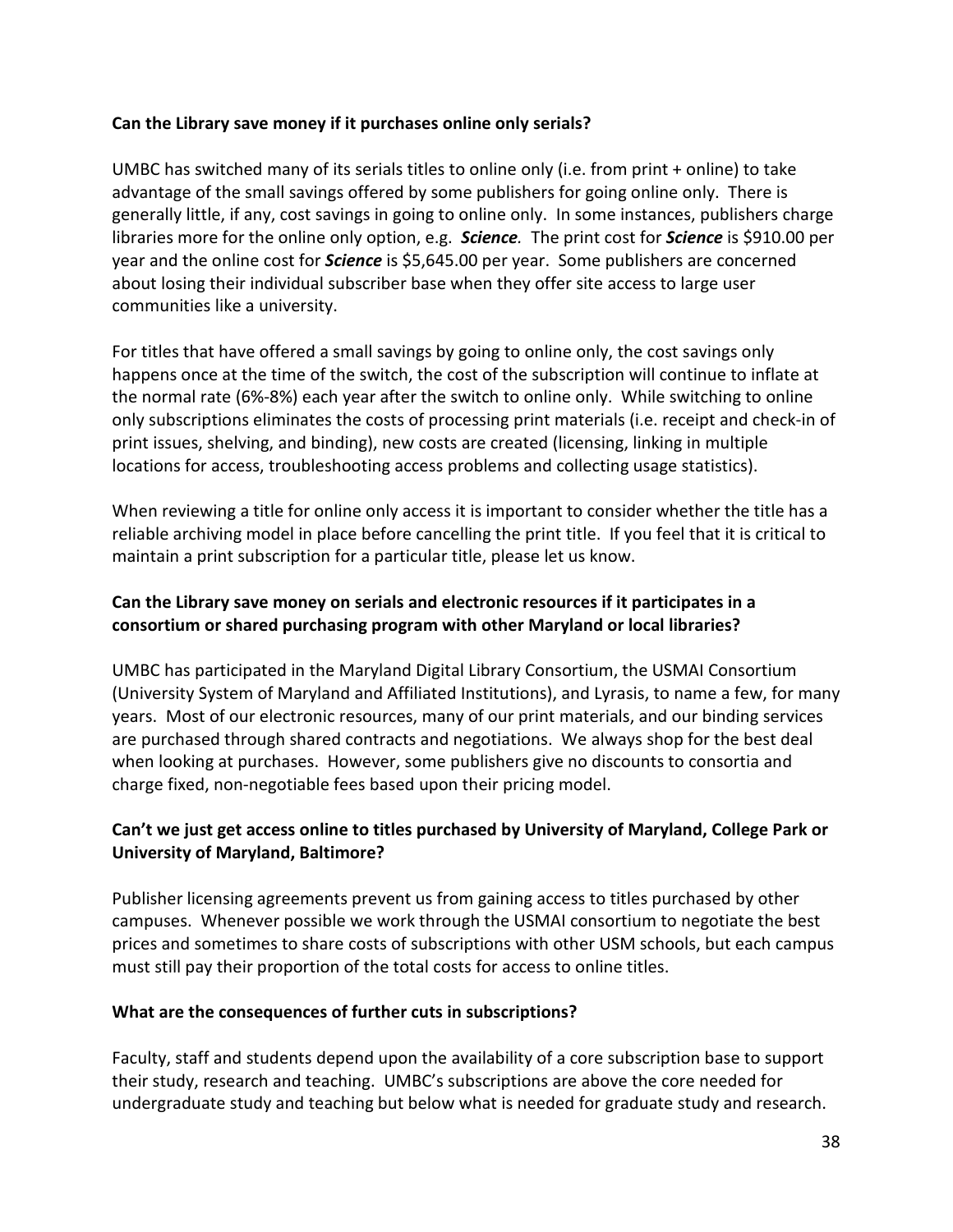Additional cuts would take us further below what is considered by many research institutions to be the minimum for graduate study and research; articles needed from these cut subscriptions would have to be obtained from off campus sources.

This will cause article delivery costs to rise further, and faster, than they have risen in the past. At some point, the increase in the cost of article delivery from a journal will exceed the cost savings of cutting the subscription. We will be monitoring these costs closely over the next few years.

#### **How do I access a title after it is cancelled?**

The Library has a rapid Interlibrary Loan system that can supply most articles in three business days. In most cases the article will be delivered online, directly to your desktop.

#### **What is the process and timeline for the Serials Review Project?**

Serials and electronic resources are ordered and paid for several months before the beginning of the subscription year. The review of individual titles and databases will need to occur in the spring and summer. Final cancellation decisions must be communicated to our vendor in September. In order to have more comprehensive review of titles, departments, colleges and full campus review will occur for this project.

Late February/Early March-

- Deans and Campus administration endorse proposed plan and process for serials cancellations and communication to department chairs and campus. Library prepares target dollar amounts for cuts. Provost, Deans, VPs review plan and target amounts.
- Library communicates plan, cut target amounts and process to department chairs and library liaisons.
- Colleges & Librarians determine process for review of proposed cancellations within the College structure.
- Library creates website with Serials Review FAQ, Timelines, and proposed cancellation listing as they become available with information for submitting comments/concerns on specific titles.

Mid-March-

- Library distributes department lists with title, cost, usage data, and cost per use. Interdisciplinary databases and packages will be pulled from individual departmental lists and put on a separate listing for all to review and comment on.
- Departments review lists and rank order titles.
- Comments on databases are due to library by March 30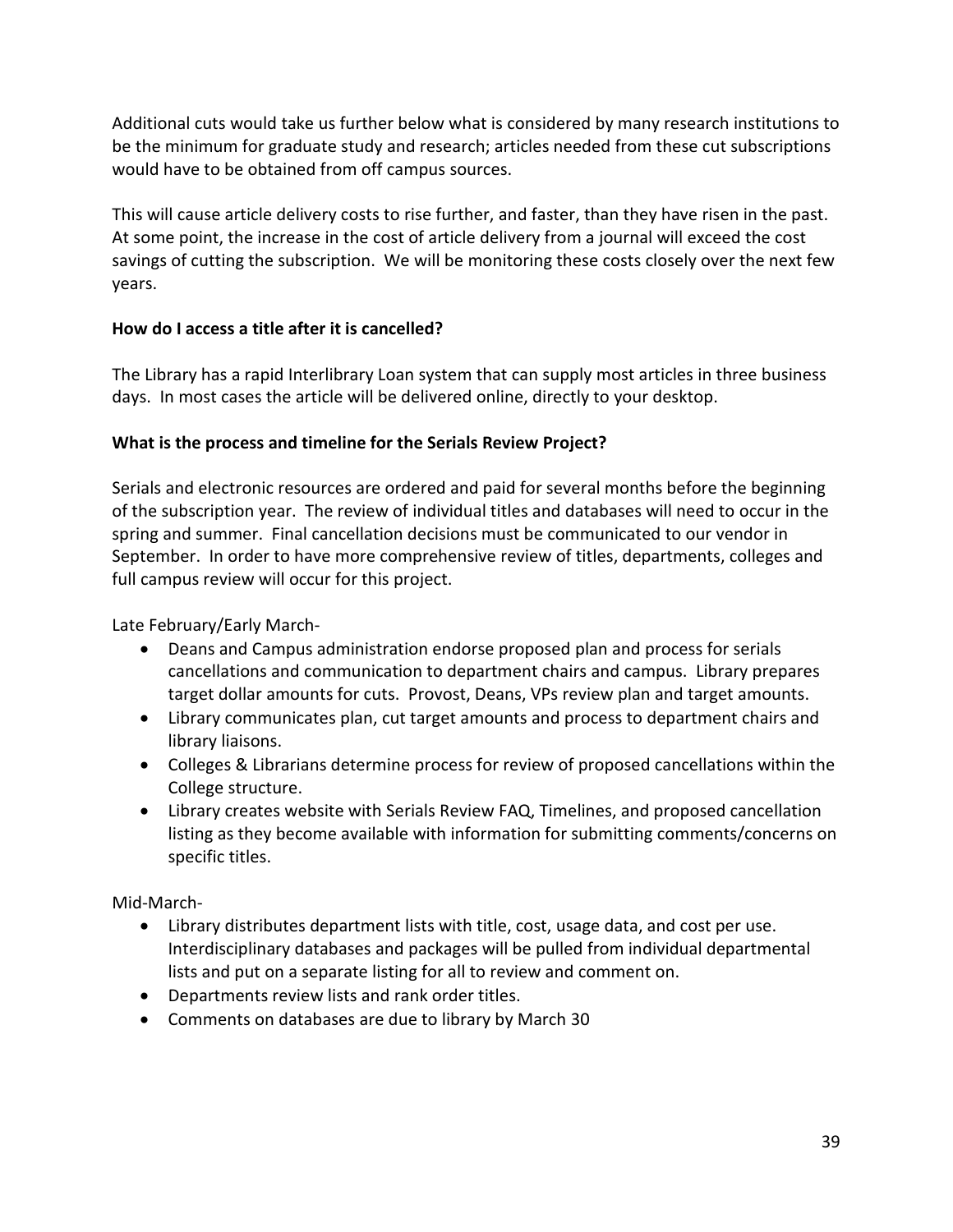April-

- Early April library compiles information on databases and posts a suggested list of cancellations on library website.
- Comment from campus community on database cancellations due by April 9
- Departments communicate rank orderings and suggestions for individual title cancellations to College body charged with review for the College.
- As needed, inter-College meetings are held to evaluate decisions with campus-wide impact.
- College completes review by the end of April.

May-

- May 3 title rankings and suggestions for cancellations are due to library.
- Library collates lists and compiles cancellations
- Library posts list of suggested cancellations to website with information on submitting comments to library.

June-August-

- Library responds to comments from campus on proposed cancellations and works with Colleges on issues that arise.
- Last week of August library posts final list of cancellations.

September-

• Mid /late September Library initiates cancellation process with vendors.

December-January-

• Library distributes updated title listings to departments and colleges.

Principles to be used in cancellation recommendations:

- 1. Evidenced-based decision making: cost, use, cost per use, etc.
- 2. Cross-disciplinary titles are evaluated at College or even University level.
- 3. Feedback opportunities are provided at each stage of decision making.
- 4. Unreconciled differences of opinion on particular cancelations are decided at next higher administrative level, with Library input.
- 5. Continue predominance of department/program based decision making on subscriptions to the extent possible.
- 6. Spare Indexing and Abstracting sources needed to identify information resources to the extent possible.

## **Will the Library also spend less on books?**

Yes, the Library will be reviewing all types of purchase to assist in meeting the requirement of the budget reduction.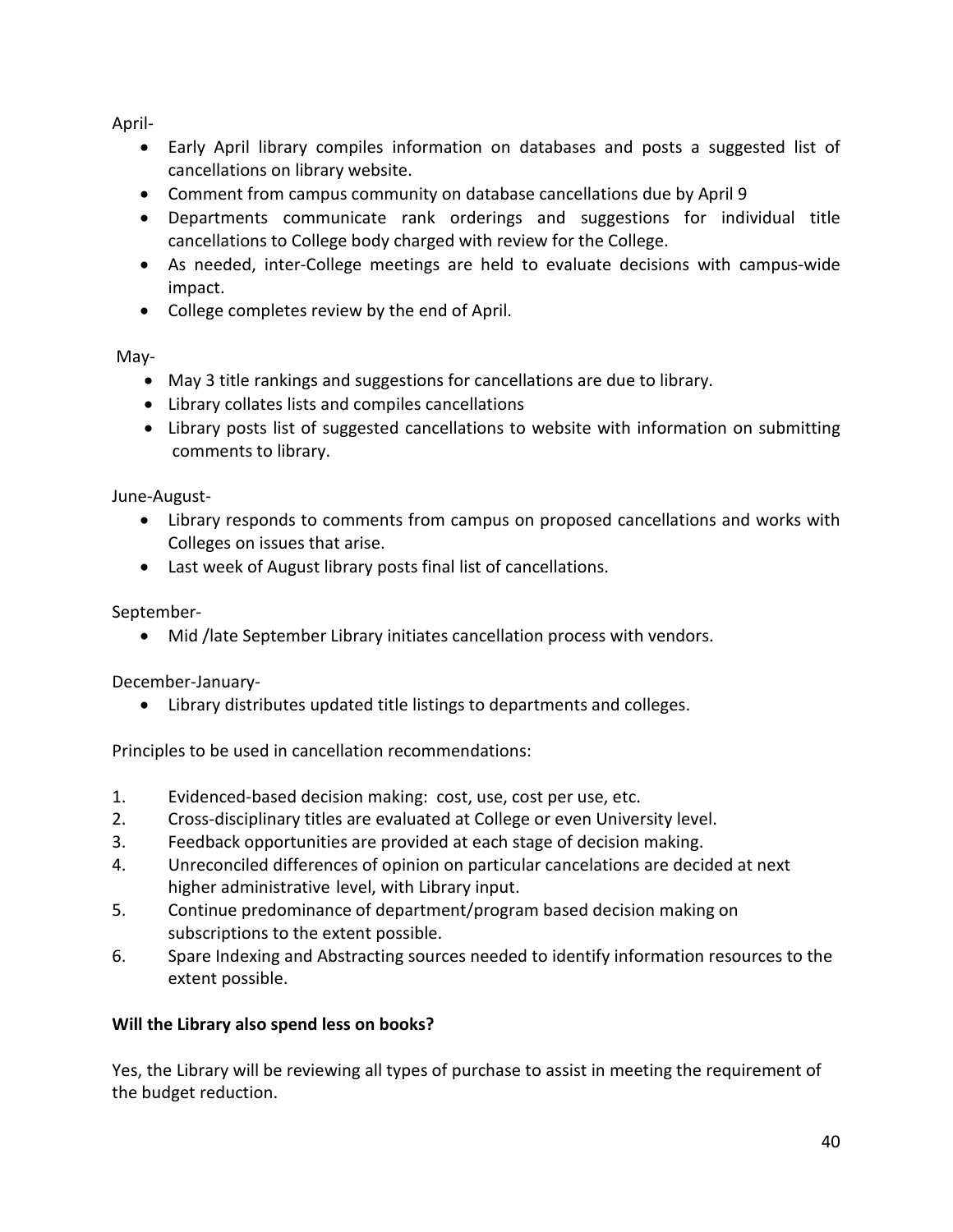#### **What can a faculty member do to help?**

Participate actively in the Serials Review process in your department, college and across the campus. Give your department and the Library your input. Make sure you submit your feedback within the required timelines.

Faculty can also become educated on the issues surrounding scholarly communication. <http://www.ala.org/ala/mgrps/divs/acrl/issues/scholcomm/scholarlycommunication.cfm>

Faculty can learn more about journal pricing and inflation issues, become aware of author copyright issues and review policies for copyright and access issues for journals that you publish in or serve on editorial boards.

#### **Whom should I contact at the Library for more information?**

| For more information or any questions please contact: |    |                                                 |
|-------------------------------------------------------|----|-------------------------------------------------|
| Joyce Tenney                                          | Or | Robin Moskal                                    |
| Head of Serials                                       |    | Head of Collection Management/Interlibrary Loan |
| tenney@umbc.edu                                       |    | moskal@umbc.edu                                 |
| 410-455-2343                                          |    | 410-455-3812                                    |

I:Admin2\planning\fy10\brc\FY11 Serials Review FAQ 1/29/10 jt, lw 4 p.m.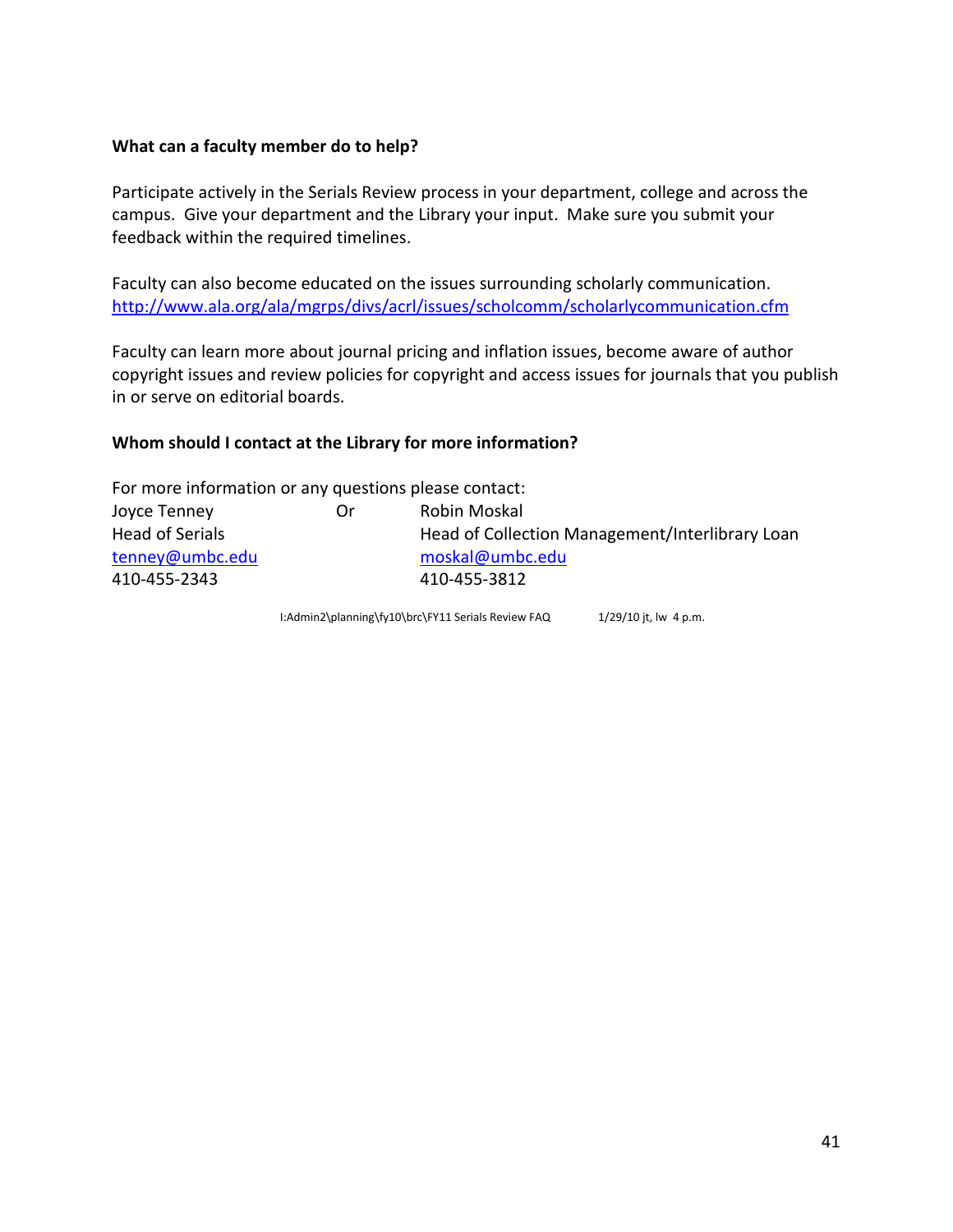**J.** Serials Review Process Flow Chart

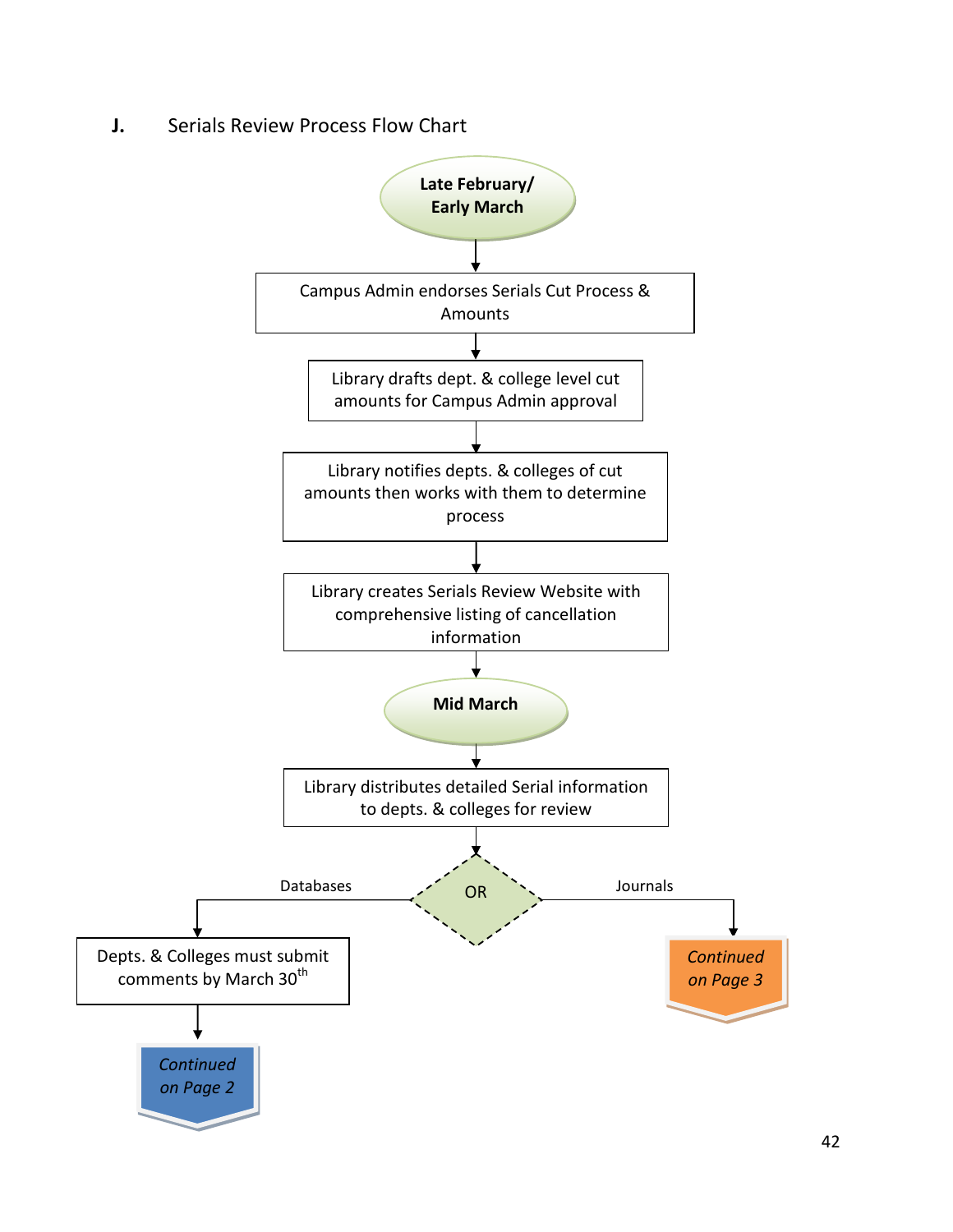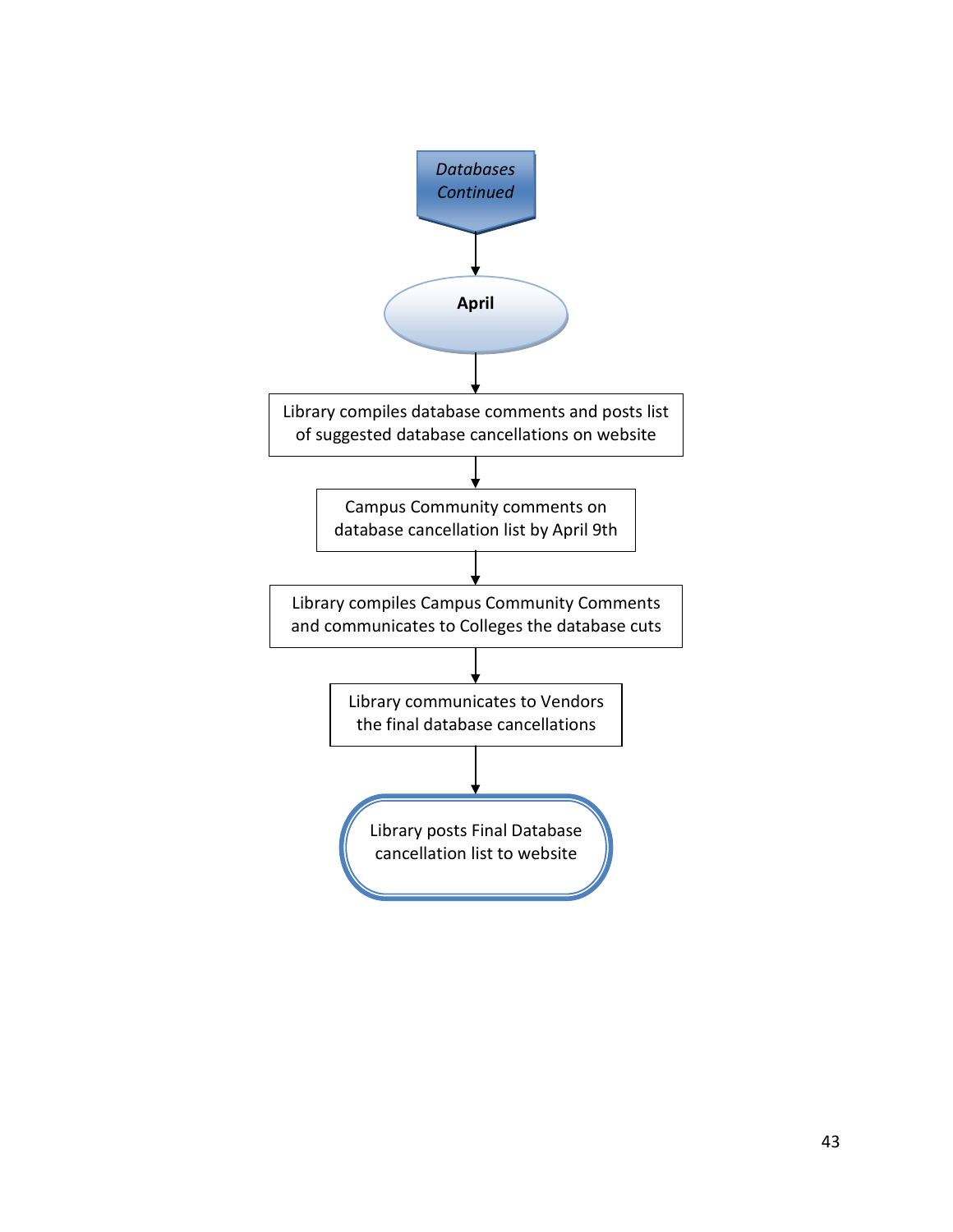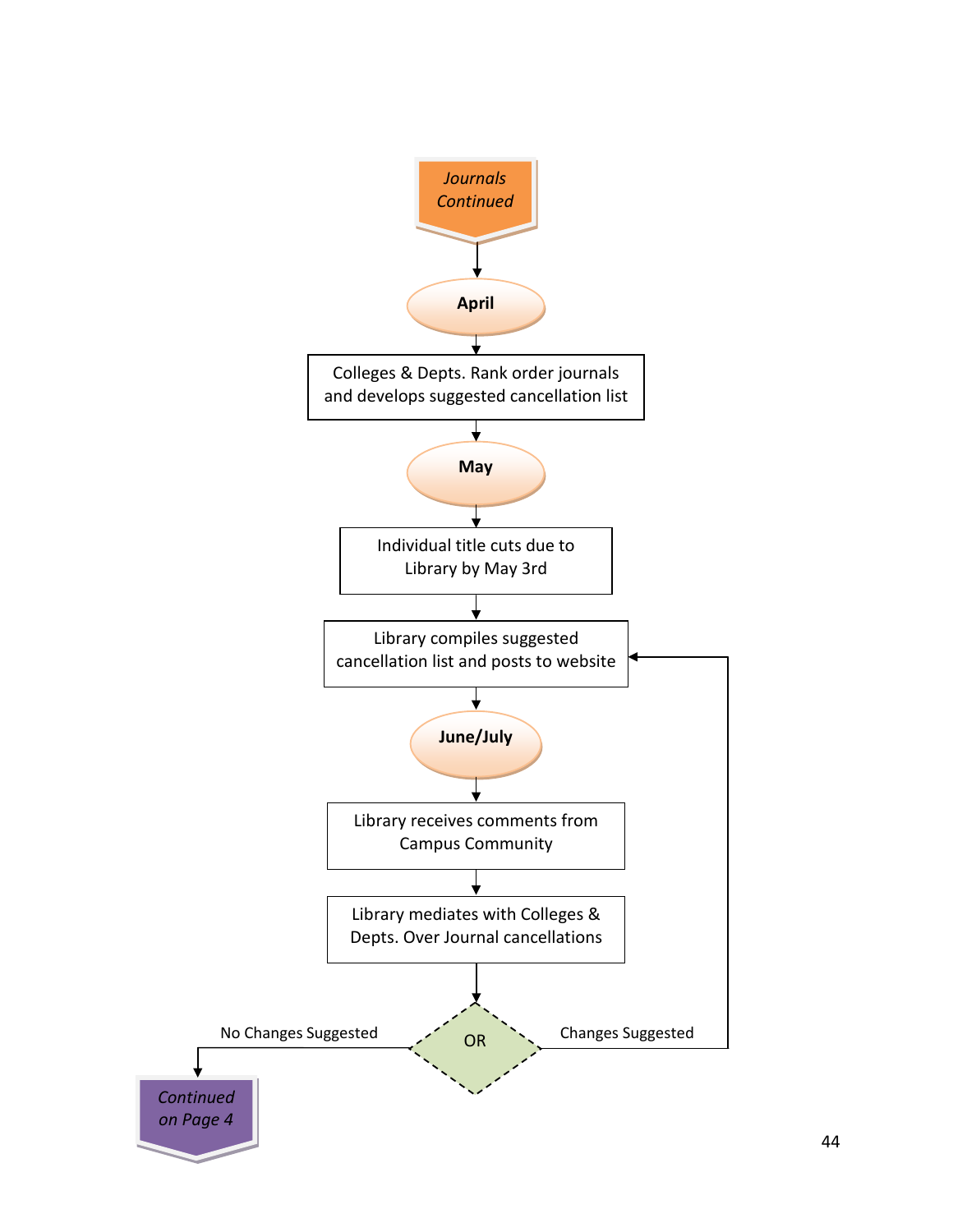

I:\\admin2\Planning\FY10\Serials Review Process 2/4/2010 msb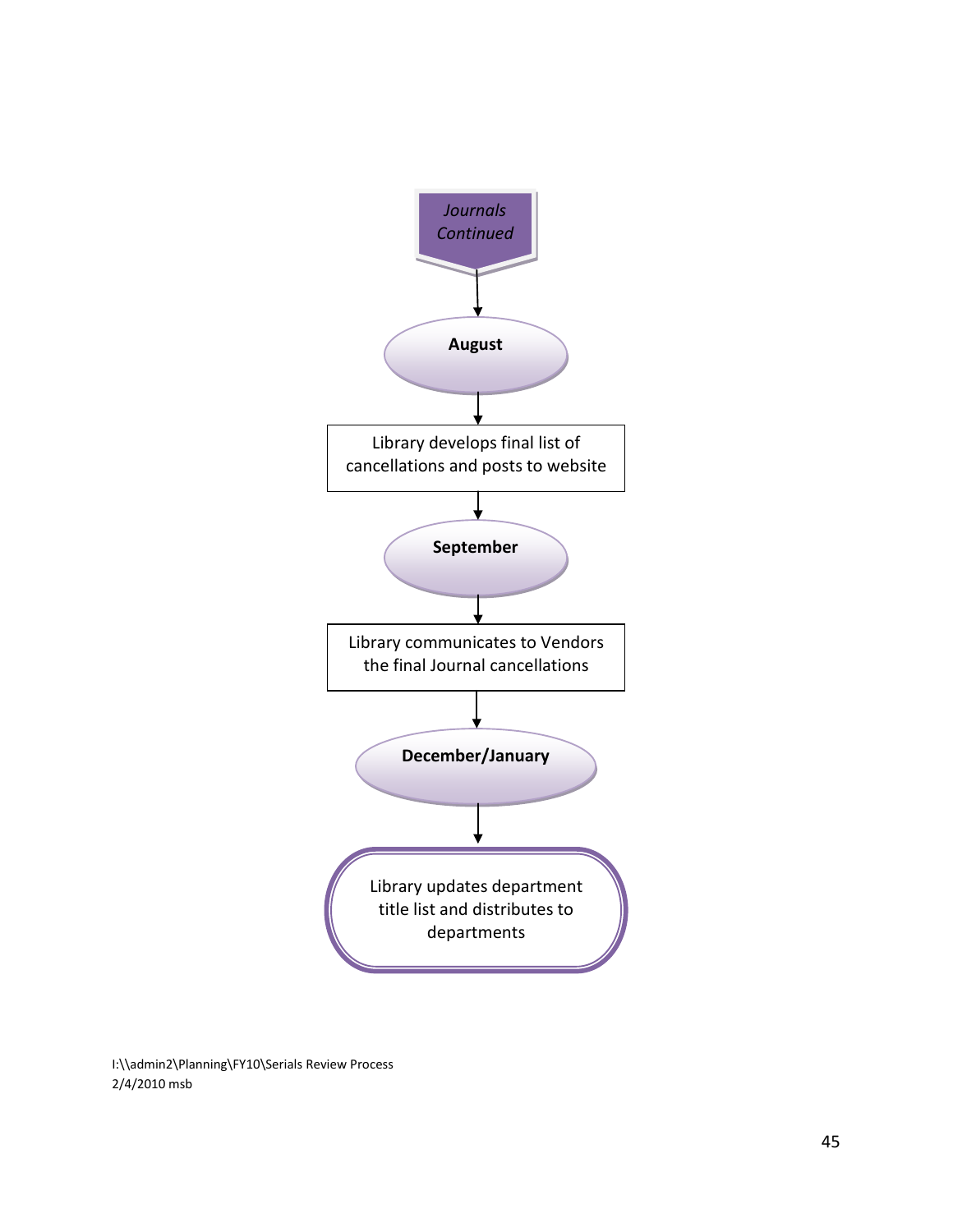## **K. Student Learning Center Project Synopsis**

**Background**: Student advocacy for improved learning spaces dates from the 1980's or earlier. Several proposals were brought forward for expanding 24/7 study space and access to computers over the years. Library planning for the current project began in 2006. A concept study for a \$1.6M to \$2M project was prepared by an outside architectural firm in 2009. In 2010, UMBC's Provost endorsed reconceptualizing the project with one third of the concept study's budget. We have identified cost-saving revisions of the plan which will preserve the core values of the concept study and yield a very impressive space, with much of the functionality maintained within a reduced square footage.

#### **Campus Goals Served:**

• **Provide distinctive undergraduate experience:**

The SLC is designed as convivial social learning space in proximity to co-located library services, tutoring, information resources and information technology.

#### • **Improve Student Retention and Graduation Rates:**

The SLC environment facilitates student success and retention through peer to peer learning, encouragement of group learning, tutoring integrated with other learning activities, facilitation of informal student/faculty interactions, and positive reinforcement of a sustained study regime.

#### • **Environmental Sustainability**:

The SLC consolidates in one location activities which are now distributed, inefficiently and ad hoc, throughout the campus, in spaces not designed for optimum performance. Consolidation enables savings in heating and lighting in the currently distributed spaces.

#### • **Campus Safety and Security**:

The SLC plan provides for card access, video monitoring, and other features conducive to improved safety and security for late night study.

#### **Location and Scope:**

First floor, East Wing, the Albin O. Kuhn Library & Gallery, across front of building. Approximately 8,000 square feet. Minimal architectural revisions to current space.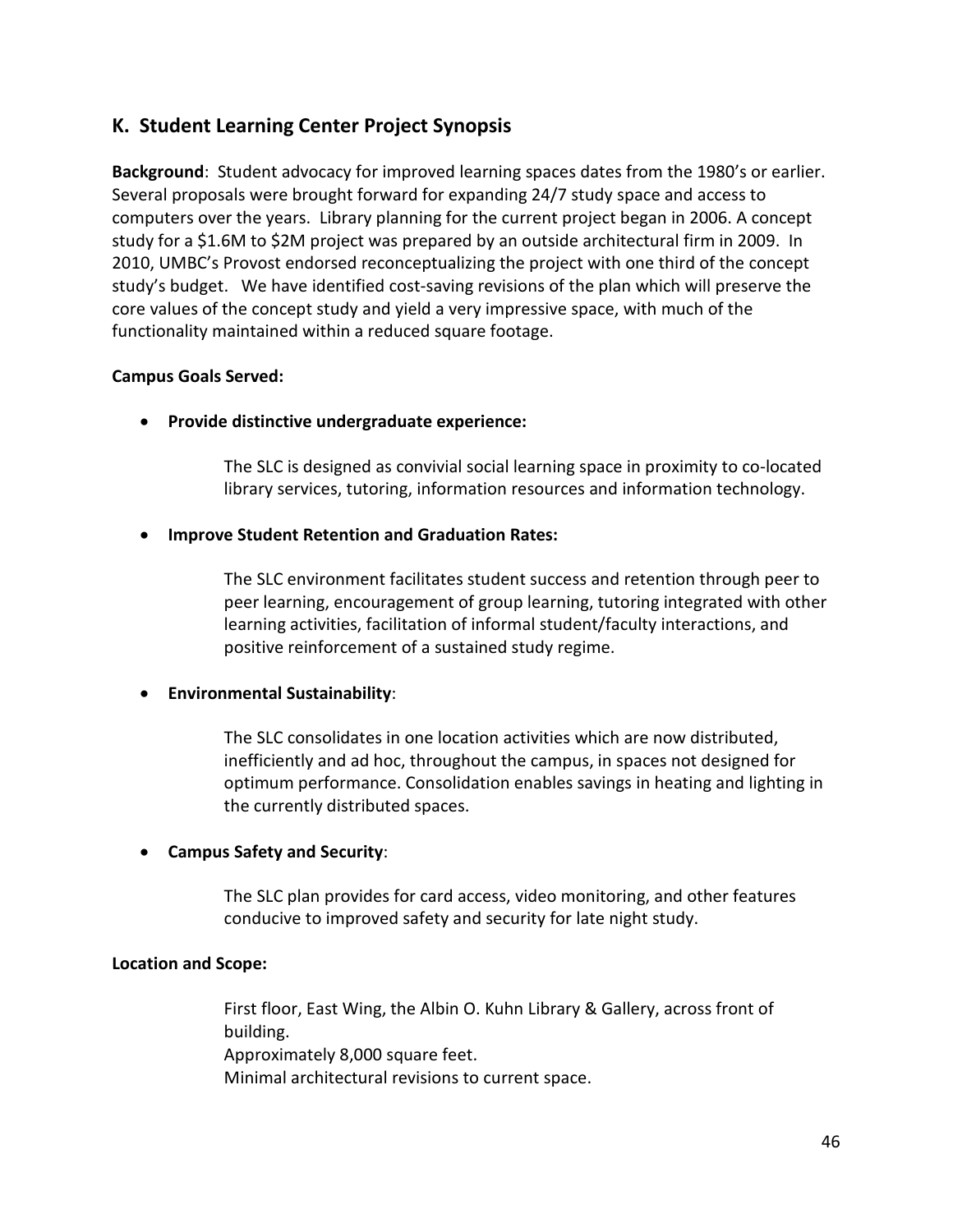Excellent electrical, telecommunications and other Information Technology equipment.

Enhanced security systems.

Open 24/7: accessible to the rest of the Library by day, operating independently by night.

#### **Environment and Ambience:**

Food and drink allowed.

Highly functional, reconfigurable and comfortable furnishings. Design and ambience which induce comfort while learning. Flexible collaborative spaces mixed with spaces for individuals. Structured as a socially connected learning environment.

Library file=I:admin2\planning\fy10\SLC\ SLC synopsis draft1 lw, arm 1/14/10, 1/27/10, 1/29/10 mc

#### $747.00$  $\frac{(158-1)}{1264.73}$  $\overline{a}$  $\Omega$  $\circ$  $\circ$  $\Omega$ STUDY RM STUDY RM<br>(121)<br>41.25  $\frac{122}{37.83}$ STACK<br>(129)<br>56.08  $\circ$  $\circ$  $\circ$ STAIR<br>
(S16)<br>
261.03 relocate emergency<br>button and phone STACK<br>(126)<br>9548.05  $\frac{107}{181.1}$ 19' to door LOBBY<br>(1L7)<br>2327.16  $\circ$  $\circ$  $\frac{(132A)}{48.0}$ 10' 8 ELEV EQR<br>(120)<br>46.09 15 5 Replace door; add card access HV OUNG  $\stackrel{\scriptscriptstyle\shortparallel}{\circ}$ ပ္ပိ  $\circ$ O., ARE/

existing 22' glass wall

\* = one exiting outlet

## **Student Learning Center – Draft Floor Plan Conception**

1/29/10 lw

2/4/10 mc

l:admin2\build\floor plans\ SLC New Concepts w outlets

in Paint.NET

lew door with card access HW

 $\frac{(12)}{441}$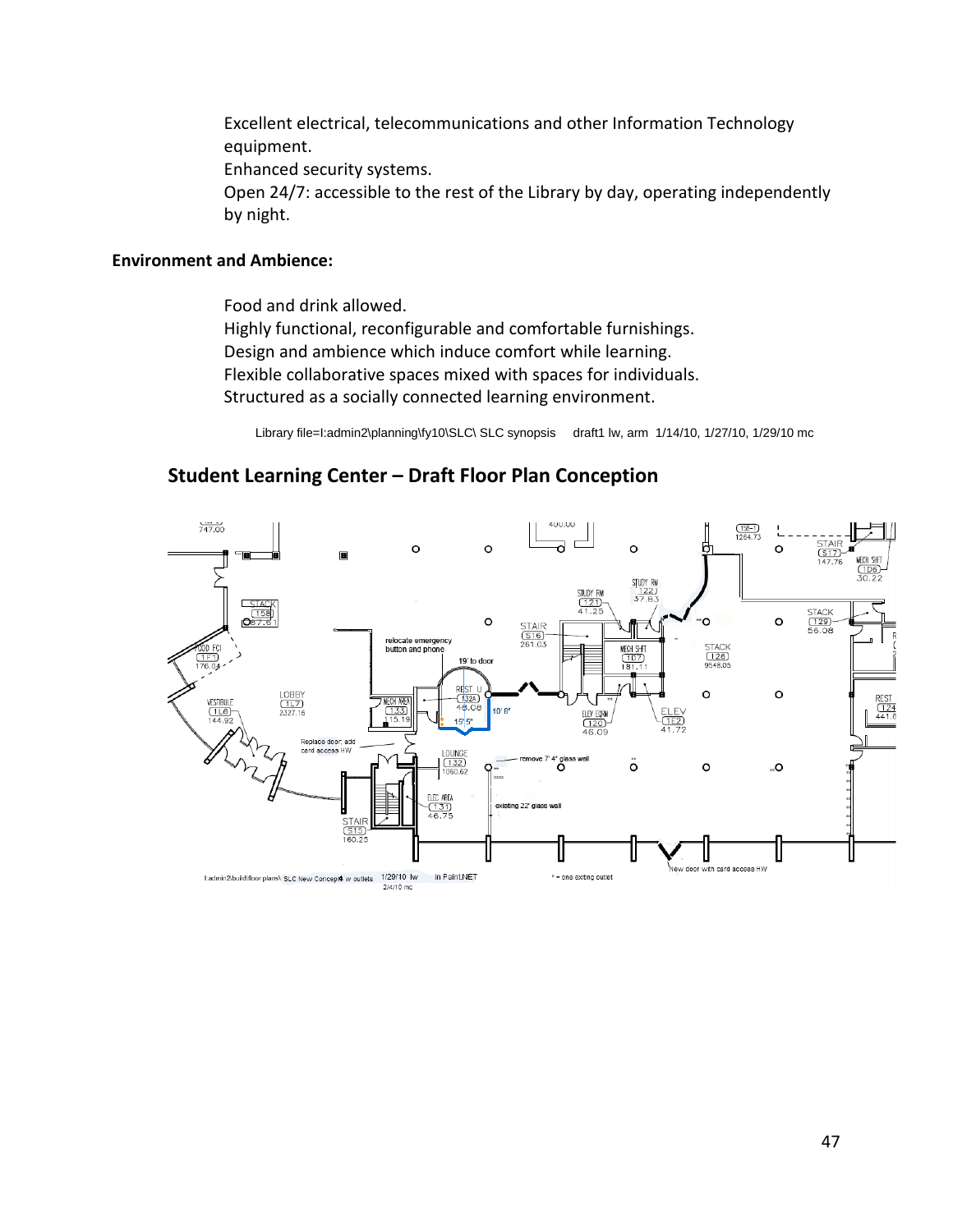## **L. Minutes of the BRC Meetings.**

## **Blue Ribbon Committee on the Library**

**Meeting Notes for Monday, September 14, 2009 2:00 – 3:00 PM 353G Library**

- 1. Introductions, membership list (Moreira)
- 2. Charge (Hirshman)

Provost Hirshman distributed and reviewed the charge to the Committee, with these points of emphasis:

How does the current changing environment impact how the library is used? Plan in terms of 3-5 years. What are the new and different ways to obtain information?

Look at the library as a physical structure; are there different ways to think of the space?

Look at best practices at other institutions, especially peers.

Determine the likely budget scenario for the next 24-48 months, and be guided by this scenario to determine priorities for the library so budget decisions are not made as *ad hoc*, piecemeal events.

Provide thoughts to be considered in the planning of the FY11 budget.

The Committee should plan on reporting its findings by February, 2010.

Have discussion of what a research library should be like.

Library planning already done should be reviewed, even though it was done in recession era. LW will supply link to library planning document.

[post meeting note: see "Library & Gallery Vision," "Annual Report for FY2007-2008" especially the section beginning on page five: "Short to Medium Term Challenges (Fiscal Years 2009 – 2012)," and "Albin O. Kuhn Library & Gallery Plan for FY2006-2016" which are accessible from<http://aok.lib.umbc.edu/admin/>We must note that these planning documents precede the current economic downturn.]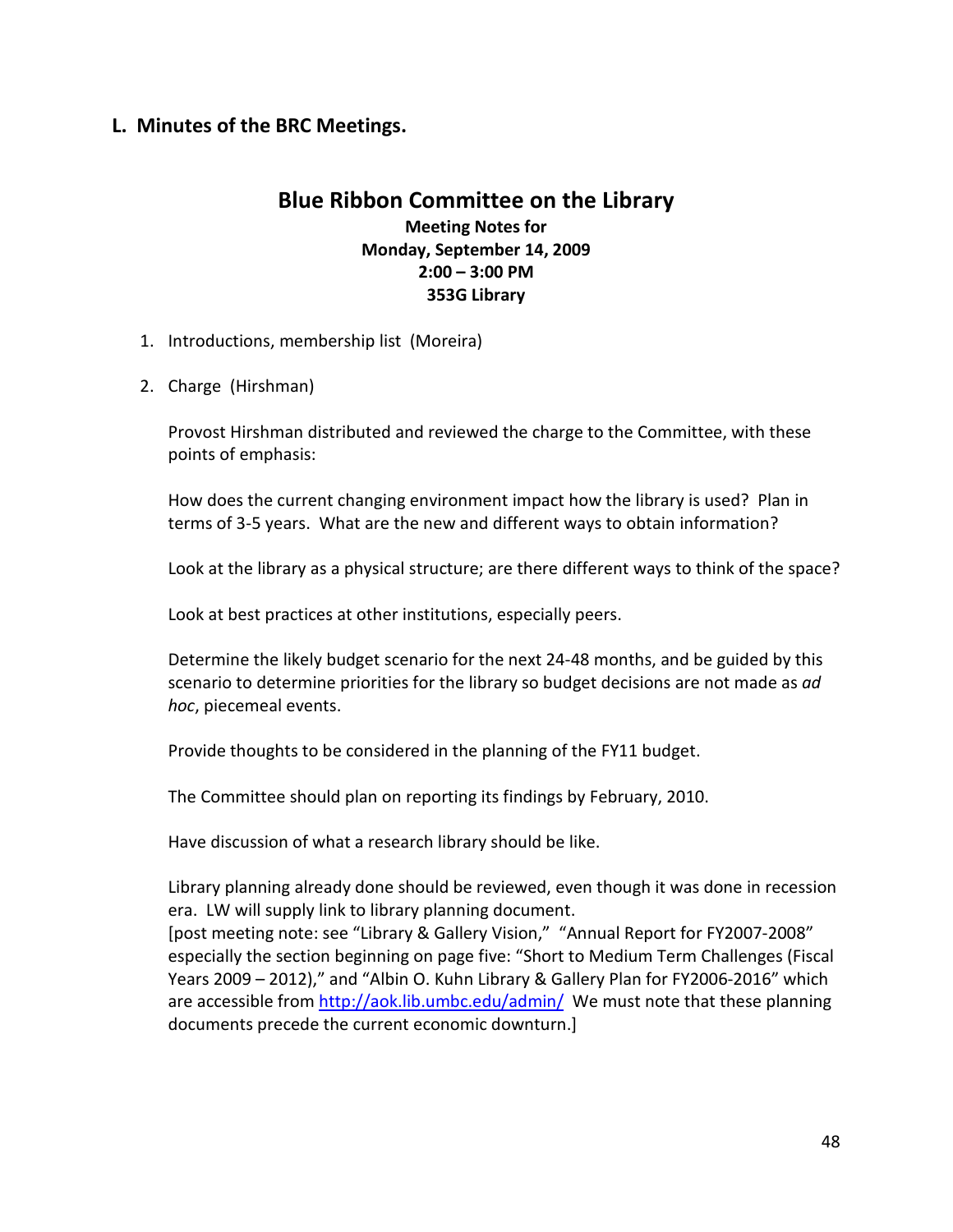3. Review of context, handouts (Wilt)

**UMBC Library Data**: provides picture of what is problematic and what is not – Book purchasing is about 60% of the numbers from the mid-1980's Journal subscriptions declining due to underfunding of price increases @ 8%/yr. But, circulation of books is holding steady; gift volumes added is up; article use is up and use of the Library as a learning commons is up; demand for 24/7 is up.

**Serials Subscription Stats**: reveals the complexity of what used to be straight forward – We used to have one number of subscriptions: equiv. to the first total: 3,458. Now, it is complicated by online vs. print, and full text in packages and in Abs/Indexes. Many of the journals in our total count are very low use for very low marginal cost. Campuses count subscriptions in different ways, making their stats incommensurable.

**Scholarly Communication: Crisis and Revolution**: summarizes the core national problem … and a possible route to a medium term (5-7 years?) solution. Key question for the Blue Ribbon Committee: how to get from here to 5-7 years out?

**NCES Peer Comparison:** shows **no clear patterns** in approach to libraries, info resources Lehigh: added as example of low student FTE, high expenditure per FTE on library George Mason: added as example of high FTE, medium expend per FTE on library Other 4 in table are the UMBC peers with the closest R&D expenditures: NJIT: notable for lowest expenditure on subscriptions; is this a best practice? URI: notable for similar subscription expenditures to UMBC, but cutting now. Is URI our *de facto* model? Wyoming: recently increased its Library funding dramatically; not a UMBC option. Arkansas: most enviable library numbers; but UMBC cannot emulate.

4. Discussion of charge and the needs of the Committee to fulfill its charge (all)

Look at PubMed Central and what we could cancel in light of their public access model.

#### Read book: What Would Google Do.

Look at what are the essential parts of the library, what do we need to maintain in a flat or declining budget

Survey faculty and students to see what works and doesn't work in the library and what are considered the crucial services and resources.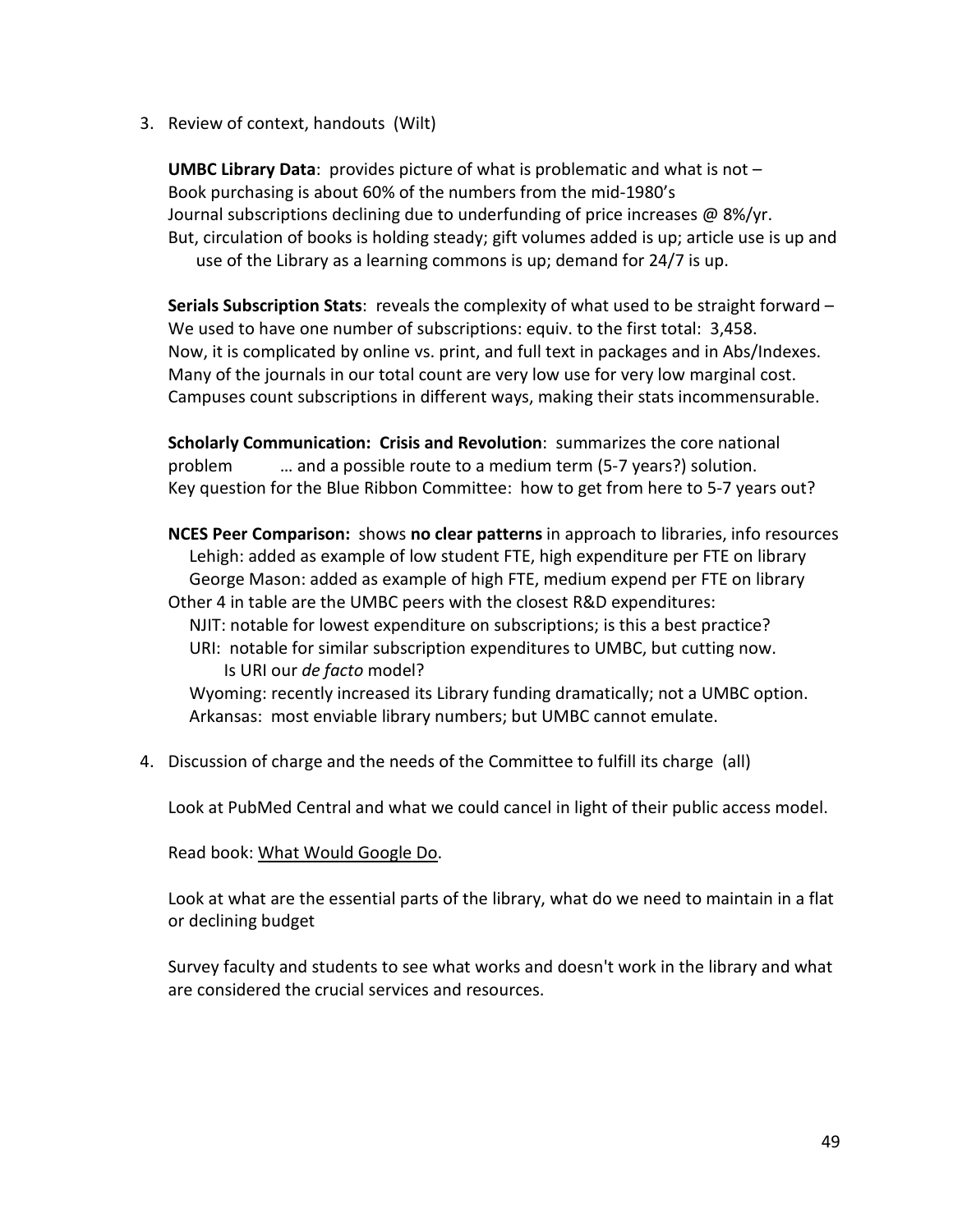Consider balance of student needs vs. faculty needs

Allocation of money: does the current model need to be changed? If so, what would be the model? Establish one central fund and central decision procedures for allocation of resources or divide funds and decision procedures among colleges?

Are there advantages to going online only (at least for subscriptions)? (We are already dropping print when online only subscriptions are available.) What are the possible options? What are the risks? What are acceptable risks?

- 5. Meeting schedule and tasks list (all)
- Meetings: we will try for monthly meetings on Mondays. Dr. Moreira's office will schedule. [Post-meeting note: meeting schedule has been set through January 2010 and is posted on the Bb site for the committee]

Requests for information:

Amount spent on ILL and Document Delivery over the last two years

Usage statistics on ILL and Document Delivery by faculty, graduate students and undergraduate student over the last two years

Monograph circulation counts broken out by students, faculty/staff and others.

Review requested allocations for new programs that were not funded

Review subscription lists for availability in databases

Review subscription lists for savings by going online only (using lists compiled after the currently in process subscription cut).

Review possible benefits for bundling subscription packages

Listing of largest unmet needs of the faculty

Information on other institutions' best practices

Check NSEE data for inclusion of questions on the library to the students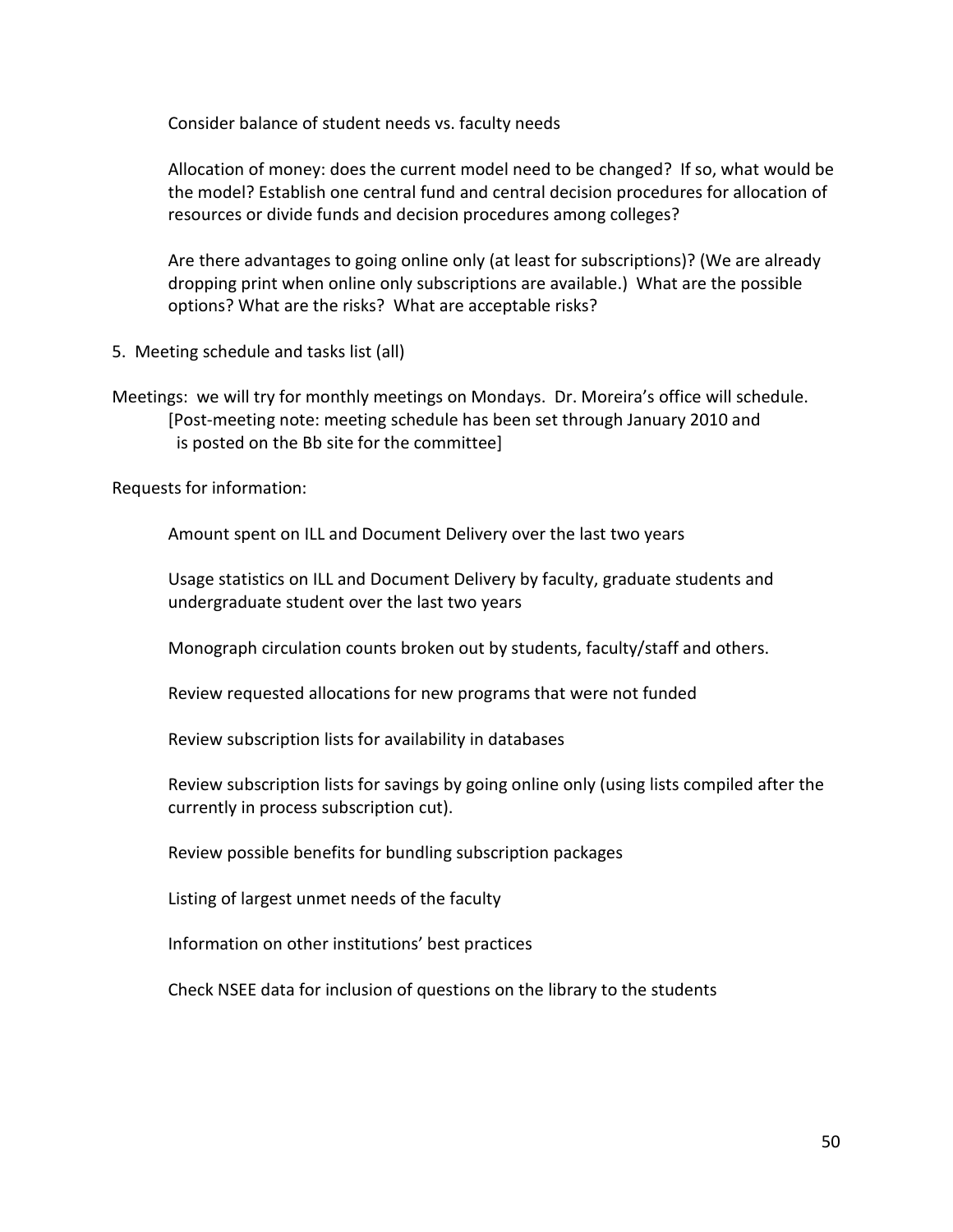6. Other organizational issues, e.g. Blackboard site (Moreira)

Blackboard site will be established and Information from LPC will be posted, lists of price increases from past years, databases costs and departmental breakouts, and other LPC info used in their discussions.

7. Adjourn

## **Blue Ribbon Committee on the Library Meeting Notes for Monday, October 7, 2009 1:00 – 2:00 PM Library Reference room, then room 768**

All present except Lasse Lindahl, Biology Roy Rada substituting for Terry Bouton

Wilt displayed architect renderings of the proposed Student Learning Center design in the Reference Room, where the Student Learning Center space would be located. He discussed the vision, proposed design and conducted the committee on a brief tour of the proposed space for the SLC (approximately 130' x 70' of space envisioned for this) and the second floor, Serials, Honors College, Microforms, Media areas and then up to the 7th floor computer lab area, to room 768. He emphasized social learning, what students want from the Library, and the external pressure on libraries to streamline and consolidate services, and cut resources, as funding declines. About 30% of current journal are published in print format only. Some print copies of journals with good online preservation and access can be discarded or moved to shared off-site storage within five years. The Honors College is lobbying for more Library space. Students flock to the Library to study, and especially to use the approximately 200 desktop computers here. Laptop use in the Library is increasing as is use of handhelds and (computer) notebooks.

Tenney distributed information on the recently completed serials cancellations. Departments were required to cut 10% and the final list is still being reviewed by staff, but approximately 350 titles have been cancelled. Next a listing of Selected Major Unmet Faculty Request was distributed and discussed. Berman noted that some faculty don't even bother suggesting needed databases because they know there is no funding for them, i.e. Early English Books Online.

Requested Circulation statistics for Books and Media was distributed and discussed. Rada noted that undergraduate and graduate students don't have a mechanism for ordering books. Several noted that they can request either through the ordering system and suggestions are sent through departments, or they can speak with their advisors or faculty to request a book.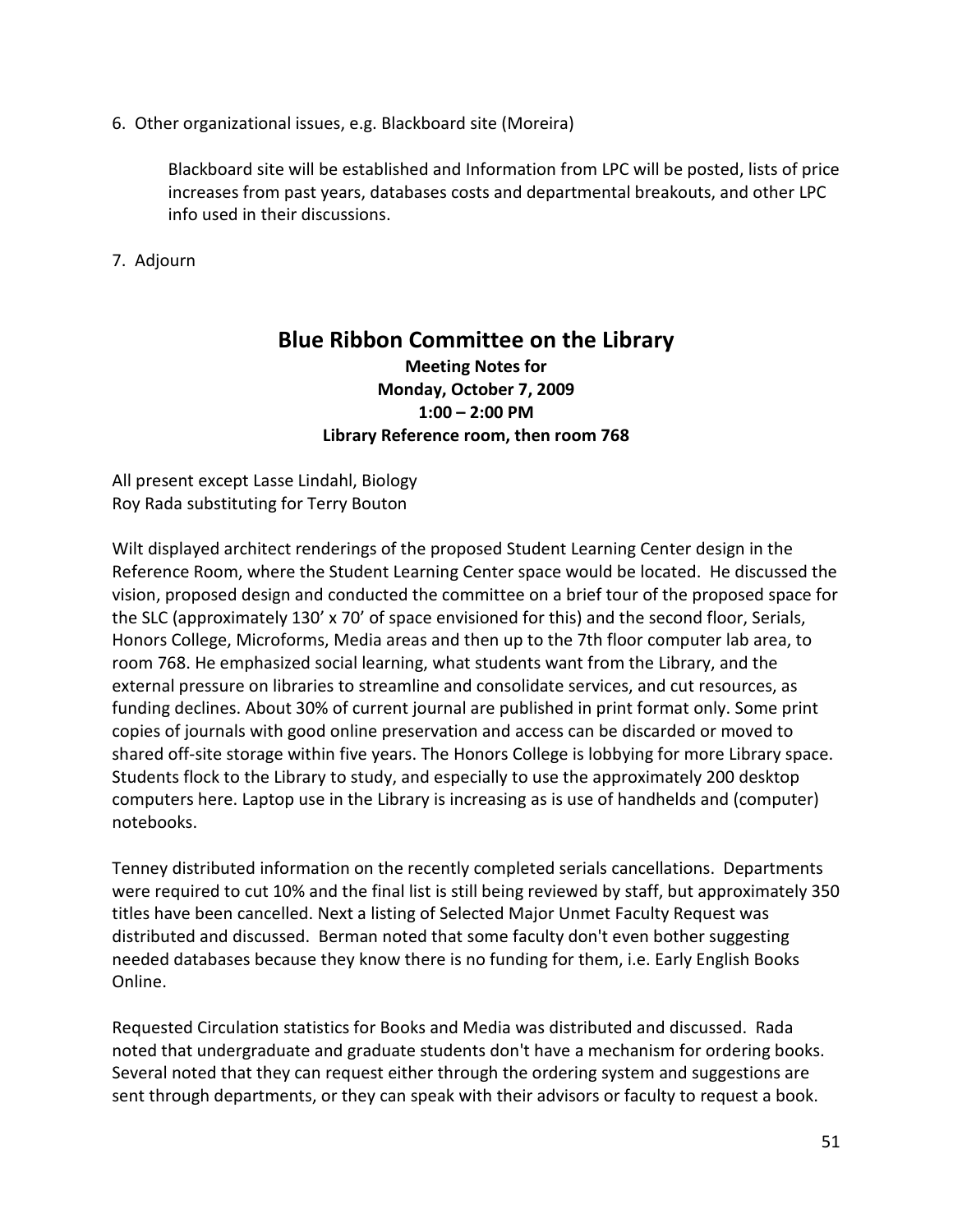Wilt noted that he has heard from students that they need a strong monograph collection for their research; however, students do not tend to participate in the selection process – they prefer to request interlibrary loans to satisfy their immediate needs for books.

Moskal distributed the requested Interlibrary Loan (ILL) statistics and the committee discussed the reports. Graduate students account for more than half of the ILL requesting in FY06- FY09. Wilt noted that while there is a general upward trend in use of ILL, and especially in article requests, the data does not (yet) correlate well to the cancellations of subscriptions nor to the graduate enrollments. Walz noted that staff time should be included in cost figures for ILL and that Shady Grove programs should be assessed a fee for library services. Moskal distributed requested information on money approved for new programs, but not funded. Wilt noted that in the absence of funding for new programs, departments have sacrificed some resources for existing programs in order to provide resources for the new programs.

Wilt distributed information on basic library capacities. The current capacity to shelve print volumes is approximately 1.1M to 1.2M, while current holdings number approximately 1M. Seating capacity is approximately 1,146. This is an adequate total number of seats for the current population, but the allocation of seating to group study and social learning environments is inadequate.

Parker asked about the correlation between the increased use of Blackboard and the library ereserves system. Wilt reported that e-reserves is still heavily used. Parker asked about copyright issues related to Blackboard. Wilt noted that if you use the library e-reserves system copyright issues are mediated by staff to ensure compliance with the law; however if you use the Blackboard system it becomes the responsibility of the poster to adhere to copyright law. The University Attorney should be consulted if questions arise regarding copyright issues with the Blackboard site.

Summers questioned the use of the library by students. Is it activity that could be done more cost effectively elsewhere on campus? Walz and Berman noted that the students need a place outside of their dorm room or other private space to conduct study. Wilt proposed that the *ad hoc* use of space in various academic buildings at night for group and social learning is unsafe, inefficient and in conflict with other uses of space; campus police and others have warned against such use of buildings after normal open hours.

Moreira thanked all for their thoughts and noted that next time discussions would start to focus on what specific ideas could be suggested for addressing future library funding issues as well as the other topics in the committee charge.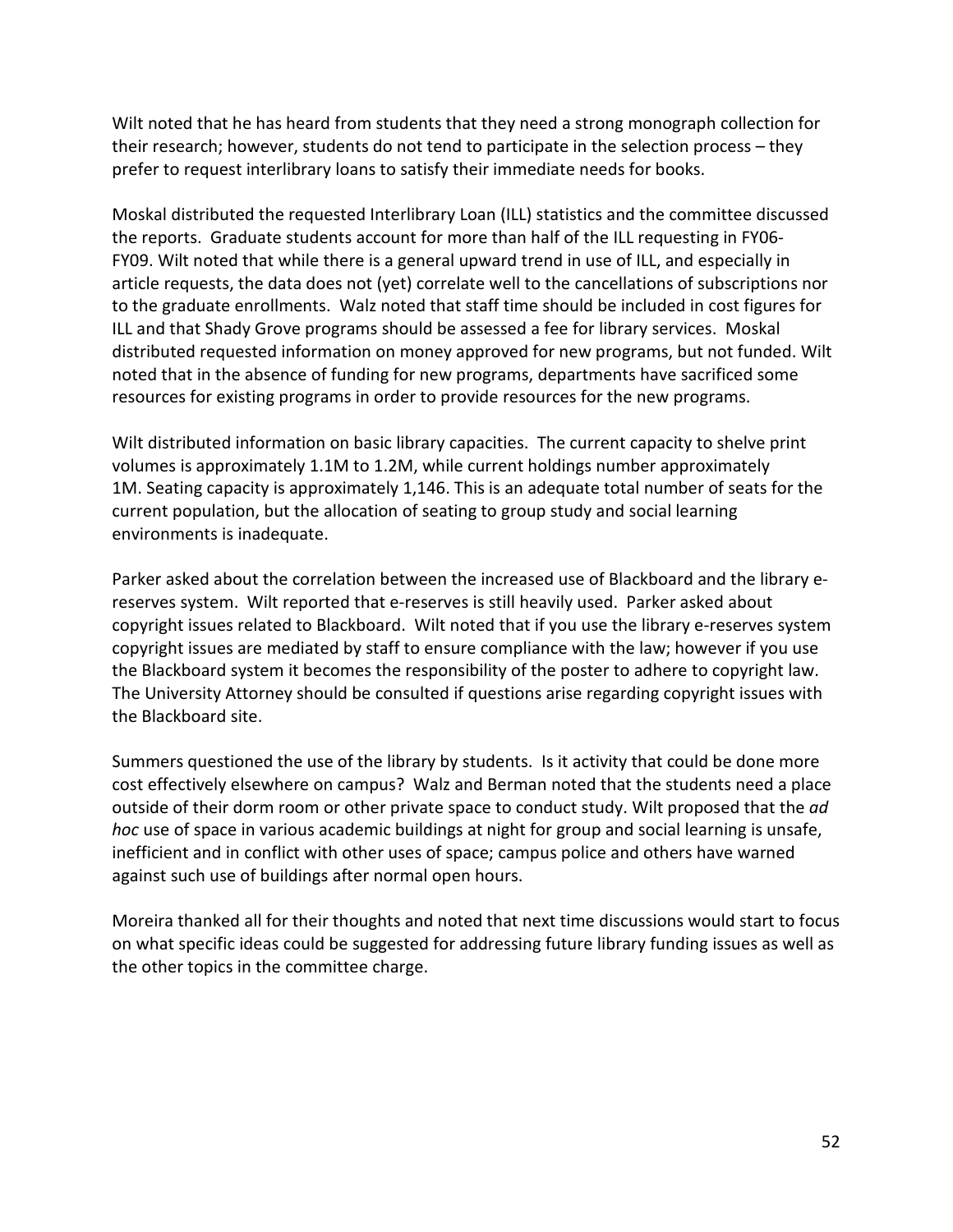# **Blue Ribbon Committee on the Library**

## **Meeting Notes for Tuesday, November 10, 2009 11:30 AM – 12:30 PM Library Room 353G**

**Present:** Moreira, Baker, Bouton, Jeffries, Lindahl, Topoleski, Walz, Moskal, Tenney, Wilt

#### **1. Review of Library planning projection scenarios for information resources:**

See posted spreadsheets on Bb. The projection of 5% cuts in FY11 and FY12, followed by flat budgets, is considered the most likely to be dictated by outside forces (the economy, University budget constraints). The BRC was invited to plan around this projection. It implies continuing cuts in subscriptions and book purchases over the next five years.

#### **2. Review of survey results.**

**Background:** The Library currently has five frozen lines, two of which are slated to be cut. If personnel budgets are cut as expected, i.e. at the same rate as information resources budgets are cut, we should plan for the loss (i.e. cut) of approximately three lines in FY11 and three lines in FY12. The BRC is being asked to make judgments on what services can be cut as the Library loses lines. These are the areas which the BRC preferred to explore for service cuts, according to the straw poll conducted through Bb:

Shelving

Reference Desk Services

Serials Desk Services

Media Desk Services

Binding

Slide Library Services

Gifts of Books and Journals

Notifications of purchased materials to Departments

Additional potential service cuts are being analyzed by Librarians and will be reported back to the BRC when finished.

Most service cuts will, individually, save only a fraction of an FTE in staffing. The Library will have to rebalance staffing assignments to realize the FTE savings.

#### **3. Discussion and Preliminary Conclusions.**

ACTION ITEM: The BRC requested the Library's best guesses on FTE and dollars saved for each possible service cut that seems viable.

The BRC members support moving more toward user self service, "more like an Airport" with more reliance on online help pages (at point of need), on users "muddling through" and on peer to peer help.

It was suggested that the library have workshops in the beginning of the semester to instruct students, faculty and staff in library resources and practices and then move patrons to the self service model with online tutorials.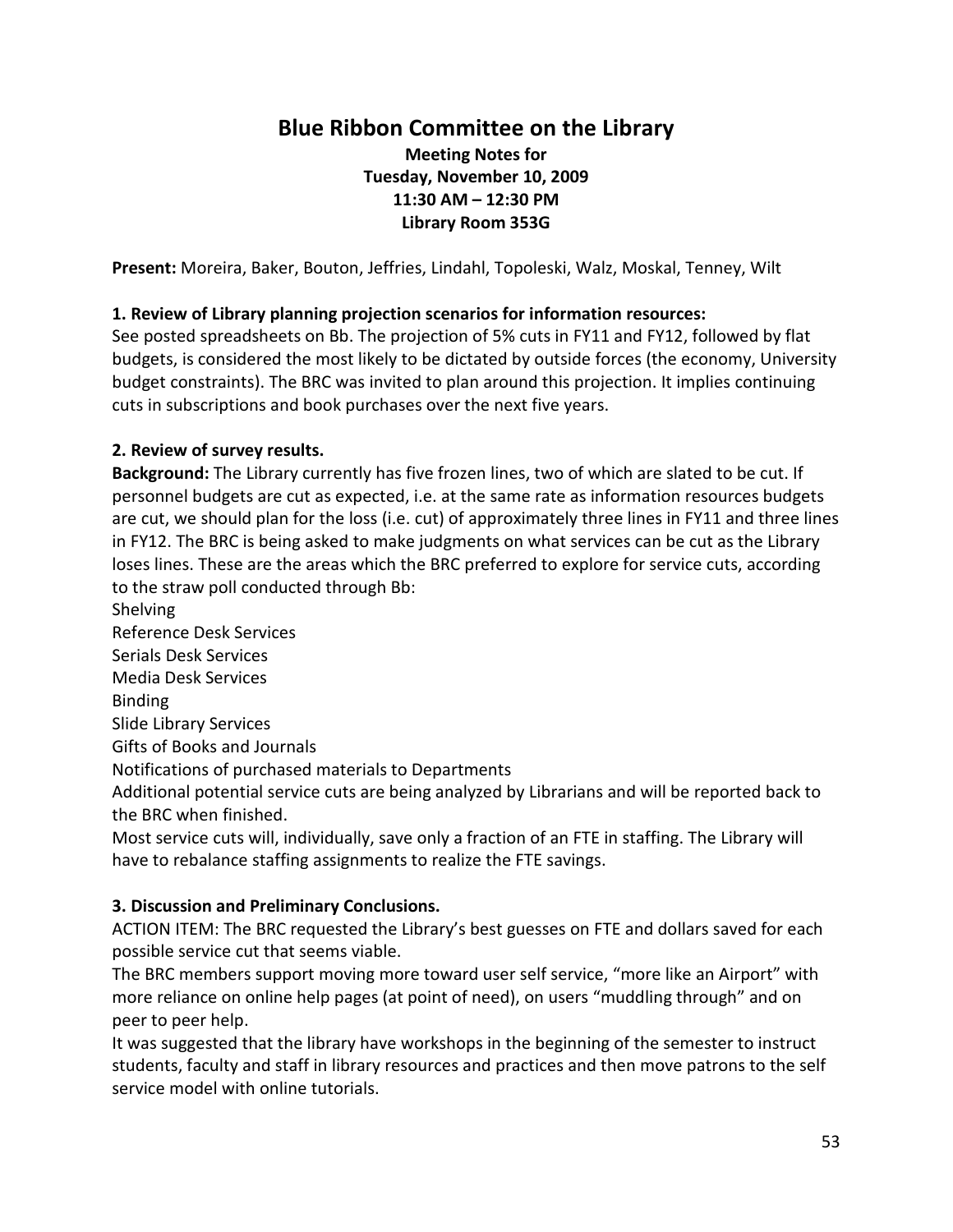Some BRC members voiced that they are not concerned with negative effects on student success possibly resulting from our moving in this direction; others had concern about this. The BRC recommended that the input on potential service cuts be also obtained from undergraduate and graduate students.

ACTION ITEM: the Library will devise Survey Monkey surveys of students and faculty (separate surveys for each group) of the service cuts which seem most promising, advertise and recruit respondents, compile results, and report results to the BRC.

There was strong support for cutting back on notifications.

The BRC members advocated changing the culture around article use as we implement further cuts: encourage trips to other libraries and use of interlibrary loans.

The Library Policy Committee (LPC) has expressed concern over the severity of the problem and the need for the BRC to focus on how to manage the upcoming cuts to the library. Some thoughts the LPC suggests considering are as follows:

- Should enduring cuts to serials be the standard way to apportion the cuts?
- Should cuts in services be equal to or less than cuts to resources?
- Should the BRC be seeking other sources of revenue to lessen the cuts?
- Should there be established criteria for fundamental budget issues for the library?

Following receipt of the Library's analysis of specific service cut possibilities, Moreira will ask the BRC to focus on recommendations for dealing with cuts and what the long term view of dealing with library budget reductions should look like for the campus.

## **Blue Ribbon Committee Meeting Tuesday, December 8, 2009 9:00 – 10:00 AM LIB353G**

**Attending:** Moreira, Baker, Berman, Bouton, Jeffries, Lindahl, Moskal, Parker, Summers, Tenney, Walz, Wilt

Moreira welcomed the committee and reminded all that the January and February meetings have been adjusted to 2 hour discussions to allow time to complete the work of the committee. Some noted that there may be scheduling difficulties. Moreira asked that those having scheduling issues contact him immediately, as it may be possible to move the date of the meeting.

1. **Surveys** of Faculty, Staff and Students: review and summary of progress.

Wilt reported that the survey has been issued. He noted that due to the rushed nature of the survey there are flaws in the survey's design and presentation; however it will offer some information on the opinions of the various campus constituencies. He will prepare and post a full analysis of the survey results in early-January. The survey has been advertised in *Insights, the Retriever Weekly,* with table top notices in The Commons, on the library webpage, the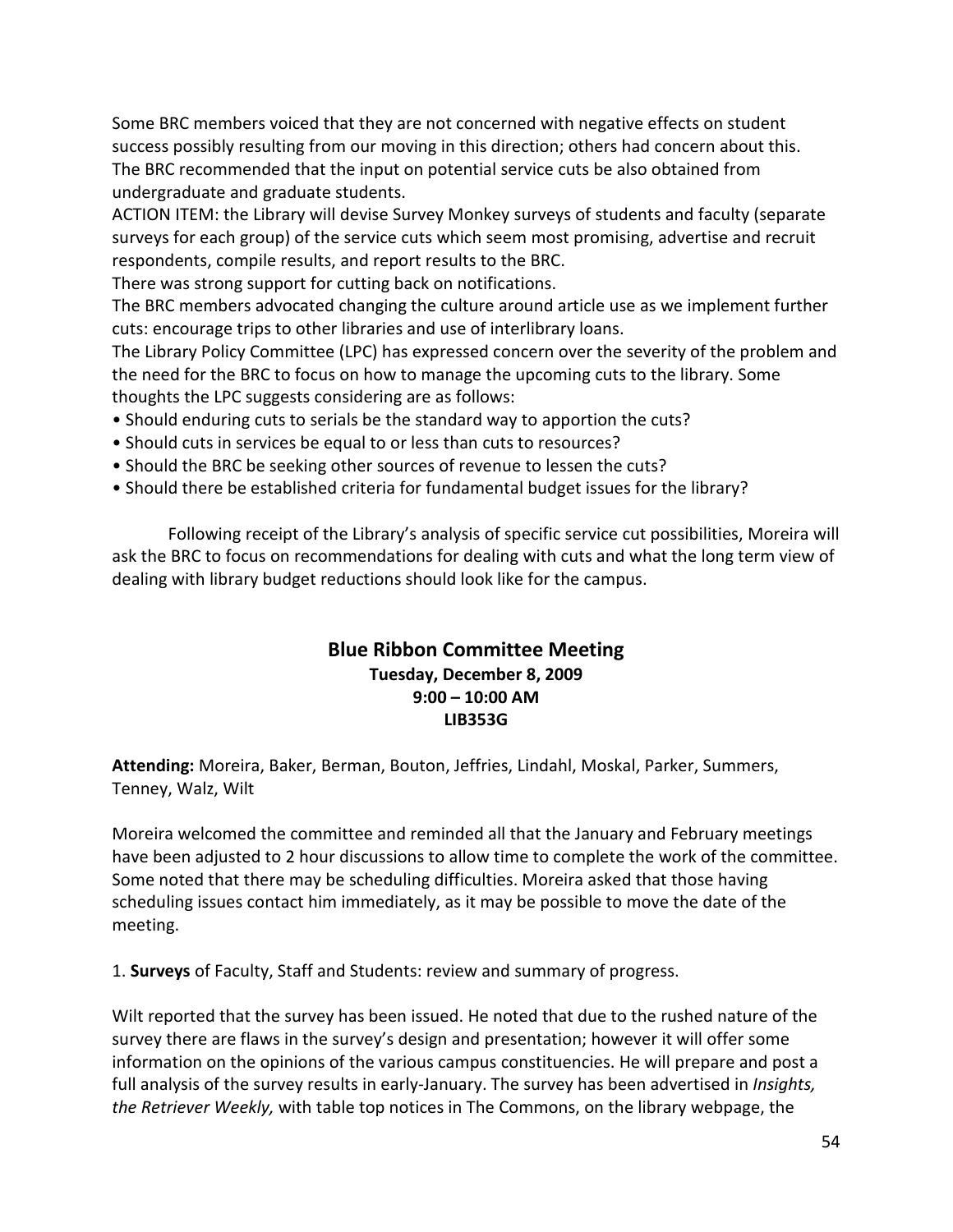Library Policy Committee, the Chairs and Liaisons library listservs and through all 5 senates. As of the morning of 12/8/09, we have responses from 345 students, 151 faculty and 68 staff. We did not poll graduate students separately from undergraduates.

#### 2. **Funding for Subscriptions**.

Goal: begin to chart course of action On which budget scenario should we focus in our planning? Do we accept cuts to subscriptions as being inevitable? What new procedures should be implemented for allocating future cuts? Which possible procedures would the committee want the Library to develop for the next meeting?

Moreira opened this section of the meeting posing the questions noted above and asked what additional information the committee needed to move forward in their discussions. Jeffries requested that the complete library budget and any supplemental information be posted to the committee's Blackboard site for review.

## **ACTION ITEM: Wilt will post the working budget and any supplemental documents to Blackboard.**

After discussion, the Committee agreed that of the four budget scenarios presented to the BRC, the library and the campus should plan for one of the middle ground scenarios: budget cuts of 5% in FY11 and FY12, followed by flat budgets in FY13, FY14 and FY15. It was noted that this budget scenario implies a cumulative cut in subscriptions of between 30% and 40% of current subscriptions over five years. This will be a major change in the information resources and services for the campus. There was consensus that this change is an unavoidable consequence of external forces on the campus budgets.

Walz suggested that we need to consider the cuts and general library budget in the broader context of the campus budget and strategic goals.

It was agreed that the committee needs to deal with the tactical problem of the cuts in the short term, but should develop and endorse strategic "Guiding Principles" for the library in developing the specifics of the agreed upon five year budget scenario, as well as the longer term beyond five years.

## **ACTION ITEMS:**

**1. Library will develop a location on the Blackboard site to start discussion of "Guiding Principles".**

**2. Library will notify committee of location and logistics for adding thoughts and comments.**

**3. Each committee member will post 4 to 5 nominations for "Guiding Principles" and thoughts on "Guiding Principles" prior to first week of January.**

**4. Library will organize and edit these nominations and comments into a document for discussion at the January meeting.**

Post-meeting note: The Library has developed a wiki for the BRC members to post their "Guiding Principles" and initiate discussion. To access the wiki, log on the BRC Community in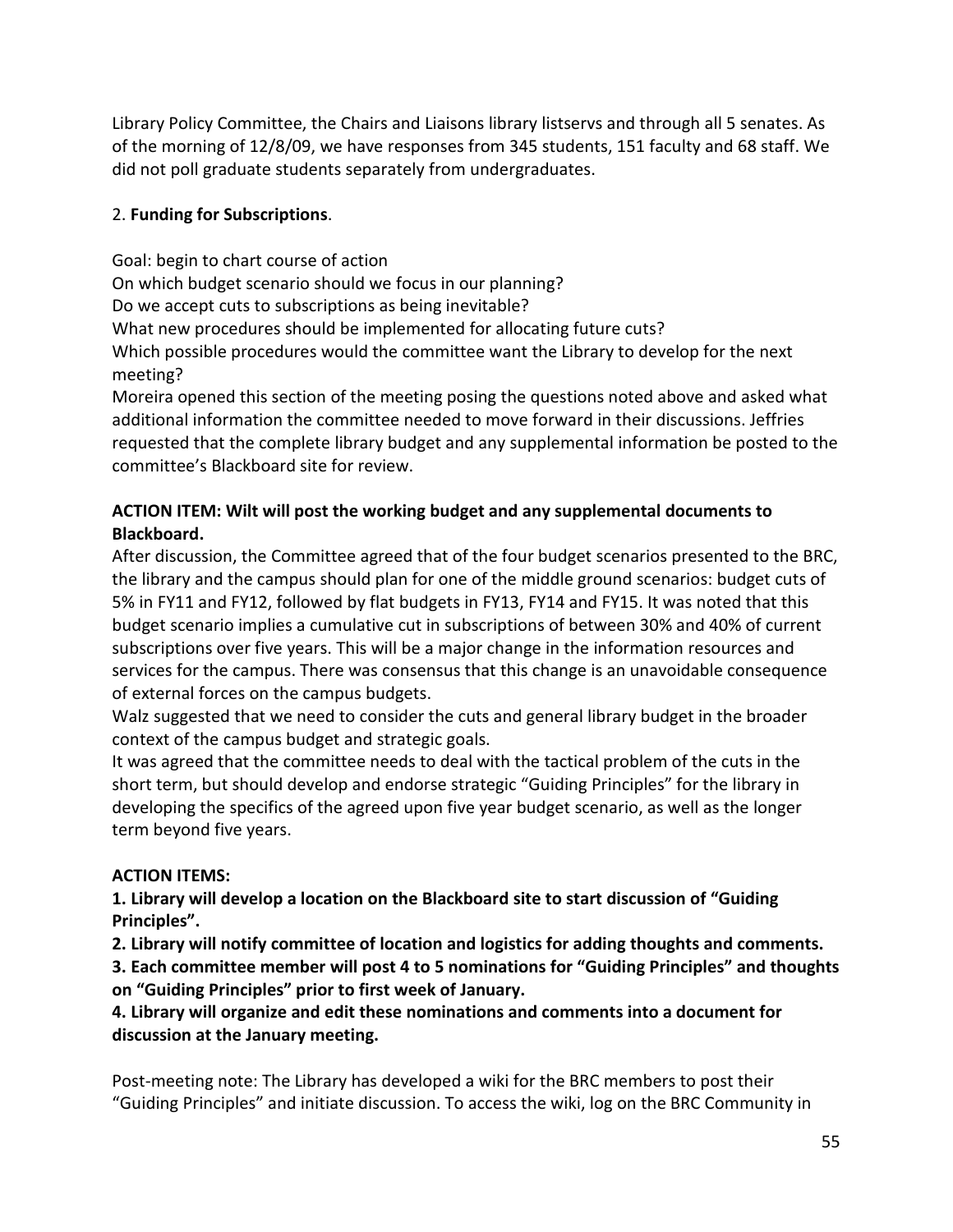Blackboard. Click on the "Information" button, scroll to the bottom to the "Guiding Principles" wiki and click "View".

There was discussion on possible mechanisms for dealing with subscription decisions, especially for cross disciplinary electronic resources and how to allocate the money available for resources. It was agreed that the focus should not just be on dealing with the coming cuts, but how to move the library forward in terms of the mission of the university. This may entail more discussions among liaisons of the various departments and/ or colleges, or posting information for comment among faculty before cuts are made, or how to develop equity among disciplines. Several Committee members advocated that the campus should move away from its current department- and program-based decision procedure to some procedure or other which could make decisions from a broader perspective, perhaps College based or campus-wide. Some of the ideas discussed were:

• Collect rankings from departments and programs, then vet at the College level, with final decisions made by the Library.

• We will need to make decisions across Colleges in some cases.

• Consider favoring online journal titles over print journal titles (i.e. titles not offered online) in making cut decisions.

• The Library should provide use data, when available, to the decision process prior to establishing priorities. Also provide costs and closest availability info on each current subscription title.

• Once subscription decisions are made, post the cumulative list to the campus for comment and possible revision.

Berman suggested having information resources as part of startup packages for new faculty as a way to get some of the resources that have not been possible in the past. Bouton raised concerns over the relationship of the library budget and the potential budget cuts to the UMBC's Carnegie Classification.

#### **ACTION ITEM: Summers will check on the implications and report back to the committee.**

#### 3. **Possible cost cutting scenarios in Library Services.**

Jeffries requested that the Cost Savings Scenarios listed in the rejected section be edited to include possible cost savings and reposted.

#### **ACTION ITEM: Library will revise the Cost Savings Scenarios document and re-post.**  Post-meeting note: A revised document has been posted to Bb.

#### 4. **Long Range Planning.**

This will be a continuing topic for the January and February meetings. **The next meeting is January 12, 2010, 2 - 4 p.m. in the Library room**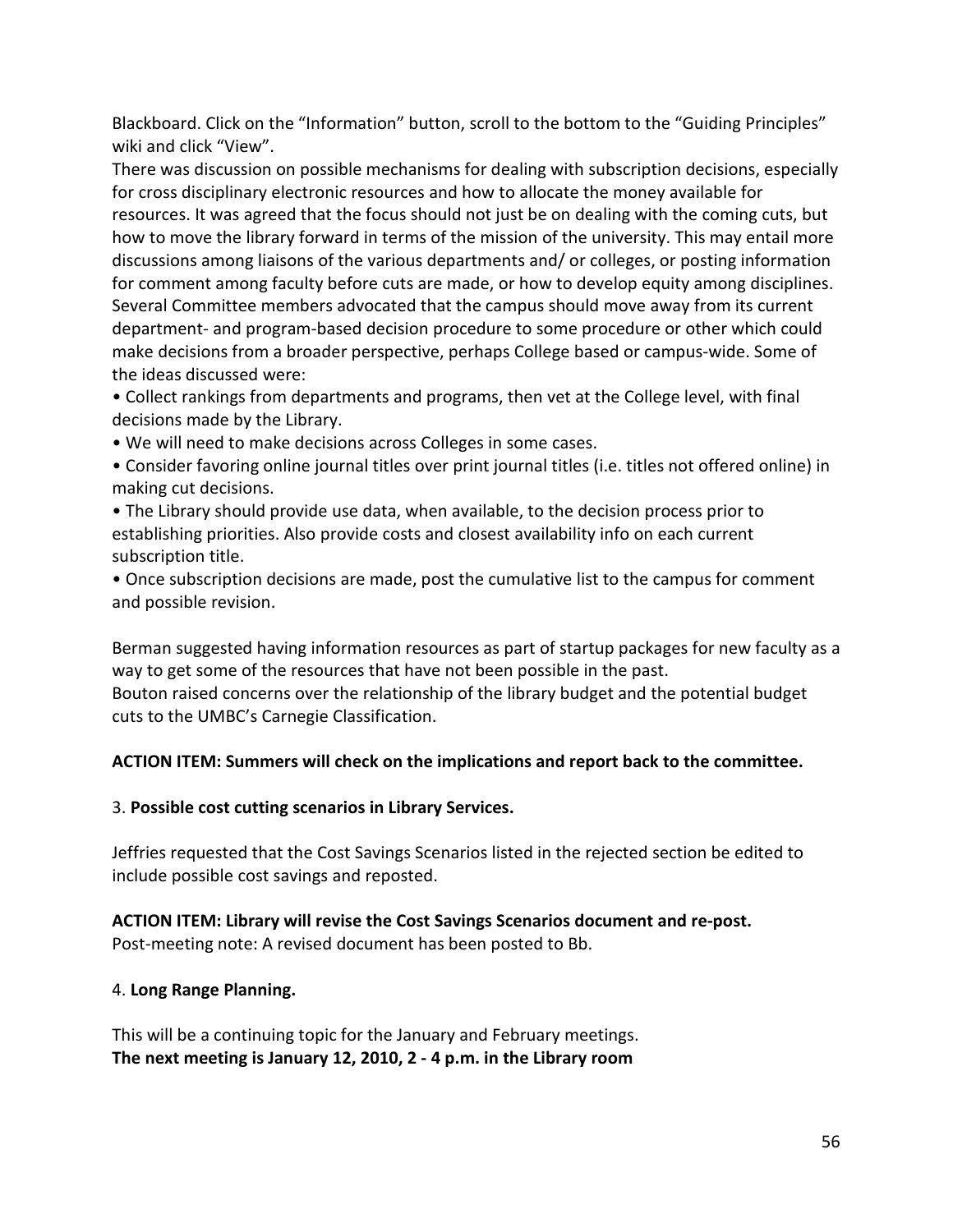## **Library Blue Ribbon Committee Meeting**

January 12, 2010, 2-4p.m., Library 353G

**Attending**: Moreira, Berman, Bouton, Jeffries, Lindahl, Moskal, Parker, Summers, Tenney, Topoleski, Walz, Wilt

#### **1. Discussion of data from faculty, students and staff surveys.**

Moreira noted that it was interesting to see the priorities that were reflected in the comments from the students, faculty and staff. The primary concerns of the students, most likely undergraduate students, were library hours, study space and services, whereas faculty were more concerned with information resources. He noted that there were some common themes, such as cutting back on binding and reducing support to the Slide Library. The committee noted the following comments on the survey and the Hypothetical Cost Cutting Scenarios:

• Not many respondents were willing to totally eliminate a service, so not sure how useful the information will be.

• The campus has expressed a priority to protect jobs, so in deliberations in cost cutting need to keep discussion in contexts that are acceptable to campus mandates.

• The Hypothetical Cost Cutting Scenarios would be activated by reassignment of current staff and the savings would come from not filling current vacant position and positions that would become vacant due to normal turnover. It would be difficult to do it in this manner, but it is possible. It is possible when working in this context to reverse a cut later, should it become possible/advisable. In general, the BRC favored cuts which were potentially reversible should funding be restored in future years.

• The total for all of the Hypothetical Cost Saving Scenarios was reported by a committee member to be approximately \$180,000, i.e. about 5% of the \$3.7M non-information-resources budget. This does not offer the needed savings for all 5 years of the cost cutting projections. It would cover just a 5% cut of the Library budgets outside of those budgets for information resources in FY11. It was noted that additional items would have to be proposed to cover year 2. Should personnel be hit at the same level in year 2, or should serials take an additional hit in those years and protect services? There was some support for additional serials cuts in year 2 to protect services. [*Post meeting notes*: the Library had not added up the total potential cost savings in "Hypothetical Cost Saving Scenarios in Library Services" (rev5- the current version) prior to the meeting. After the meeting, the total was found to be about \$300,000, not \$180,000. \$300,000 is about 8% of the approximately \$3.7M non-information-resources Library budget. Yet, the conclusions drawn at the meeting are still likely to be correct; the Library may not be able to realize the full \$300,000 in potential savings.]

• There was some discussion about whether a more major change in services, i.e. cutting out a whole type of service, would be best.

• Campus should be given a very clear picture of what these cuts will mean for the full 5 years. The picture should include serials, monographs, services and personnel implications.

• Wilt noted that to the extent that we have a higher quality and larger 24/7 study space, it might be possible to look at cutting the library open hours. It would require initial one time funds to construct or renovate existing spaces, but would allow for possible staff savings in fully staffed library hours.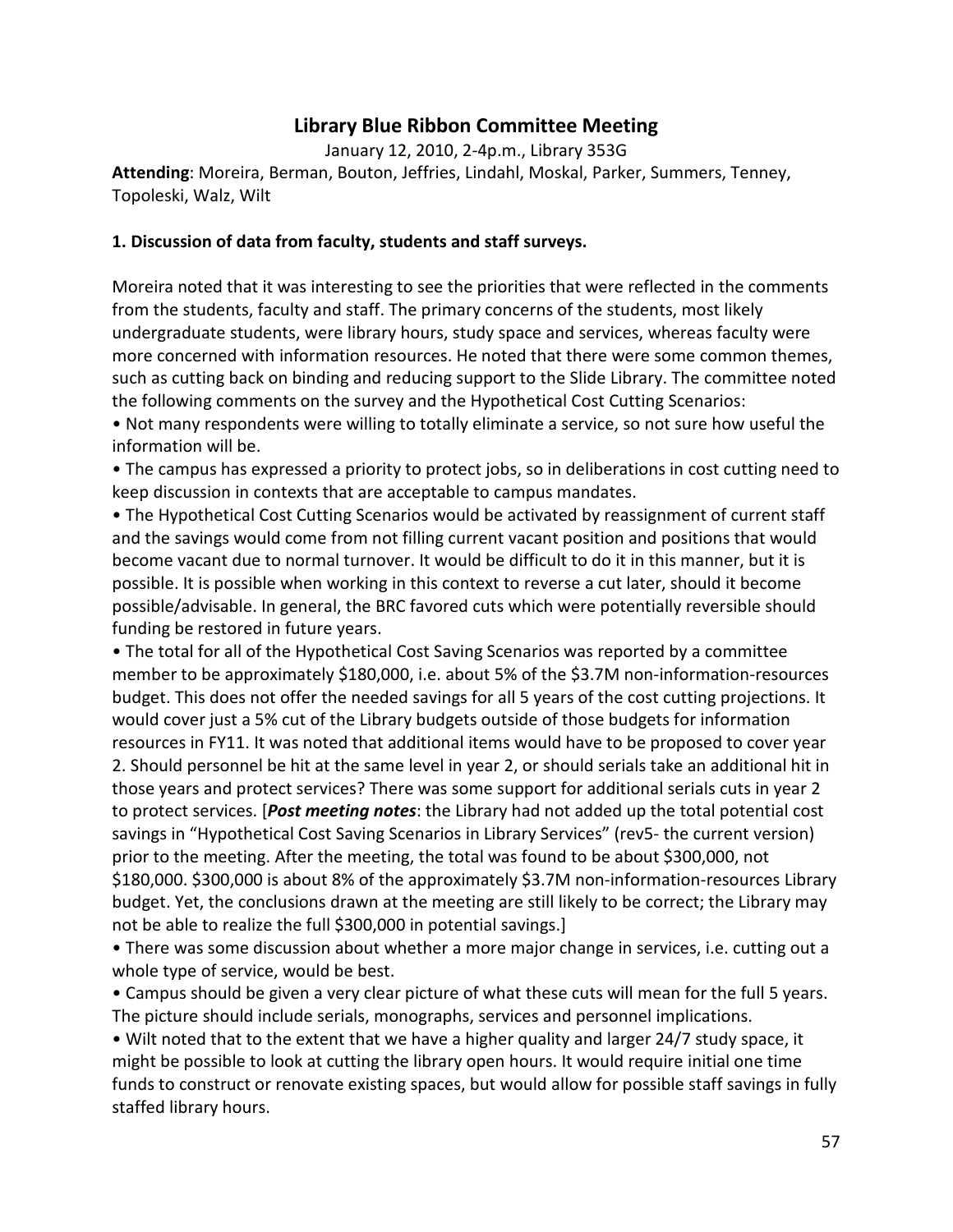• Course-integrated Library Instruction was one area that could possibly be drastically reduced or phased out, if more online instruction and help screens are developed.

• Reference assistance could be on appointment only basis or at limited hours. It was noted that this type of cut would hurt "at risk" students and the non-traditional students disproportionally.

• Need to look at it in terms of do we cut back and keep most services, or drastically change the way services are offered and eliminate something.

• Need to accept that we cannot continue to have subscriptions for "just in case" use. There will need to be a very careful review and ranking by departments and or colleges and accept that neighboring libraries like Library of Congress and UMCP will be points of access for research materials. Faculty would like to see about access to Johns Hopkins Library, perhaps UMBC could broker some access deal for faculty to make their collections accessible to those going to their library. [*Post meeting note*: entry to the Eisenhower Library is free to the public, and partial borrowing privileges for Eisenhower and its branches cost \$200/yr./person.] • Usage rate for subscriptions will become very important. Serials staff will work on supplying current cost and usage data for subscriptions.

• Cutting serials in the online environment can often have the unintended consequence of deleting access to back files or other components that were not available in the print environment. These factors will need to be considered in the cancellation discussions.

• The possibility of a library fee was raised. It was agreed that this should be part of the recommendation and that scenarios should be illustrated with and without a library fee to see the consequences. Directly tie the fee to library hours and 24/7 study space for campus support.

#### **ACTION ITEM:**

Library staff will compile a document illustrating year 2 cuts and how it would look taking more cuts from serials and monographs than personnel, or taking more from just serials, or evenly distributing the cuts between serials and personnel.

#### **2. Development of Guiding Principles for Library planning and budget decisions.**

Moreira distributed a compilation of the ideas posted the BRC wiki on Guiding Principles and the following ideas were discussed:

#### **Guiding Principles for Library Planning**

• Combine bullets #1, 2,9, 10 to an overall mission statement/primary purpose of the library, and how to balance needs of the various constituencies of campus.

- Find a way to indicate that the center of campus will shift from the Commons to the library.
- Under bullet #3 use language from Berman's comments on the wiki
- Bullet #4 should read as follows:

Sustaining as possible, the traditional uses of the library as a location for physical consultation of materials and face-to-face interactions with librarians.

Bullets #5, 6 should be combined to include language from the 2016 report. 3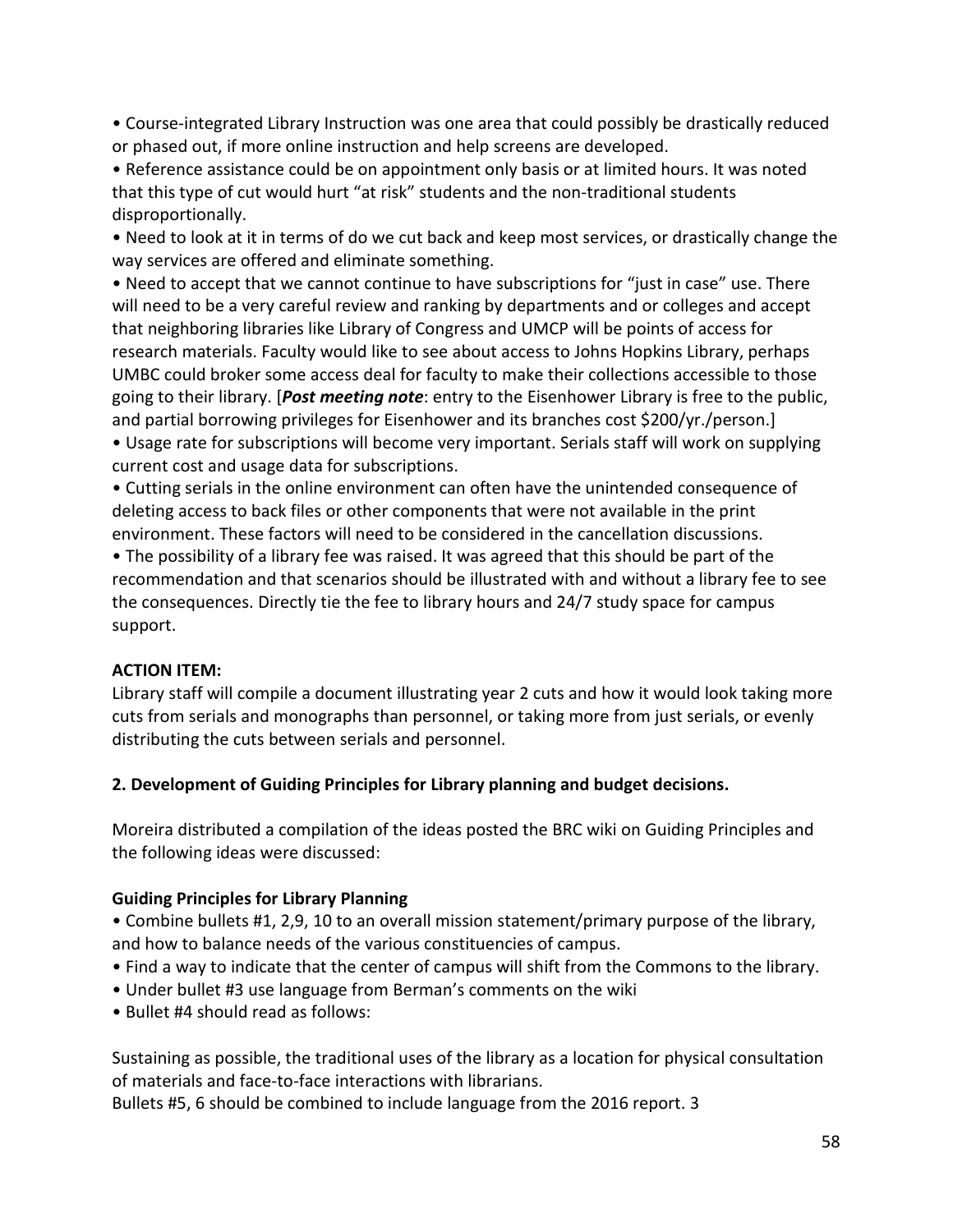#### **Guiding Principles for Library Budget Decisions**

• Bullet #1 should read as follows:

Support the ability of the library to support the research/creative endeavors of the university across all disciplines.

Bouton expressed the need to have a structure in place in early spring to deal with the coming serials cut. The cuts will be much more than departments are expecting and will require different decision metrics than those used in the past. It was agreed that decisions should be evidence-based with available data, such as usage data and rankings from faculty. Possible methods were discussed to get as much input from the various constituencies as possible. One possible method is to keep the departmental lists as they are now and provide usage data so departments can then make suggestions for rankings and needs within the department. These decisions are communicated to a College library committee (one in each College) and the final decisions are communicated to the library. At the campus administrative level, the amount of cuts for each College will need to be determined. After Colleges communicate decisions to the library, the library will process information and post for general campus discussion. Items that are interdisciplinary would be pulled from departmental listings and would require a joint decision from all concerned Colleges for cancellation. This would mean the individual title lists for departments would take a larger hit to protect both the interdisciplinary resources and the abstracting and indexing resources which researchers will need to use to identify the individual articles they should request through Interlibrary Loan (ILL).

It was agreed that this would be a major shift in culture for the campus and so chairs should be notified as soon as possible. At the end of the cuts the campus would end up with a small core collection of individual serials titles and a good array of abstracting and indexing resources to supply information on available articles to be requested through ILL. A guiding principle would be to supply just in time access, as opposed to ownership.

#### **3. Development of structure for the final BRC report.**

Moreira discussed the possible format for the final report. The following were suggestions for Format:

Charge of Committee Budget Context and information Broad Guiding Principles Draft Recommendations Short Range Solutions 2-5 Year Scenarios Procedures Appendix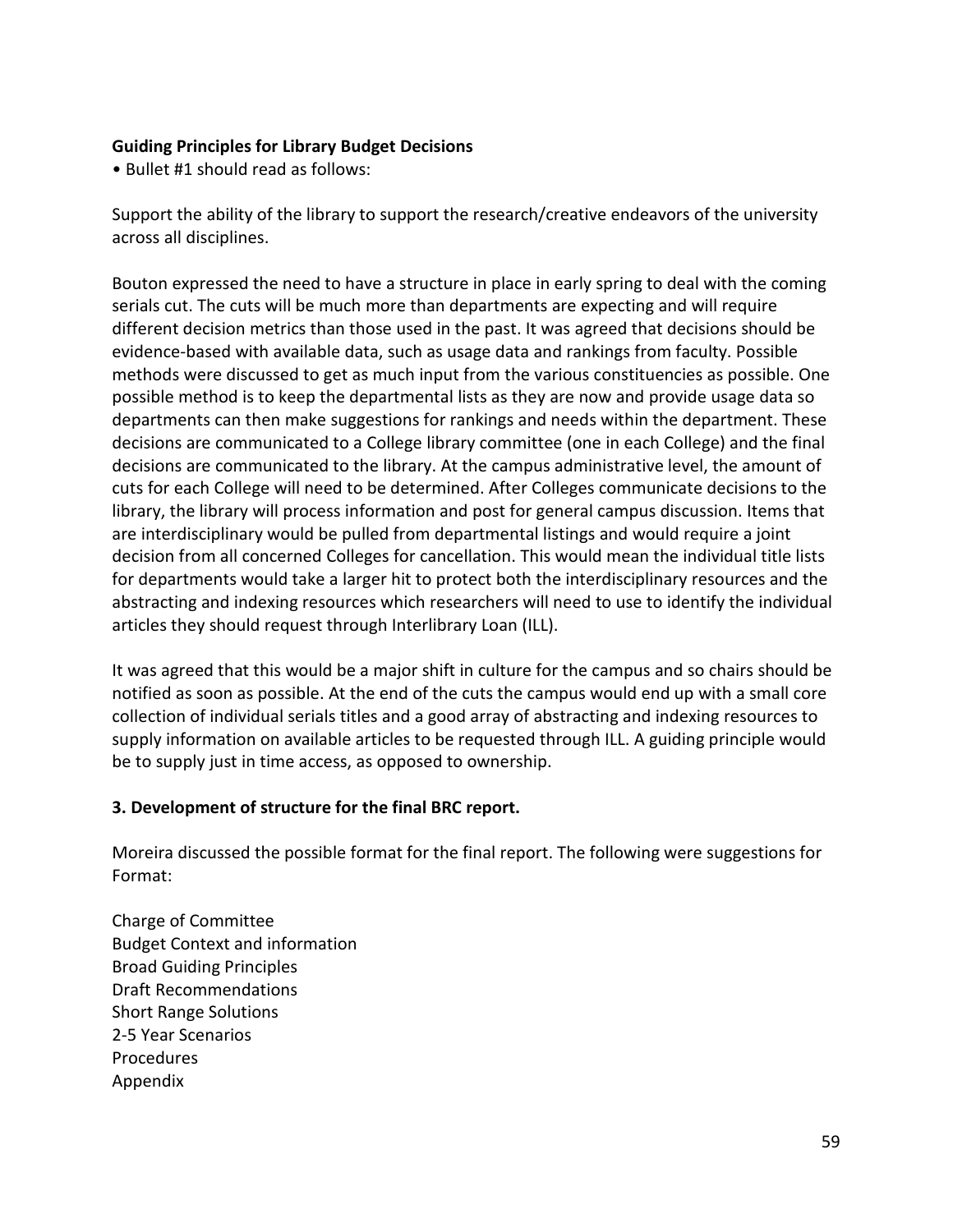Include the information on what the cuts would look like with and without a library fee.

#### **ACTION ITEM: Moreira will prepare a draft for discussion at the February meeting. The next meeting is February 9, 2010, 1:00 p.m. to 3:00 p.m. in the Library, room 353G**

#### **Library Blue Ribbon Committee Meeting February 26, 2010 12:00 - 1:30 PM Admin 1013**

**Present:** Moreira, Berman, Bouton, Jeffries, Lindahl, Summers, Topoleski, Wilt, Moskal, Tenney

1. Review of **serials review procedures** and data driven decision making in subscription cancellations.

The BRC discussed the process and procedures for the FY11 serials cancellations. It was agreed that an across the board cut would be followed again as a starting point. If there is feedback from department chairs, Library users or others, favoring differential cuts in some cases, the Library will alert the Colleges, the Library Policy Committee and the Deans, and initiate discussions to reach policy decisions on these cases. Bouton reported that the Library Policy Committee had reviewed the different departments for distribution of serials rate increases over a 10-15 year period and there was a surprisingly small difference in the cumulative serials inflation rates from one department to another. The Library Policy Committee had come to the conclusion that the across the board method was still the most equitable.

The following was the agreed course of action:

- The library will send a memo to the Provost with approximate dollar amount needed for cancellations with information on how that breaks out for each College and each Department within the College. The amount listed will be the 13%, i.e. \$440,000; the memo will state that is an approximate amount and if the full cut is not needed some titles can be restored when the final cut is communicated to vendor in September.
- The Provost will work with the Deans to make a final decision on the actual amounts needed for each College and how the cut amount will be distributed within the Colleges.
- The Provost will communicate the final budget information to the Library.
- The Library will distribute the cut information and department lists to the Departments.
- The Library will establish a website for posting of information on the cuts and links for feedback information.
- The process detailed in the FY11 Serials Review Process document was approved.
- An additional bullet was added under Principles, in the BRC Report draft, to be used in cancellation recommendations: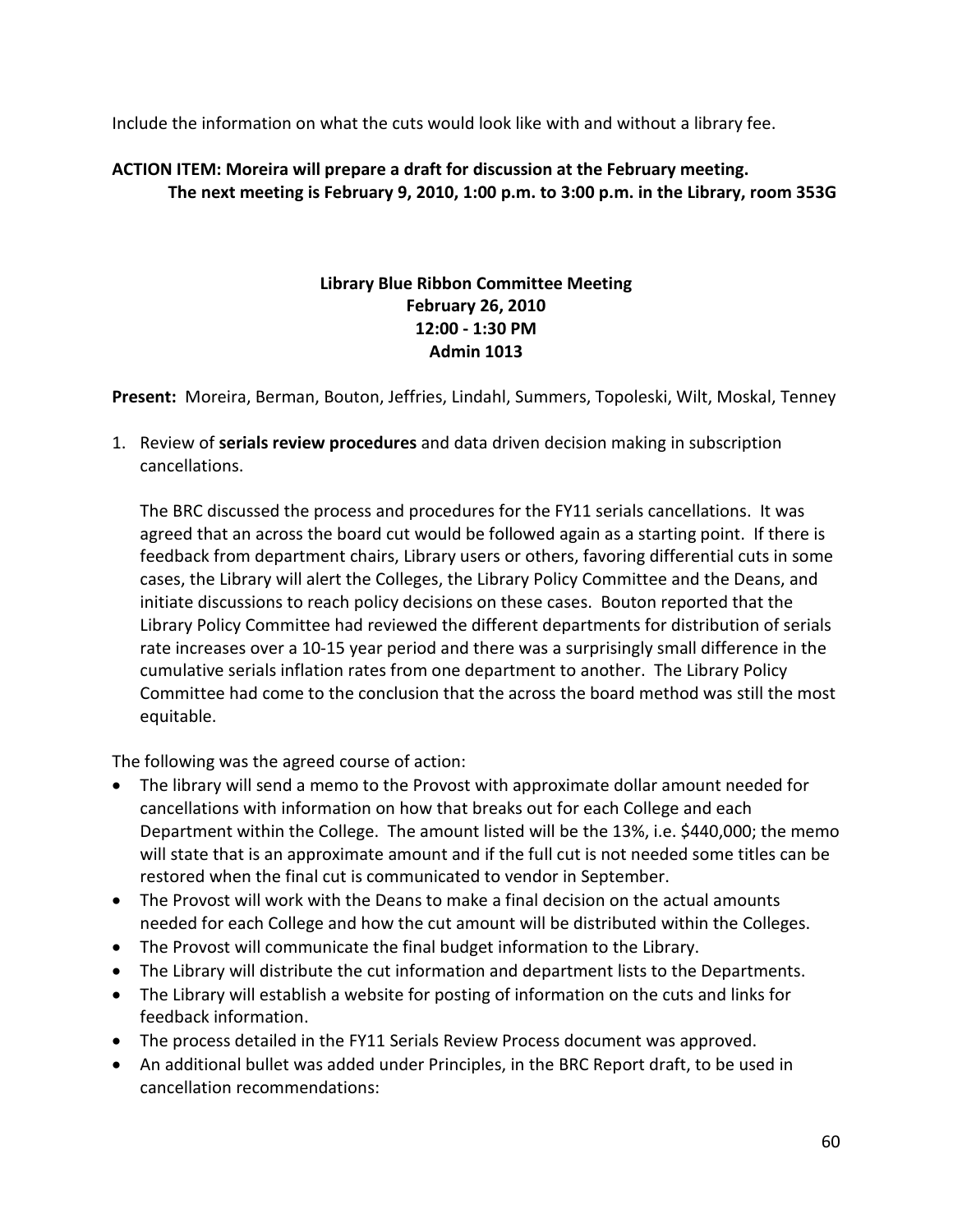o There will be a periodic review of the cut process and results of the cuts. The Library Policy Committee will be charged with this review.

The information to be sent to departments with their department lists was discussed, and it was agreed that the FY11 Serials Review FAQ would be sent with the memo and specific title information. Also, the sheets listing the usage statistics would be labeled to note that the usage statistics are for the calendar year 2009 only, that the data is the best available from the vendors, that the usage data represents total campus use, and that the data may or may not be accurate; so it should be just one of many factors used in deciding possible cancellations.

It was agreed that to the extent possible, bibliographic databases would be protected. The Deans will need to fully involve faculty in the process to obtain the necessary information to propose cancellations. Concern was raised over using the usage data, as it can be inaccurate or unavailable from vendors. It was agreed to include the usage data with the notation that it is just one element in the decision process.

2. Review of Moreira's meeting with **GSA** leaders.

Moreira reported that the GSA asked for a meeting with him to request a GSA representative on the BRC. As there was only one more meeting for the BRC (today), Moreira met with GSA representatives to explain the process and future plans of the BRC. Out of that meeting came these three questions/comments from GSA.

• If we make cuts to journals what is the process for accessing those journals? How do we determine what other libraries have access to, and what they are cutting?

Moreira responded to this question with information on ILL/article delivery services available to graduate students. He also reported to them that it was not possible to obtain listings of proposed cuts from other libraries, but ILL/article delivery work with libraries worldwide, so if another local library cuts the same title we cut, there will still be access to the needed articles.

• Will the BRC recommend a Library Fee?

Moreira responded that it has been discussed, but was not one of the final recommendations. He noted that the GSA was supportive of a Library Fee. The BRC agreed that the Library Fee would be mentioned in the final report of the BRC without a specific recommendation.

• What are the plans for evaluating the success of the implemented BRC recommendations? How can the GSA be involved in the assessment process?

Moreira responded that it had not been discussed in the BRC.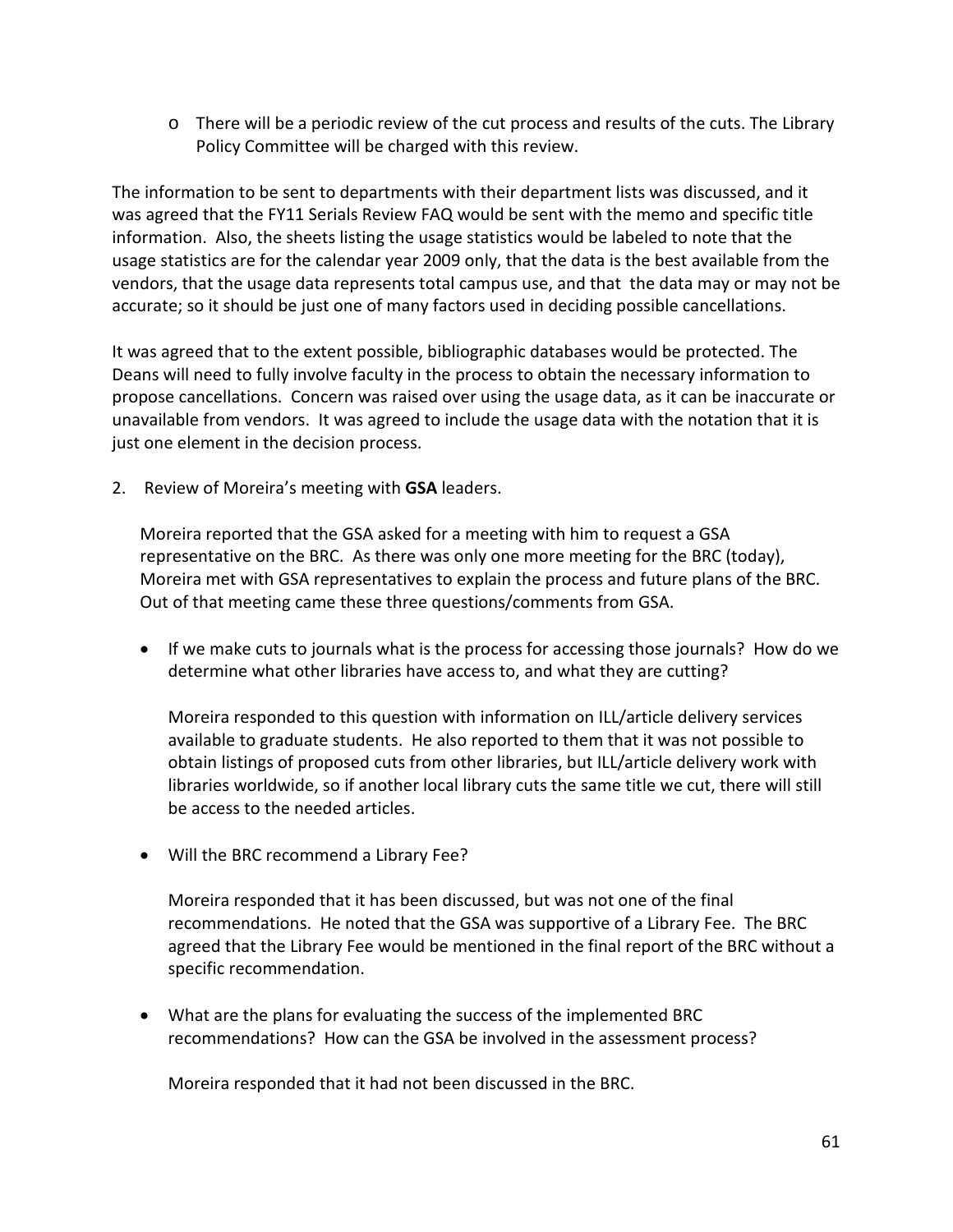This issue was discussed and it was agreed that the Library Policy Committee, which has representatives from GSA, SGA, staff and faculty would be the appropriate body to assess the success of implementing BRC recommendations, especially the subscription review process, and to report to the University Steering Committee and the Deans. The Deans will brief the Department Chairs on this assessment.

It was agreed that the Library Director would report periodically to the Deans on the implementation process and any issues that arise. Possible future campus surveys were proposed by the BRC to review success of service changes as well as any collection changes.

3. Construction of the Committee **Report**.

There was discussion of the various sections of the draft report and possible edits and additions.

The following were suggested edits to format or text of sections:

- Add **preamble** to note that library is doing a good job with resources it has, but this committee was convened to deal with the changing economic climate and changing technological climate. It is a way to move the library forward in a planned and accepted manner.
- List committee members.
- Several edits were listed for the **Guiding Principles** section:

**Research Support:** The Library strives to support key research and creative endeavors of the university across all disciplines at all levels, as possible within the budgetary framework. This may be achieved through "just-in- time" access, as opposed to "just-incase", i.e. instead of owning all needed journals and books, Interlibrary Loan/Article Delivery would be utilized heavily.

**Intellectual Commons:** The Library must be an intellectual commons for the university, which allows for the development of the Library as the campus center for teaching, research and social learning.

• Under the section for **Library Budget Decisions**:

**Budget Priorities**: Maximize the ability of the Library to support the research and creative endeavors of the university across all disciplines, and also teaching across all disciplines.

• Under **General Course of Library Development**:

Change the bullet on scholarly communication to read the following: Investigate and consider the development of a platform for a repository for faculty research and digital publishing.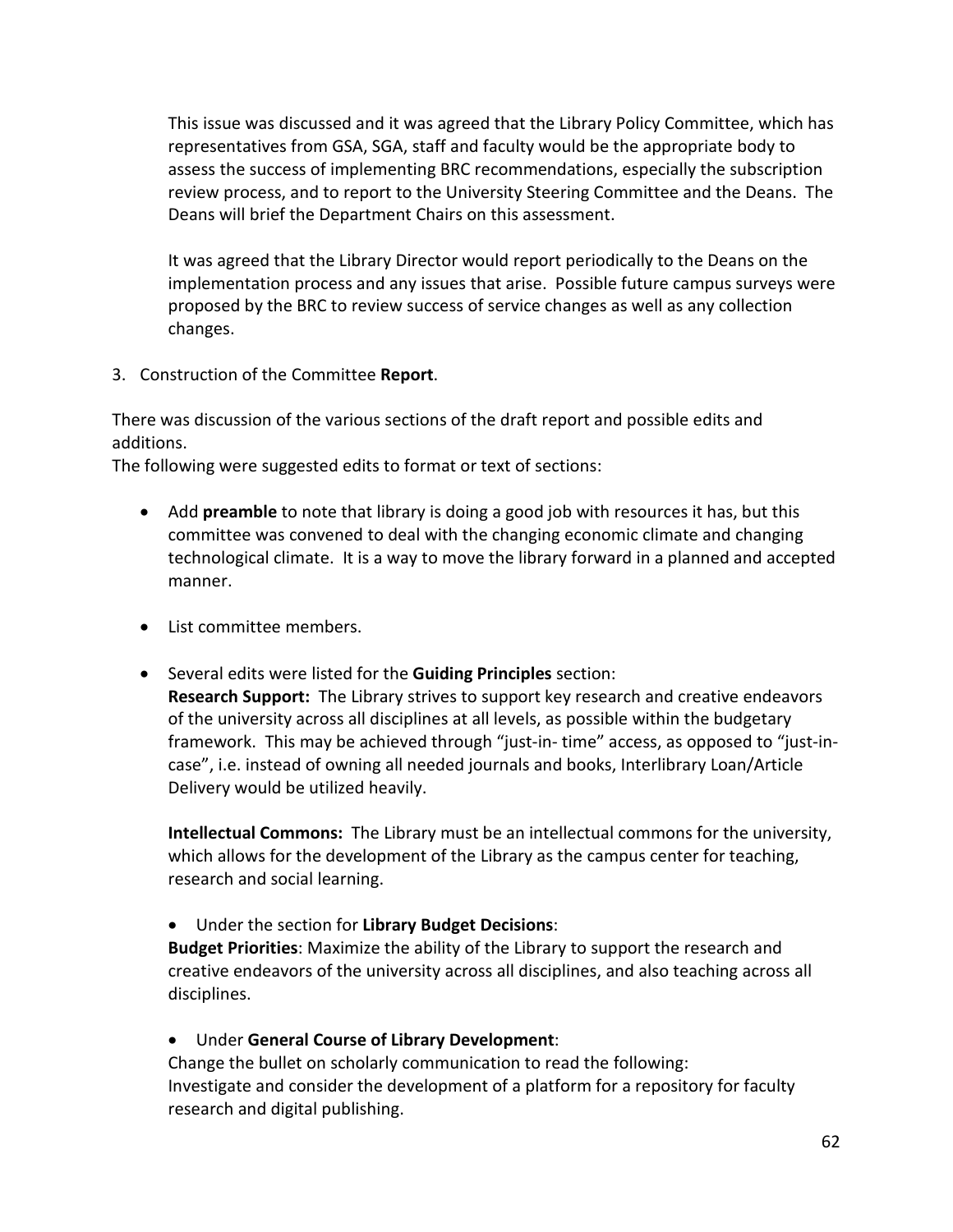• "Executive Summary & Conclusions" should be changed to "**Executive Summary, Conclusions and Recommendations"**

In this section the BRC would like to note that the Library is at a tipping point for being able to offer the resources and services needed by the campus and that if we want to maintain our research status the University needs to financially support the Library.

It was agreed that the Library and Moreira would work on a revision of the report and send it to BRC for review.

Add: The BRC discussed the possibility of a Library fee. Though no conclusion was reached by the committee, the BRC recommends that the campus consider such a fee.

4. How will report be used?

It was agreed that the committee was convened by the Provost and the Provost would direct the usage and dissemination of the report.

5. Other issues to consider? Should the BRC meet again?

It was agreed that the BRC would try to finish the report via email. The next draft of the report will be emailed to the committee and discussions would be held via email.

Moreira thanked all for their participation and encourage all BRC members to carefully read the next draft and send edits promptly.